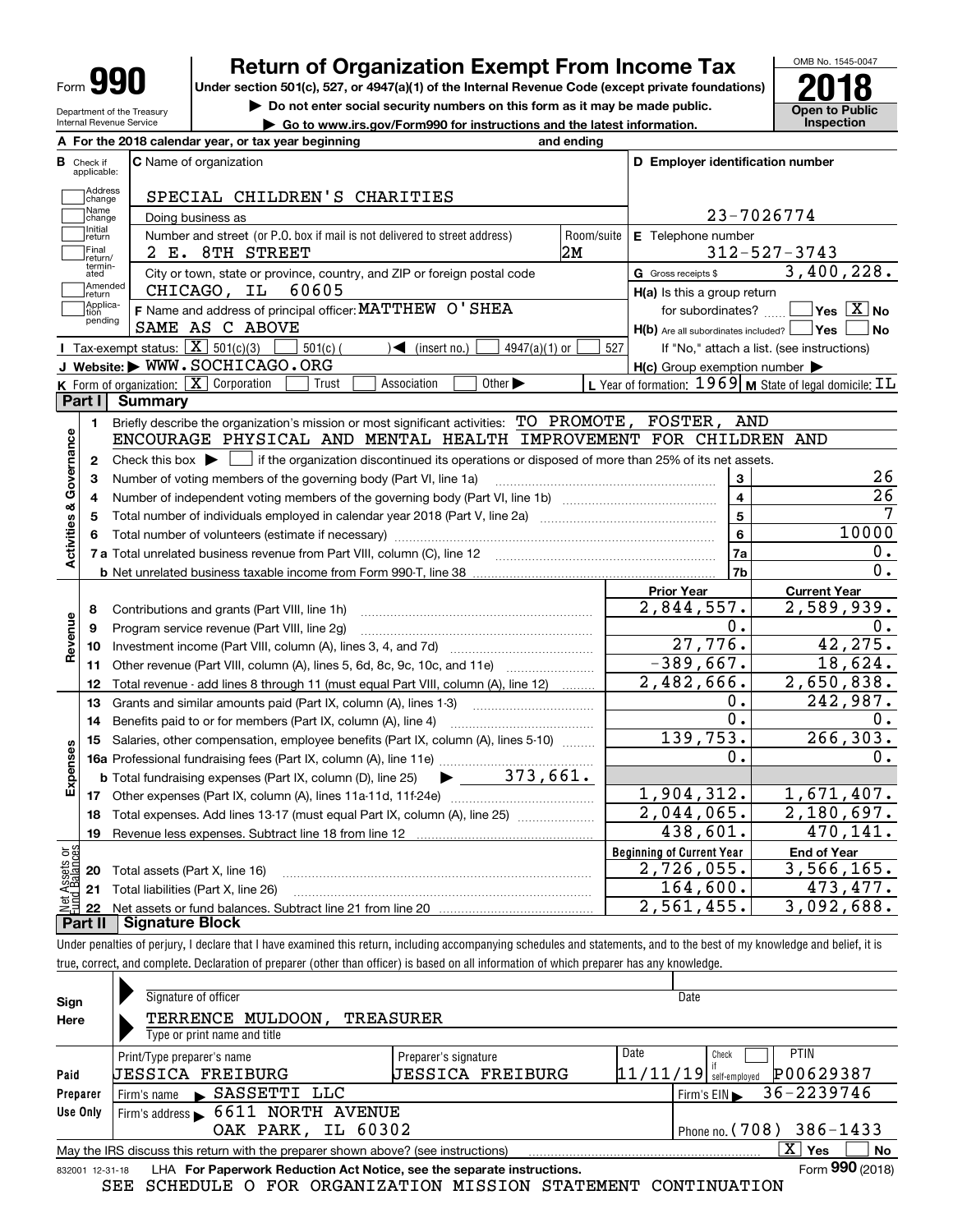|              | SPECIAL CHILDREN'S CHARITIES<br>Form 990 (2018)                                                                                                       | 23-7026774 | Page 2                                           |
|--------------|-------------------------------------------------------------------------------------------------------------------------------------------------------|------------|--------------------------------------------------|
|              | <b>Statement of Program Service Accomplishments</b><br>Part III                                                                                       |            |                                                  |
| 1            | Briefly describe the organization's mission:                                                                                                          |            |                                                  |
|              | SPECIAL CHILDREN'S CHARITIES, THE FUNDRAISING ARM OF SPECIAL OLYMPICS                                                                                 |            |                                                  |
|              | CHICAGO, MISSION IS TO PROVIDE YEAR-ROUND ATHLETIC SPORTS TRAINING AND                                                                                |            |                                                  |
|              | ATHLETIC COMPETITION FOR CHILDREN AND ADULTS IN CHICAGO WITH                                                                                          |            |                                                  |
|              | INTELLECTUAL AND DEVELOPMENT DISABILITIES.                                                                                                            |            |                                                  |
| $\mathbf{2}$ | Did the organization undertake any significant program services during the year which were not listed on the                                          |            | $\overline{\ }$ Yes $\overline{\phantom{a}X}$ No |
|              | prior Form 990 or 990-EZ?<br>If "Yes," describe these new services on Schedule O.                                                                     |            |                                                  |
| 3            | Did the organization cease conducting, or make significant changes in how it conducts, any program services?                                          |            | $\sqrt{}$ Yes $\sqrt{}$ X $\sqrt{}$ No           |
|              | If "Yes," describe these changes on Schedule O.                                                                                                       |            |                                                  |
| 4            | Describe the organization's program service accomplishments for each of its three largest program services, as measured by expenses.                  |            |                                                  |
|              | Section 501(c)(3) and 501(c)(4) organizations are required to report the amount of grants and allocations to others, the total expenses, and          |            |                                                  |
|              | revenue, if any, for each program service reported.                                                                                                   |            |                                                  |
| 4a           | 1,538,789. including grants of \$242,987. ) (Revenue \$<br>(Expenses \$<br>(Code:<br>IN COOPERATION WITH THE CHICAGO PARK DISTRICT SPECIAL RECREATION |            |                                                  |
|              | PROGRAM AND THE CHICAGO PUBLIC SCHOOLS, SPEICAL CHILDREN'S CHARITIES                                                                                  |            |                                                  |
|              | PROVIDES FUNDING FOR THE YEAR-ROUND SPORTS TRAINING, RECREATIONAL, AND                                                                                |            |                                                  |
|              | SOCIAL PROGRAMS ADMINISTRATED BY THE CHICAGO PARK DISTRICT FOR THE                                                                                    |            |                                                  |
|              | CHILDREN AND ADULTS OF SPECIAL OLYMPICS CHICAGO.                                                                                                      |            |                                                  |
|              |                                                                                                                                                       |            |                                                  |
|              |                                                                                                                                                       |            |                                                  |
|              |                                                                                                                                                       |            |                                                  |
|              |                                                                                                                                                       |            |                                                  |
|              |                                                                                                                                                       |            |                                                  |
|              |                                                                                                                                                       |            |                                                  |
| 4b           |                                                                                                                                                       |            |                                                  |
|              |                                                                                                                                                       |            |                                                  |
|              |                                                                                                                                                       |            |                                                  |
|              |                                                                                                                                                       |            |                                                  |
|              |                                                                                                                                                       |            |                                                  |
|              |                                                                                                                                                       |            |                                                  |
|              |                                                                                                                                                       |            |                                                  |
|              |                                                                                                                                                       |            |                                                  |
|              |                                                                                                                                                       |            |                                                  |
|              |                                                                                                                                                       |            |                                                  |
|              |                                                                                                                                                       |            |                                                  |
| 4c           |                                                                                                                                                       |            |                                                  |
|              | (Code: ) (Expenses \$<br>including grants of \$<br>) (Revenue \$                                                                                      |            |                                                  |
|              |                                                                                                                                                       |            |                                                  |
|              |                                                                                                                                                       |            |                                                  |
|              |                                                                                                                                                       |            |                                                  |
|              |                                                                                                                                                       |            |                                                  |
|              |                                                                                                                                                       |            |                                                  |
|              |                                                                                                                                                       |            |                                                  |
|              |                                                                                                                                                       |            |                                                  |
|              |                                                                                                                                                       |            |                                                  |
|              |                                                                                                                                                       |            |                                                  |
|              |                                                                                                                                                       |            |                                                  |
| 4d           | Other program services (Describe in Schedule O.)                                                                                                      |            |                                                  |
|              | (Expenses \$<br>Revenue \$<br>including grants of \$<br>1,538,789.                                                                                    |            |                                                  |
| 4е           | Total program service expenses                                                                                                                        |            | Form 990 (2018)                                  |
|              | 832002 12-31-18                                                                                                                                       |            |                                                  |
|              |                                                                                                                                                       |            |                                                  |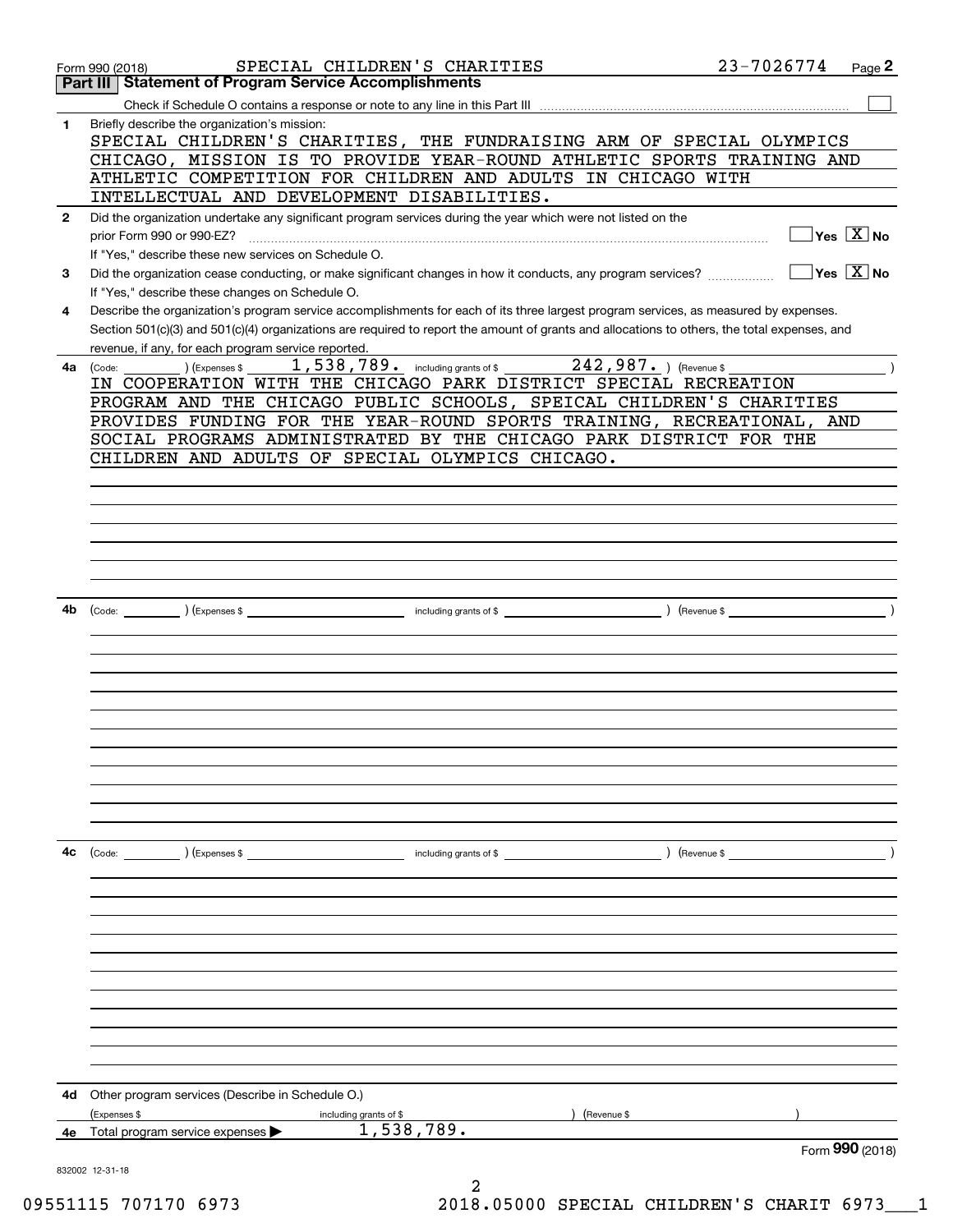| Form 990 (2018) |  |  |
|-----------------|--|--|

Form 990 (2018) Page **3Part IV Checklist of Required Schedules** SPECIAL CHILDREN'S CHARITIES 23-7026774

| Is the organization described in section $501(c)(3)$ or $4947(a)(1)$ (other than a private foundation)?<br>1<br>X<br>1<br>$\overline{\mathbf{x}}$<br>$\overline{2}$<br>2<br>Did the organization engage in direct or indirect political campaign activities on behalf of or in opposition to candidates for<br>3<br>x<br>3<br>Section 501(c)(3) organizations. Did the organization engage in lobbying activities, or have a section 501(h) election in effect<br>4<br>x<br>4<br>Is the organization a section 501(c)(4), 501(c)(5), or 501(c)(6) organization that receives membership dues, assessments, or<br>5<br>x<br>5<br>Did the organization maintain any donor advised funds or any similar funds or accounts for which donors have the right to<br>6<br>x<br>provide advice on the distribution or investment of amounts in such funds or accounts? If "Yes," complete Schedule D, Part I<br>6<br>Did the organization receive or hold a conservation easement, including easements to preserve open space,<br>7<br>x<br>$\overline{7}$<br>Did the organization maintain collections of works of art, historical treasures, or other similar assets? If "Yes," complete<br>8<br>x<br>8<br>Did the organization report an amount in Part X, line 21, for escrow or custodial account liability, serve as a custodian for<br>9<br>amounts not listed in Part X; or provide credit counseling, debt management, credit repair, or debt negotiation services?<br>x<br>9<br>If "Yes," complete Schedule D, Part IV<br>Did the organization, directly or through a related organization, hold assets in temporarily restricted endowments, permanent<br>x<br>10<br>If the organization's answer to any of the following questions is "Yes," then complete Schedule D, Parts VI, VIII, VIII, IX, or X<br>as applicable.<br>a Did the organization report an amount for land, buildings, and equipment in Part X, line 10? If "Yes," complete Schedule D,<br>X<br>11a<br>Did the organization report an amount for investments - other securities in Part X, line 12 that is 5% or more of its total<br>x<br>11 <sub>b</sub><br>Did the organization report an amount for investments - program related in Part X, line 13 that is 5% or more of its total<br>x<br>11c<br>d Did the organization report an amount for other assets in Part X, line 15 that is 5% or more of its total assets reported in<br>х<br>11d<br>$\mathbf x$<br>11e<br>Did the organization's separate or consolidated financial statements for the tax year include a footnote that addresses<br>x<br>the organization's liability for uncertain tax positions under FIN 48 (ASC 740)? If "Yes," complete Schedule D, Part X<br>11f<br>12a Did the organization obtain separate, independent audited financial statements for the tax year? If "Yes," complete<br>x<br>12a<br>Schedule D, Parts XI and XII<br><b>b</b> Was the organization included in consolidated, independent audited financial statements for the tax year?<br>If "Yes," and if the organization answered "No" to line 12a, then completing Schedule D, Parts XI and XII is optional<br>12b<br>ᅀ<br>X<br>13<br>13<br>X<br>Did the organization maintain an office, employees, or agents outside of the United States?<br>14a<br>14a<br>Did the organization have aggregate revenues or expenses of more than \$10,000 from grantmaking, fundraising, business,<br>b<br>investment, and program service activities outside the United States, or aggregate foreign investments valued at \$100,000<br>x<br>14b<br>Did the organization report on Part IX, column (A), line 3, more than \$5,000 of grants or other assistance to or for any<br>x<br>15<br>Did the organization report on Part IX, column (A), line 3, more than \$5,000 of aggregate grants or other assistance to<br>x<br>16<br>Did the organization report a total of more than \$15,000 of expenses for professional fundraising services on Part IX,<br>x<br>17<br>Did the organization report more than \$15,000 total of fundraising event gross income and contributions on Part VIII, lines<br>х<br>18<br>Did the organization report more than \$15,000 of gross income from gaming activities on Part VIII, line 9a? If "Yes."<br>X<br>19<br>X<br><b>20a</b><br>20 <sub>b</sub><br>If "Yes" to line 20a, did the organization attach a copy of its audited financial statements to this return?<br>b<br>Did the organization report more than \$5,000 of grants or other assistance to any domestic organization or<br>х<br>21 |     |  | <b>Yes</b> | No |
|--------------------------------------------------------------------------------------------------------------------------------------------------------------------------------------------------------------------------------------------------------------------------------------------------------------------------------------------------------------------------------------------------------------------------------------------------------------------------------------------------------------------------------------------------------------------------------------------------------------------------------------------------------------------------------------------------------------------------------------------------------------------------------------------------------------------------------------------------------------------------------------------------------------------------------------------------------------------------------------------------------------------------------------------------------------------------------------------------------------------------------------------------------------------------------------------------------------------------------------------------------------------------------------------------------------------------------------------------------------------------------------------------------------------------------------------------------------------------------------------------------------------------------------------------------------------------------------------------------------------------------------------------------------------------------------------------------------------------------------------------------------------------------------------------------------------------------------------------------------------------------------------------------------------------------------------------------------------------------------------------------------------------------------------------------------------------------------------------------------------------------------------------------------------------------------------------------------------------------------------------------------------------------------------------------------------------------------------------------------------------------------------------------------------------------------------------------------------------------------------------------------------------------------------------------------------------------------------------------------------------------------------------------------------------------------------------------------------------------------------------------------------------------------------------------------------------------------------------------------------------------------------------------------------------------------------------------------------------------------------------------------------------------------------------------------------------------------------------------------------------------------------------------------------------------------------------------------------------------------------------------------------------------------------------------------------------------------------------------------------------------------------------------------------------------------------------------------------------------------------------------------------------------------------------------------------------------------------------------------------------------------------------------------------------------------------------------------------------------------------------------------------------------------------------------------------------------------------------------------------------------------------------------------------------------------------------------------------------------------------------------------------------------------------------------------------------------------------------------------------------------------------------------------------------------------------------------------------------------------------------------------------------------------------------------------------------------------------------------------------------------------------------------------------------------------------------------------------------------------------------------------------------------------------------------|-----|--|------------|----|
|                                                                                                                                                                                                                                                                                                                                                                                                                                                                                                                                                                                                                                                                                                                                                                                                                                                                                                                                                                                                                                                                                                                                                                                                                                                                                                                                                                                                                                                                                                                                                                                                                                                                                                                                                                                                                                                                                                                                                                                                                                                                                                                                                                                                                                                                                                                                                                                                                                                                                                                                                                                                                                                                                                                                                                                                                                                                                                                                                                                                                                                                                                                                                                                                                                                                                                                                                                                                                                                                                                                                                                                                                                                                                                                                                                                                                                                                                                                                                                                                                                                                                                                                                                                                                                                                                                                                                                                                                                                                                                                                                        |     |  |            |    |
|                                                                                                                                                                                                                                                                                                                                                                                                                                                                                                                                                                                                                                                                                                                                                                                                                                                                                                                                                                                                                                                                                                                                                                                                                                                                                                                                                                                                                                                                                                                                                                                                                                                                                                                                                                                                                                                                                                                                                                                                                                                                                                                                                                                                                                                                                                                                                                                                                                                                                                                                                                                                                                                                                                                                                                                                                                                                                                                                                                                                                                                                                                                                                                                                                                                                                                                                                                                                                                                                                                                                                                                                                                                                                                                                                                                                                                                                                                                                                                                                                                                                                                                                                                                                                                                                                                                                                                                                                                                                                                                                                        |     |  |            |    |
|                                                                                                                                                                                                                                                                                                                                                                                                                                                                                                                                                                                                                                                                                                                                                                                                                                                                                                                                                                                                                                                                                                                                                                                                                                                                                                                                                                                                                                                                                                                                                                                                                                                                                                                                                                                                                                                                                                                                                                                                                                                                                                                                                                                                                                                                                                                                                                                                                                                                                                                                                                                                                                                                                                                                                                                                                                                                                                                                                                                                                                                                                                                                                                                                                                                                                                                                                                                                                                                                                                                                                                                                                                                                                                                                                                                                                                                                                                                                                                                                                                                                                                                                                                                                                                                                                                                                                                                                                                                                                                                                                        |     |  |            |    |
|                                                                                                                                                                                                                                                                                                                                                                                                                                                                                                                                                                                                                                                                                                                                                                                                                                                                                                                                                                                                                                                                                                                                                                                                                                                                                                                                                                                                                                                                                                                                                                                                                                                                                                                                                                                                                                                                                                                                                                                                                                                                                                                                                                                                                                                                                                                                                                                                                                                                                                                                                                                                                                                                                                                                                                                                                                                                                                                                                                                                                                                                                                                                                                                                                                                                                                                                                                                                                                                                                                                                                                                                                                                                                                                                                                                                                                                                                                                                                                                                                                                                                                                                                                                                                                                                                                                                                                                                                                                                                                                                                        |     |  |            |    |
|                                                                                                                                                                                                                                                                                                                                                                                                                                                                                                                                                                                                                                                                                                                                                                                                                                                                                                                                                                                                                                                                                                                                                                                                                                                                                                                                                                                                                                                                                                                                                                                                                                                                                                                                                                                                                                                                                                                                                                                                                                                                                                                                                                                                                                                                                                                                                                                                                                                                                                                                                                                                                                                                                                                                                                                                                                                                                                                                                                                                                                                                                                                                                                                                                                                                                                                                                                                                                                                                                                                                                                                                                                                                                                                                                                                                                                                                                                                                                                                                                                                                                                                                                                                                                                                                                                                                                                                                                                                                                                                                                        |     |  |            |    |
|                                                                                                                                                                                                                                                                                                                                                                                                                                                                                                                                                                                                                                                                                                                                                                                                                                                                                                                                                                                                                                                                                                                                                                                                                                                                                                                                                                                                                                                                                                                                                                                                                                                                                                                                                                                                                                                                                                                                                                                                                                                                                                                                                                                                                                                                                                                                                                                                                                                                                                                                                                                                                                                                                                                                                                                                                                                                                                                                                                                                                                                                                                                                                                                                                                                                                                                                                                                                                                                                                                                                                                                                                                                                                                                                                                                                                                                                                                                                                                                                                                                                                                                                                                                                                                                                                                                                                                                                                                                                                                                                                        |     |  |            |    |
|                                                                                                                                                                                                                                                                                                                                                                                                                                                                                                                                                                                                                                                                                                                                                                                                                                                                                                                                                                                                                                                                                                                                                                                                                                                                                                                                                                                                                                                                                                                                                                                                                                                                                                                                                                                                                                                                                                                                                                                                                                                                                                                                                                                                                                                                                                                                                                                                                                                                                                                                                                                                                                                                                                                                                                                                                                                                                                                                                                                                                                                                                                                                                                                                                                                                                                                                                                                                                                                                                                                                                                                                                                                                                                                                                                                                                                                                                                                                                                                                                                                                                                                                                                                                                                                                                                                                                                                                                                                                                                                                                        |     |  |            |    |
|                                                                                                                                                                                                                                                                                                                                                                                                                                                                                                                                                                                                                                                                                                                                                                                                                                                                                                                                                                                                                                                                                                                                                                                                                                                                                                                                                                                                                                                                                                                                                                                                                                                                                                                                                                                                                                                                                                                                                                                                                                                                                                                                                                                                                                                                                                                                                                                                                                                                                                                                                                                                                                                                                                                                                                                                                                                                                                                                                                                                                                                                                                                                                                                                                                                                                                                                                                                                                                                                                                                                                                                                                                                                                                                                                                                                                                                                                                                                                                                                                                                                                                                                                                                                                                                                                                                                                                                                                                                                                                                                                        |     |  |            |    |
|                                                                                                                                                                                                                                                                                                                                                                                                                                                                                                                                                                                                                                                                                                                                                                                                                                                                                                                                                                                                                                                                                                                                                                                                                                                                                                                                                                                                                                                                                                                                                                                                                                                                                                                                                                                                                                                                                                                                                                                                                                                                                                                                                                                                                                                                                                                                                                                                                                                                                                                                                                                                                                                                                                                                                                                                                                                                                                                                                                                                                                                                                                                                                                                                                                                                                                                                                                                                                                                                                                                                                                                                                                                                                                                                                                                                                                                                                                                                                                                                                                                                                                                                                                                                                                                                                                                                                                                                                                                                                                                                                        |     |  |            |    |
|                                                                                                                                                                                                                                                                                                                                                                                                                                                                                                                                                                                                                                                                                                                                                                                                                                                                                                                                                                                                                                                                                                                                                                                                                                                                                                                                                                                                                                                                                                                                                                                                                                                                                                                                                                                                                                                                                                                                                                                                                                                                                                                                                                                                                                                                                                                                                                                                                                                                                                                                                                                                                                                                                                                                                                                                                                                                                                                                                                                                                                                                                                                                                                                                                                                                                                                                                                                                                                                                                                                                                                                                                                                                                                                                                                                                                                                                                                                                                                                                                                                                                                                                                                                                                                                                                                                                                                                                                                                                                                                                                        |     |  |            |    |
|                                                                                                                                                                                                                                                                                                                                                                                                                                                                                                                                                                                                                                                                                                                                                                                                                                                                                                                                                                                                                                                                                                                                                                                                                                                                                                                                                                                                                                                                                                                                                                                                                                                                                                                                                                                                                                                                                                                                                                                                                                                                                                                                                                                                                                                                                                                                                                                                                                                                                                                                                                                                                                                                                                                                                                                                                                                                                                                                                                                                                                                                                                                                                                                                                                                                                                                                                                                                                                                                                                                                                                                                                                                                                                                                                                                                                                                                                                                                                                                                                                                                                                                                                                                                                                                                                                                                                                                                                                                                                                                                                        |     |  |            |    |
|                                                                                                                                                                                                                                                                                                                                                                                                                                                                                                                                                                                                                                                                                                                                                                                                                                                                                                                                                                                                                                                                                                                                                                                                                                                                                                                                                                                                                                                                                                                                                                                                                                                                                                                                                                                                                                                                                                                                                                                                                                                                                                                                                                                                                                                                                                                                                                                                                                                                                                                                                                                                                                                                                                                                                                                                                                                                                                                                                                                                                                                                                                                                                                                                                                                                                                                                                                                                                                                                                                                                                                                                                                                                                                                                                                                                                                                                                                                                                                                                                                                                                                                                                                                                                                                                                                                                                                                                                                                                                                                                                        |     |  |            |    |
|                                                                                                                                                                                                                                                                                                                                                                                                                                                                                                                                                                                                                                                                                                                                                                                                                                                                                                                                                                                                                                                                                                                                                                                                                                                                                                                                                                                                                                                                                                                                                                                                                                                                                                                                                                                                                                                                                                                                                                                                                                                                                                                                                                                                                                                                                                                                                                                                                                                                                                                                                                                                                                                                                                                                                                                                                                                                                                                                                                                                                                                                                                                                                                                                                                                                                                                                                                                                                                                                                                                                                                                                                                                                                                                                                                                                                                                                                                                                                                                                                                                                                                                                                                                                                                                                                                                                                                                                                                                                                                                                                        |     |  |            |    |
|                                                                                                                                                                                                                                                                                                                                                                                                                                                                                                                                                                                                                                                                                                                                                                                                                                                                                                                                                                                                                                                                                                                                                                                                                                                                                                                                                                                                                                                                                                                                                                                                                                                                                                                                                                                                                                                                                                                                                                                                                                                                                                                                                                                                                                                                                                                                                                                                                                                                                                                                                                                                                                                                                                                                                                                                                                                                                                                                                                                                                                                                                                                                                                                                                                                                                                                                                                                                                                                                                                                                                                                                                                                                                                                                                                                                                                                                                                                                                                                                                                                                                                                                                                                                                                                                                                                                                                                                                                                                                                                                                        |     |  |            |    |
|                                                                                                                                                                                                                                                                                                                                                                                                                                                                                                                                                                                                                                                                                                                                                                                                                                                                                                                                                                                                                                                                                                                                                                                                                                                                                                                                                                                                                                                                                                                                                                                                                                                                                                                                                                                                                                                                                                                                                                                                                                                                                                                                                                                                                                                                                                                                                                                                                                                                                                                                                                                                                                                                                                                                                                                                                                                                                                                                                                                                                                                                                                                                                                                                                                                                                                                                                                                                                                                                                                                                                                                                                                                                                                                                                                                                                                                                                                                                                                                                                                                                                                                                                                                                                                                                                                                                                                                                                                                                                                                                                        |     |  |            |    |
|                                                                                                                                                                                                                                                                                                                                                                                                                                                                                                                                                                                                                                                                                                                                                                                                                                                                                                                                                                                                                                                                                                                                                                                                                                                                                                                                                                                                                                                                                                                                                                                                                                                                                                                                                                                                                                                                                                                                                                                                                                                                                                                                                                                                                                                                                                                                                                                                                                                                                                                                                                                                                                                                                                                                                                                                                                                                                                                                                                                                                                                                                                                                                                                                                                                                                                                                                                                                                                                                                                                                                                                                                                                                                                                                                                                                                                                                                                                                                                                                                                                                                                                                                                                                                                                                                                                                                                                                                                                                                                                                                        |     |  |            |    |
|                                                                                                                                                                                                                                                                                                                                                                                                                                                                                                                                                                                                                                                                                                                                                                                                                                                                                                                                                                                                                                                                                                                                                                                                                                                                                                                                                                                                                                                                                                                                                                                                                                                                                                                                                                                                                                                                                                                                                                                                                                                                                                                                                                                                                                                                                                                                                                                                                                                                                                                                                                                                                                                                                                                                                                                                                                                                                                                                                                                                                                                                                                                                                                                                                                                                                                                                                                                                                                                                                                                                                                                                                                                                                                                                                                                                                                                                                                                                                                                                                                                                                                                                                                                                                                                                                                                                                                                                                                                                                                                                                        |     |  |            |    |
|                                                                                                                                                                                                                                                                                                                                                                                                                                                                                                                                                                                                                                                                                                                                                                                                                                                                                                                                                                                                                                                                                                                                                                                                                                                                                                                                                                                                                                                                                                                                                                                                                                                                                                                                                                                                                                                                                                                                                                                                                                                                                                                                                                                                                                                                                                                                                                                                                                                                                                                                                                                                                                                                                                                                                                                                                                                                                                                                                                                                                                                                                                                                                                                                                                                                                                                                                                                                                                                                                                                                                                                                                                                                                                                                                                                                                                                                                                                                                                                                                                                                                                                                                                                                                                                                                                                                                                                                                                                                                                                                                        | 10  |  |            |    |
|                                                                                                                                                                                                                                                                                                                                                                                                                                                                                                                                                                                                                                                                                                                                                                                                                                                                                                                                                                                                                                                                                                                                                                                                                                                                                                                                                                                                                                                                                                                                                                                                                                                                                                                                                                                                                                                                                                                                                                                                                                                                                                                                                                                                                                                                                                                                                                                                                                                                                                                                                                                                                                                                                                                                                                                                                                                                                                                                                                                                                                                                                                                                                                                                                                                                                                                                                                                                                                                                                                                                                                                                                                                                                                                                                                                                                                                                                                                                                                                                                                                                                                                                                                                                                                                                                                                                                                                                                                                                                                                                                        |     |  |            |    |
|                                                                                                                                                                                                                                                                                                                                                                                                                                                                                                                                                                                                                                                                                                                                                                                                                                                                                                                                                                                                                                                                                                                                                                                                                                                                                                                                                                                                                                                                                                                                                                                                                                                                                                                                                                                                                                                                                                                                                                                                                                                                                                                                                                                                                                                                                                                                                                                                                                                                                                                                                                                                                                                                                                                                                                                                                                                                                                                                                                                                                                                                                                                                                                                                                                                                                                                                                                                                                                                                                                                                                                                                                                                                                                                                                                                                                                                                                                                                                                                                                                                                                                                                                                                                                                                                                                                                                                                                                                                                                                                                                        | 11  |  |            |    |
|                                                                                                                                                                                                                                                                                                                                                                                                                                                                                                                                                                                                                                                                                                                                                                                                                                                                                                                                                                                                                                                                                                                                                                                                                                                                                                                                                                                                                                                                                                                                                                                                                                                                                                                                                                                                                                                                                                                                                                                                                                                                                                                                                                                                                                                                                                                                                                                                                                                                                                                                                                                                                                                                                                                                                                                                                                                                                                                                                                                                                                                                                                                                                                                                                                                                                                                                                                                                                                                                                                                                                                                                                                                                                                                                                                                                                                                                                                                                                                                                                                                                                                                                                                                                                                                                                                                                                                                                                                                                                                                                                        |     |  |            |    |
|                                                                                                                                                                                                                                                                                                                                                                                                                                                                                                                                                                                                                                                                                                                                                                                                                                                                                                                                                                                                                                                                                                                                                                                                                                                                                                                                                                                                                                                                                                                                                                                                                                                                                                                                                                                                                                                                                                                                                                                                                                                                                                                                                                                                                                                                                                                                                                                                                                                                                                                                                                                                                                                                                                                                                                                                                                                                                                                                                                                                                                                                                                                                                                                                                                                                                                                                                                                                                                                                                                                                                                                                                                                                                                                                                                                                                                                                                                                                                                                                                                                                                                                                                                                                                                                                                                                                                                                                                                                                                                                                                        |     |  |            |    |
|                                                                                                                                                                                                                                                                                                                                                                                                                                                                                                                                                                                                                                                                                                                                                                                                                                                                                                                                                                                                                                                                                                                                                                                                                                                                                                                                                                                                                                                                                                                                                                                                                                                                                                                                                                                                                                                                                                                                                                                                                                                                                                                                                                                                                                                                                                                                                                                                                                                                                                                                                                                                                                                                                                                                                                                                                                                                                                                                                                                                                                                                                                                                                                                                                                                                                                                                                                                                                                                                                                                                                                                                                                                                                                                                                                                                                                                                                                                                                                                                                                                                                                                                                                                                                                                                                                                                                                                                                                                                                                                                                        |     |  |            |    |
|                                                                                                                                                                                                                                                                                                                                                                                                                                                                                                                                                                                                                                                                                                                                                                                                                                                                                                                                                                                                                                                                                                                                                                                                                                                                                                                                                                                                                                                                                                                                                                                                                                                                                                                                                                                                                                                                                                                                                                                                                                                                                                                                                                                                                                                                                                                                                                                                                                                                                                                                                                                                                                                                                                                                                                                                                                                                                                                                                                                                                                                                                                                                                                                                                                                                                                                                                                                                                                                                                                                                                                                                                                                                                                                                                                                                                                                                                                                                                                                                                                                                                                                                                                                                                                                                                                                                                                                                                                                                                                                                                        |     |  |            |    |
|                                                                                                                                                                                                                                                                                                                                                                                                                                                                                                                                                                                                                                                                                                                                                                                                                                                                                                                                                                                                                                                                                                                                                                                                                                                                                                                                                                                                                                                                                                                                                                                                                                                                                                                                                                                                                                                                                                                                                                                                                                                                                                                                                                                                                                                                                                                                                                                                                                                                                                                                                                                                                                                                                                                                                                                                                                                                                                                                                                                                                                                                                                                                                                                                                                                                                                                                                                                                                                                                                                                                                                                                                                                                                                                                                                                                                                                                                                                                                                                                                                                                                                                                                                                                                                                                                                                                                                                                                                                                                                                                                        |     |  |            |    |
|                                                                                                                                                                                                                                                                                                                                                                                                                                                                                                                                                                                                                                                                                                                                                                                                                                                                                                                                                                                                                                                                                                                                                                                                                                                                                                                                                                                                                                                                                                                                                                                                                                                                                                                                                                                                                                                                                                                                                                                                                                                                                                                                                                                                                                                                                                                                                                                                                                                                                                                                                                                                                                                                                                                                                                                                                                                                                                                                                                                                                                                                                                                                                                                                                                                                                                                                                                                                                                                                                                                                                                                                                                                                                                                                                                                                                                                                                                                                                                                                                                                                                                                                                                                                                                                                                                                                                                                                                                                                                                                                                        |     |  |            |    |
|                                                                                                                                                                                                                                                                                                                                                                                                                                                                                                                                                                                                                                                                                                                                                                                                                                                                                                                                                                                                                                                                                                                                                                                                                                                                                                                                                                                                                                                                                                                                                                                                                                                                                                                                                                                                                                                                                                                                                                                                                                                                                                                                                                                                                                                                                                                                                                                                                                                                                                                                                                                                                                                                                                                                                                                                                                                                                                                                                                                                                                                                                                                                                                                                                                                                                                                                                                                                                                                                                                                                                                                                                                                                                                                                                                                                                                                                                                                                                                                                                                                                                                                                                                                                                                                                                                                                                                                                                                                                                                                                                        |     |  |            |    |
|                                                                                                                                                                                                                                                                                                                                                                                                                                                                                                                                                                                                                                                                                                                                                                                                                                                                                                                                                                                                                                                                                                                                                                                                                                                                                                                                                                                                                                                                                                                                                                                                                                                                                                                                                                                                                                                                                                                                                                                                                                                                                                                                                                                                                                                                                                                                                                                                                                                                                                                                                                                                                                                                                                                                                                                                                                                                                                                                                                                                                                                                                                                                                                                                                                                                                                                                                                                                                                                                                                                                                                                                                                                                                                                                                                                                                                                                                                                                                                                                                                                                                                                                                                                                                                                                                                                                                                                                                                                                                                                                                        |     |  |            |    |
|                                                                                                                                                                                                                                                                                                                                                                                                                                                                                                                                                                                                                                                                                                                                                                                                                                                                                                                                                                                                                                                                                                                                                                                                                                                                                                                                                                                                                                                                                                                                                                                                                                                                                                                                                                                                                                                                                                                                                                                                                                                                                                                                                                                                                                                                                                                                                                                                                                                                                                                                                                                                                                                                                                                                                                                                                                                                                                                                                                                                                                                                                                                                                                                                                                                                                                                                                                                                                                                                                                                                                                                                                                                                                                                                                                                                                                                                                                                                                                                                                                                                                                                                                                                                                                                                                                                                                                                                                                                                                                                                                        |     |  |            |    |
|                                                                                                                                                                                                                                                                                                                                                                                                                                                                                                                                                                                                                                                                                                                                                                                                                                                                                                                                                                                                                                                                                                                                                                                                                                                                                                                                                                                                                                                                                                                                                                                                                                                                                                                                                                                                                                                                                                                                                                                                                                                                                                                                                                                                                                                                                                                                                                                                                                                                                                                                                                                                                                                                                                                                                                                                                                                                                                                                                                                                                                                                                                                                                                                                                                                                                                                                                                                                                                                                                                                                                                                                                                                                                                                                                                                                                                                                                                                                                                                                                                                                                                                                                                                                                                                                                                                                                                                                                                                                                                                                                        |     |  |            |    |
|                                                                                                                                                                                                                                                                                                                                                                                                                                                                                                                                                                                                                                                                                                                                                                                                                                                                                                                                                                                                                                                                                                                                                                                                                                                                                                                                                                                                                                                                                                                                                                                                                                                                                                                                                                                                                                                                                                                                                                                                                                                                                                                                                                                                                                                                                                                                                                                                                                                                                                                                                                                                                                                                                                                                                                                                                                                                                                                                                                                                                                                                                                                                                                                                                                                                                                                                                                                                                                                                                                                                                                                                                                                                                                                                                                                                                                                                                                                                                                                                                                                                                                                                                                                                                                                                                                                                                                                                                                                                                                                                                        |     |  |            |    |
|                                                                                                                                                                                                                                                                                                                                                                                                                                                                                                                                                                                                                                                                                                                                                                                                                                                                                                                                                                                                                                                                                                                                                                                                                                                                                                                                                                                                                                                                                                                                                                                                                                                                                                                                                                                                                                                                                                                                                                                                                                                                                                                                                                                                                                                                                                                                                                                                                                                                                                                                                                                                                                                                                                                                                                                                                                                                                                                                                                                                                                                                                                                                                                                                                                                                                                                                                                                                                                                                                                                                                                                                                                                                                                                                                                                                                                                                                                                                                                                                                                                                                                                                                                                                                                                                                                                                                                                                                                                                                                                                                        |     |  |            |    |
|                                                                                                                                                                                                                                                                                                                                                                                                                                                                                                                                                                                                                                                                                                                                                                                                                                                                                                                                                                                                                                                                                                                                                                                                                                                                                                                                                                                                                                                                                                                                                                                                                                                                                                                                                                                                                                                                                                                                                                                                                                                                                                                                                                                                                                                                                                                                                                                                                                                                                                                                                                                                                                                                                                                                                                                                                                                                                                                                                                                                                                                                                                                                                                                                                                                                                                                                                                                                                                                                                                                                                                                                                                                                                                                                                                                                                                                                                                                                                                                                                                                                                                                                                                                                                                                                                                                                                                                                                                                                                                                                                        |     |  |            |    |
|                                                                                                                                                                                                                                                                                                                                                                                                                                                                                                                                                                                                                                                                                                                                                                                                                                                                                                                                                                                                                                                                                                                                                                                                                                                                                                                                                                                                                                                                                                                                                                                                                                                                                                                                                                                                                                                                                                                                                                                                                                                                                                                                                                                                                                                                                                                                                                                                                                                                                                                                                                                                                                                                                                                                                                                                                                                                                                                                                                                                                                                                                                                                                                                                                                                                                                                                                                                                                                                                                                                                                                                                                                                                                                                                                                                                                                                                                                                                                                                                                                                                                                                                                                                                                                                                                                                                                                                                                                                                                                                                                        |     |  |            |    |
|                                                                                                                                                                                                                                                                                                                                                                                                                                                                                                                                                                                                                                                                                                                                                                                                                                                                                                                                                                                                                                                                                                                                                                                                                                                                                                                                                                                                                                                                                                                                                                                                                                                                                                                                                                                                                                                                                                                                                                                                                                                                                                                                                                                                                                                                                                                                                                                                                                                                                                                                                                                                                                                                                                                                                                                                                                                                                                                                                                                                                                                                                                                                                                                                                                                                                                                                                                                                                                                                                                                                                                                                                                                                                                                                                                                                                                                                                                                                                                                                                                                                                                                                                                                                                                                                                                                                                                                                                                                                                                                                                        |     |  |            |    |
|                                                                                                                                                                                                                                                                                                                                                                                                                                                                                                                                                                                                                                                                                                                                                                                                                                                                                                                                                                                                                                                                                                                                                                                                                                                                                                                                                                                                                                                                                                                                                                                                                                                                                                                                                                                                                                                                                                                                                                                                                                                                                                                                                                                                                                                                                                                                                                                                                                                                                                                                                                                                                                                                                                                                                                                                                                                                                                                                                                                                                                                                                                                                                                                                                                                                                                                                                                                                                                                                                                                                                                                                                                                                                                                                                                                                                                                                                                                                                                                                                                                                                                                                                                                                                                                                                                                                                                                                                                                                                                                                                        |     |  |            |    |
|                                                                                                                                                                                                                                                                                                                                                                                                                                                                                                                                                                                                                                                                                                                                                                                                                                                                                                                                                                                                                                                                                                                                                                                                                                                                                                                                                                                                                                                                                                                                                                                                                                                                                                                                                                                                                                                                                                                                                                                                                                                                                                                                                                                                                                                                                                                                                                                                                                                                                                                                                                                                                                                                                                                                                                                                                                                                                                                                                                                                                                                                                                                                                                                                                                                                                                                                                                                                                                                                                                                                                                                                                                                                                                                                                                                                                                                                                                                                                                                                                                                                                                                                                                                                                                                                                                                                                                                                                                                                                                                                                        |     |  |            |    |
|                                                                                                                                                                                                                                                                                                                                                                                                                                                                                                                                                                                                                                                                                                                                                                                                                                                                                                                                                                                                                                                                                                                                                                                                                                                                                                                                                                                                                                                                                                                                                                                                                                                                                                                                                                                                                                                                                                                                                                                                                                                                                                                                                                                                                                                                                                                                                                                                                                                                                                                                                                                                                                                                                                                                                                                                                                                                                                                                                                                                                                                                                                                                                                                                                                                                                                                                                                                                                                                                                                                                                                                                                                                                                                                                                                                                                                                                                                                                                                                                                                                                                                                                                                                                                                                                                                                                                                                                                                                                                                                                                        |     |  |            |    |
|                                                                                                                                                                                                                                                                                                                                                                                                                                                                                                                                                                                                                                                                                                                                                                                                                                                                                                                                                                                                                                                                                                                                                                                                                                                                                                                                                                                                                                                                                                                                                                                                                                                                                                                                                                                                                                                                                                                                                                                                                                                                                                                                                                                                                                                                                                                                                                                                                                                                                                                                                                                                                                                                                                                                                                                                                                                                                                                                                                                                                                                                                                                                                                                                                                                                                                                                                                                                                                                                                                                                                                                                                                                                                                                                                                                                                                                                                                                                                                                                                                                                                                                                                                                                                                                                                                                                                                                                                                                                                                                                                        |     |  |            |    |
|                                                                                                                                                                                                                                                                                                                                                                                                                                                                                                                                                                                                                                                                                                                                                                                                                                                                                                                                                                                                                                                                                                                                                                                                                                                                                                                                                                                                                                                                                                                                                                                                                                                                                                                                                                                                                                                                                                                                                                                                                                                                                                                                                                                                                                                                                                                                                                                                                                                                                                                                                                                                                                                                                                                                                                                                                                                                                                                                                                                                                                                                                                                                                                                                                                                                                                                                                                                                                                                                                                                                                                                                                                                                                                                                                                                                                                                                                                                                                                                                                                                                                                                                                                                                                                                                                                                                                                                                                                                                                                                                                        |     |  |            |    |
|                                                                                                                                                                                                                                                                                                                                                                                                                                                                                                                                                                                                                                                                                                                                                                                                                                                                                                                                                                                                                                                                                                                                                                                                                                                                                                                                                                                                                                                                                                                                                                                                                                                                                                                                                                                                                                                                                                                                                                                                                                                                                                                                                                                                                                                                                                                                                                                                                                                                                                                                                                                                                                                                                                                                                                                                                                                                                                                                                                                                                                                                                                                                                                                                                                                                                                                                                                                                                                                                                                                                                                                                                                                                                                                                                                                                                                                                                                                                                                                                                                                                                                                                                                                                                                                                                                                                                                                                                                                                                                                                                        | 15  |  |            |    |
|                                                                                                                                                                                                                                                                                                                                                                                                                                                                                                                                                                                                                                                                                                                                                                                                                                                                                                                                                                                                                                                                                                                                                                                                                                                                                                                                                                                                                                                                                                                                                                                                                                                                                                                                                                                                                                                                                                                                                                                                                                                                                                                                                                                                                                                                                                                                                                                                                                                                                                                                                                                                                                                                                                                                                                                                                                                                                                                                                                                                                                                                                                                                                                                                                                                                                                                                                                                                                                                                                                                                                                                                                                                                                                                                                                                                                                                                                                                                                                                                                                                                                                                                                                                                                                                                                                                                                                                                                                                                                                                                                        |     |  |            |    |
|                                                                                                                                                                                                                                                                                                                                                                                                                                                                                                                                                                                                                                                                                                                                                                                                                                                                                                                                                                                                                                                                                                                                                                                                                                                                                                                                                                                                                                                                                                                                                                                                                                                                                                                                                                                                                                                                                                                                                                                                                                                                                                                                                                                                                                                                                                                                                                                                                                                                                                                                                                                                                                                                                                                                                                                                                                                                                                                                                                                                                                                                                                                                                                                                                                                                                                                                                                                                                                                                                                                                                                                                                                                                                                                                                                                                                                                                                                                                                                                                                                                                                                                                                                                                                                                                                                                                                                                                                                                                                                                                                        | 16  |  |            |    |
|                                                                                                                                                                                                                                                                                                                                                                                                                                                                                                                                                                                                                                                                                                                                                                                                                                                                                                                                                                                                                                                                                                                                                                                                                                                                                                                                                                                                                                                                                                                                                                                                                                                                                                                                                                                                                                                                                                                                                                                                                                                                                                                                                                                                                                                                                                                                                                                                                                                                                                                                                                                                                                                                                                                                                                                                                                                                                                                                                                                                                                                                                                                                                                                                                                                                                                                                                                                                                                                                                                                                                                                                                                                                                                                                                                                                                                                                                                                                                                                                                                                                                                                                                                                                                                                                                                                                                                                                                                                                                                                                                        |     |  |            |    |
|                                                                                                                                                                                                                                                                                                                                                                                                                                                                                                                                                                                                                                                                                                                                                                                                                                                                                                                                                                                                                                                                                                                                                                                                                                                                                                                                                                                                                                                                                                                                                                                                                                                                                                                                                                                                                                                                                                                                                                                                                                                                                                                                                                                                                                                                                                                                                                                                                                                                                                                                                                                                                                                                                                                                                                                                                                                                                                                                                                                                                                                                                                                                                                                                                                                                                                                                                                                                                                                                                                                                                                                                                                                                                                                                                                                                                                                                                                                                                                                                                                                                                                                                                                                                                                                                                                                                                                                                                                                                                                                                                        | 17  |  |            |    |
|                                                                                                                                                                                                                                                                                                                                                                                                                                                                                                                                                                                                                                                                                                                                                                                                                                                                                                                                                                                                                                                                                                                                                                                                                                                                                                                                                                                                                                                                                                                                                                                                                                                                                                                                                                                                                                                                                                                                                                                                                                                                                                                                                                                                                                                                                                                                                                                                                                                                                                                                                                                                                                                                                                                                                                                                                                                                                                                                                                                                                                                                                                                                                                                                                                                                                                                                                                                                                                                                                                                                                                                                                                                                                                                                                                                                                                                                                                                                                                                                                                                                                                                                                                                                                                                                                                                                                                                                                                                                                                                                                        |     |  |            |    |
|                                                                                                                                                                                                                                                                                                                                                                                                                                                                                                                                                                                                                                                                                                                                                                                                                                                                                                                                                                                                                                                                                                                                                                                                                                                                                                                                                                                                                                                                                                                                                                                                                                                                                                                                                                                                                                                                                                                                                                                                                                                                                                                                                                                                                                                                                                                                                                                                                                                                                                                                                                                                                                                                                                                                                                                                                                                                                                                                                                                                                                                                                                                                                                                                                                                                                                                                                                                                                                                                                                                                                                                                                                                                                                                                                                                                                                                                                                                                                                                                                                                                                                                                                                                                                                                                                                                                                                                                                                                                                                                                                        | 18  |  |            |    |
|                                                                                                                                                                                                                                                                                                                                                                                                                                                                                                                                                                                                                                                                                                                                                                                                                                                                                                                                                                                                                                                                                                                                                                                                                                                                                                                                                                                                                                                                                                                                                                                                                                                                                                                                                                                                                                                                                                                                                                                                                                                                                                                                                                                                                                                                                                                                                                                                                                                                                                                                                                                                                                                                                                                                                                                                                                                                                                                                                                                                                                                                                                                                                                                                                                                                                                                                                                                                                                                                                                                                                                                                                                                                                                                                                                                                                                                                                                                                                                                                                                                                                                                                                                                                                                                                                                                                                                                                                                                                                                                                                        |     |  |            |    |
|                                                                                                                                                                                                                                                                                                                                                                                                                                                                                                                                                                                                                                                                                                                                                                                                                                                                                                                                                                                                                                                                                                                                                                                                                                                                                                                                                                                                                                                                                                                                                                                                                                                                                                                                                                                                                                                                                                                                                                                                                                                                                                                                                                                                                                                                                                                                                                                                                                                                                                                                                                                                                                                                                                                                                                                                                                                                                                                                                                                                                                                                                                                                                                                                                                                                                                                                                                                                                                                                                                                                                                                                                                                                                                                                                                                                                                                                                                                                                                                                                                                                                                                                                                                                                                                                                                                                                                                                                                                                                                                                                        | 19  |  |            |    |
|                                                                                                                                                                                                                                                                                                                                                                                                                                                                                                                                                                                                                                                                                                                                                                                                                                                                                                                                                                                                                                                                                                                                                                                                                                                                                                                                                                                                                                                                                                                                                                                                                                                                                                                                                                                                                                                                                                                                                                                                                                                                                                                                                                                                                                                                                                                                                                                                                                                                                                                                                                                                                                                                                                                                                                                                                                                                                                                                                                                                                                                                                                                                                                                                                                                                                                                                                                                                                                                                                                                                                                                                                                                                                                                                                                                                                                                                                                                                                                                                                                                                                                                                                                                                                                                                                                                                                                                                                                                                                                                                                        |     |  |            |    |
|                                                                                                                                                                                                                                                                                                                                                                                                                                                                                                                                                                                                                                                                                                                                                                                                                                                                                                                                                                                                                                                                                                                                                                                                                                                                                                                                                                                                                                                                                                                                                                                                                                                                                                                                                                                                                                                                                                                                                                                                                                                                                                                                                                                                                                                                                                                                                                                                                                                                                                                                                                                                                                                                                                                                                                                                                                                                                                                                                                                                                                                                                                                                                                                                                                                                                                                                                                                                                                                                                                                                                                                                                                                                                                                                                                                                                                                                                                                                                                                                                                                                                                                                                                                                                                                                                                                                                                                                                                                                                                                                                        | 20a |  |            |    |
|                                                                                                                                                                                                                                                                                                                                                                                                                                                                                                                                                                                                                                                                                                                                                                                                                                                                                                                                                                                                                                                                                                                                                                                                                                                                                                                                                                                                                                                                                                                                                                                                                                                                                                                                                                                                                                                                                                                                                                                                                                                                                                                                                                                                                                                                                                                                                                                                                                                                                                                                                                                                                                                                                                                                                                                                                                                                                                                                                                                                                                                                                                                                                                                                                                                                                                                                                                                                                                                                                                                                                                                                                                                                                                                                                                                                                                                                                                                                                                                                                                                                                                                                                                                                                                                                                                                                                                                                                                                                                                                                                        |     |  |            |    |
|                                                                                                                                                                                                                                                                                                                                                                                                                                                                                                                                                                                                                                                                                                                                                                                                                                                                                                                                                                                                                                                                                                                                                                                                                                                                                                                                                                                                                                                                                                                                                                                                                                                                                                                                                                                                                                                                                                                                                                                                                                                                                                                                                                                                                                                                                                                                                                                                                                                                                                                                                                                                                                                                                                                                                                                                                                                                                                                                                                                                                                                                                                                                                                                                                                                                                                                                                                                                                                                                                                                                                                                                                                                                                                                                                                                                                                                                                                                                                                                                                                                                                                                                                                                                                                                                                                                                                                                                                                                                                                                                                        | 21  |  |            |    |
| Form 990 (2018)                                                                                                                                                                                                                                                                                                                                                                                                                                                                                                                                                                                                                                                                                                                                                                                                                                                                                                                                                                                                                                                                                                                                                                                                                                                                                                                                                                                                                                                                                                                                                                                                                                                                                                                                                                                                                                                                                                                                                                                                                                                                                                                                                                                                                                                                                                                                                                                                                                                                                                                                                                                                                                                                                                                                                                                                                                                                                                                                                                                                                                                                                                                                                                                                                                                                                                                                                                                                                                                                                                                                                                                                                                                                                                                                                                                                                                                                                                                                                                                                                                                                                                                                                                                                                                                                                                                                                                                                                                                                                                                                        |     |  |            |    |

832003 12-31-18

3 09551115 707170 6973 2018.05000 SPECIAL CHILDREN'S CHARIT 6973\_\_\_1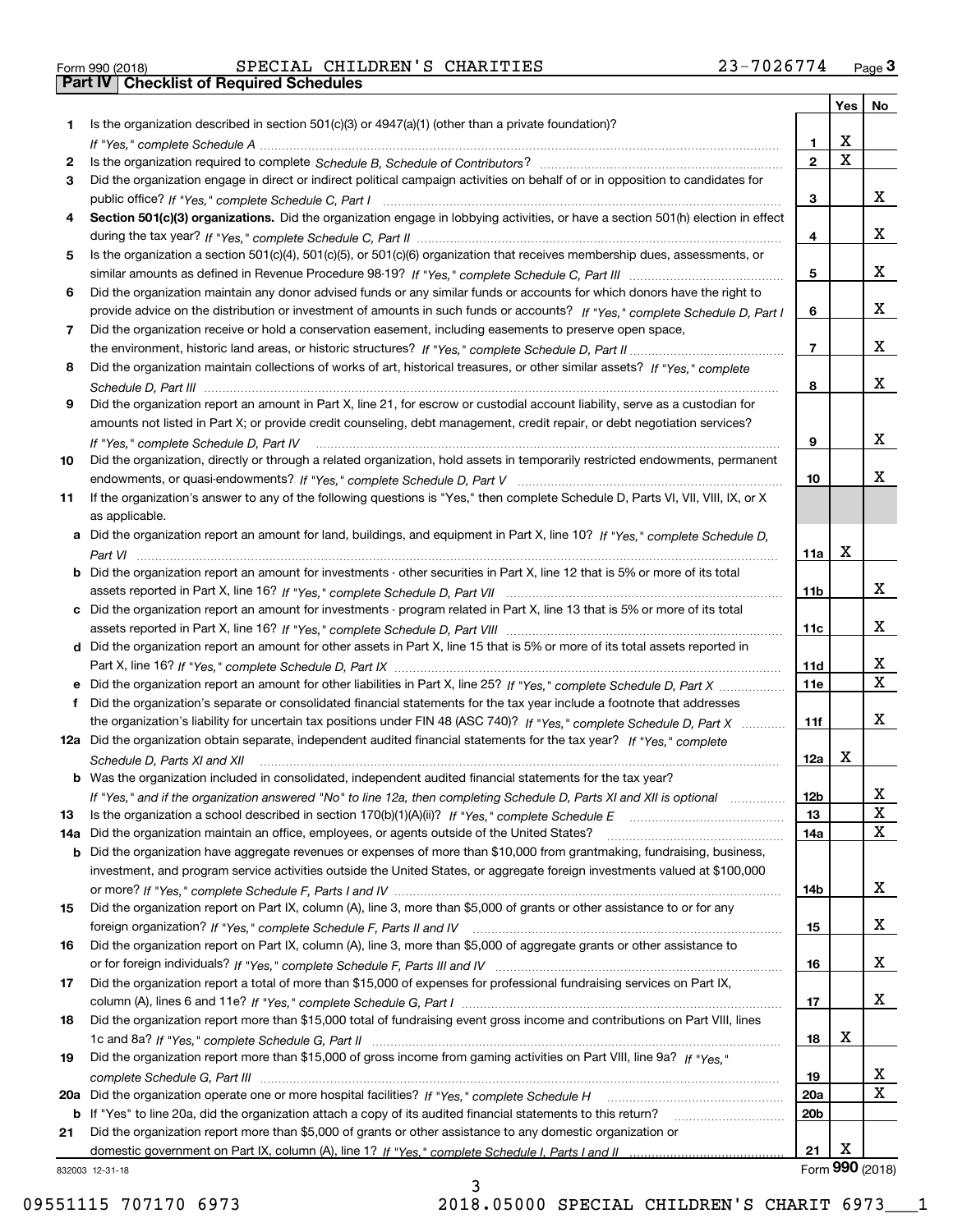| Form 990 (2018) |  |  |
|-----------------|--|--|

Form 990 (2018) Page **4Part IV Checklist of Required Schedules** SPECIAL CHILDREN'S CHARITIES 23-7026774

*(continued)*

|               |                                                                                                                                    |                 | Yes | No              |
|---------------|------------------------------------------------------------------------------------------------------------------------------------|-----------------|-----|-----------------|
| 22            | Did the organization report more than \$5,000 of grants or other assistance to or for domestic individuals on                      |                 |     |                 |
|               |                                                                                                                                    | 22              | X   |                 |
| 23            | Did the organization answer "Yes" to Part VII, Section A, line 3, 4, or 5 about compensation of the organization's current         |                 |     |                 |
|               | and former officers, directors, trustees, key employees, and highest compensated employees? If "Yes," complete                     |                 |     |                 |
|               |                                                                                                                                    | 23              |     | x               |
|               | 24a Did the organization have a tax-exempt bond issue with an outstanding principal amount of more than \$100,000 as of the        |                 |     |                 |
|               | last day of the year, that was issued after December 31, 2002? If "Yes," answer lines 24b through 24d and complete                 |                 |     |                 |
|               |                                                                                                                                    | 24a             |     | x               |
|               | <b>b</b> Did the organization invest any proceeds of tax-exempt bonds beyond a temporary period exception?                         | 24 <sub>b</sub> |     |                 |
|               | c Did the organization maintain an escrow account other than a refunding escrow at any time during the year to defease             |                 |     |                 |
|               |                                                                                                                                    | 24c             |     |                 |
|               |                                                                                                                                    | 24d             |     |                 |
|               | 25a Section 501(c)(3), 501(c)(4), and 501(c)(29) organizations. Did the organization engage in an excess benefit                   |                 |     |                 |
|               |                                                                                                                                    | 25a             |     | x               |
|               | b Is the organization aware that it engaged in an excess benefit transaction with a disqualified person in a prior year, and       |                 |     |                 |
|               | that the transaction has not been reported on any of the organization's prior Forms 990 or 990-EZ? If "Yes," complete              |                 |     |                 |
|               | Schedule L. Part I                                                                                                                 | 25 <sub>b</sub> |     | х               |
| 26            | Did the organization report any amount on Part X, line 5, 6, or 22 for receivables from or payables to any current or              |                 |     |                 |
|               | former officers, directors, trustees, key employees, highest compensated employees, or disqualified persons? If "Yes."             |                 |     |                 |
|               |                                                                                                                                    | 26              |     | x               |
| 27            | Did the organization provide a grant or other assistance to an officer, director, trustee, key employee, substantial               |                 |     |                 |
|               | contributor or employee thereof, a grant selection committee member, or to a 35% controlled entity or family member                |                 |     | x               |
|               |                                                                                                                                    | 27              |     |                 |
| 28            | Was the organization a party to a business transaction with one of the following parties (see Schedule L, Part IV                  |                 |     |                 |
|               | instructions for applicable filing thresholds, conditions, and exceptions):                                                        | 28a             |     | х               |
|               | b A family member of a current or former officer, director, trustee, or key employee? If "Yes," complete Schedule L, Part IV       | 28 <sub>b</sub> |     | Χ               |
|               | c An entity of which a current or former officer, director, trustee, or key employee (or a family member thereof) was an officer,  |                 |     |                 |
|               |                                                                                                                                    | 28c             |     | x               |
| 29            |                                                                                                                                    | 29              |     | X               |
| 30            | Did the organization receive contributions of art, historical treasures, or other similar assets, or qualified conservation        |                 |     |                 |
|               |                                                                                                                                    | 30              |     | x               |
| 31            | Did the organization liquidate, terminate, or dissolve and cease operations?                                                       |                 |     |                 |
|               |                                                                                                                                    | 31              |     | х               |
| 32            | Did the organization sell, exchange, dispose of, or transfer more than 25% of its net assets? If "Yes," complete                   |                 |     |                 |
|               |                                                                                                                                    | 32              |     | х               |
| 33            | Did the organization own 100% of an entity disregarded as separate from the organization under Regulations                         |                 |     |                 |
|               |                                                                                                                                    | 33              |     | х               |
| 34            | Was the organization related to any tax-exempt or taxable entity? If "Yes," complete Schedule R, Part II, III, or IV, and          |                 |     |                 |
|               |                                                                                                                                    | 34              |     | x               |
|               | 35a Did the organization have a controlled entity within the meaning of section 512(b)(13)?                                        | 35a             |     | Χ               |
|               | <b>b</b> If "Yes" to line 35a, did the organization receive any payment from or engage in any transaction with a controlled entity |                 |     |                 |
|               |                                                                                                                                    | 35b             |     |                 |
| 36            | Section 501(c)(3) organizations. Did the organization make any transfers to an exempt non-charitable related organization?         |                 |     |                 |
|               |                                                                                                                                    | 36              |     | х               |
| 37            | Did the organization conduct more than 5% of its activities through an entity that is not a related organization                   |                 |     |                 |
|               |                                                                                                                                    | 37              |     | х               |
| 38            | Did the organization complete Schedule O and provide explanations in Schedule O for Part VI, lines 11b and 19?                     |                 |     |                 |
|               | Note. All Form 990 filers are required to complete Schedule O                                                                      | 38              | X   |                 |
| <b>Part V</b> | <b>Statements Regarding Other IRS Filings and Tax Compliance</b>                                                                   |                 |     |                 |
|               | Check if Schedule O contains a response or note to any line in this Part V                                                         |                 |     |                 |
|               |                                                                                                                                    |                 | Yes | No              |
|               | 33<br>1a                                                                                                                           |                 |     |                 |
|               | 0<br><b>b</b> Enter the number of Forms W-2G included in line 1a. Enter -0- if not applicable <i>manumumumum</i><br>1b             |                 |     |                 |
|               | c Did the organization comply with backup withholding rules for reportable payments to vendors and reportable gaming               |                 |     |                 |
|               | (gambling) winnings to prize winners?                                                                                              | 1c              | X   |                 |
|               | 832004 12-31-18<br>4                                                                                                               |                 |     | Form 990 (2018) |
|               |                                                                                                                                    |                 |     |                 |

09551115 707170 6973 2018.05000 SPECIAL CHILDREN'S CHARIT 6973 1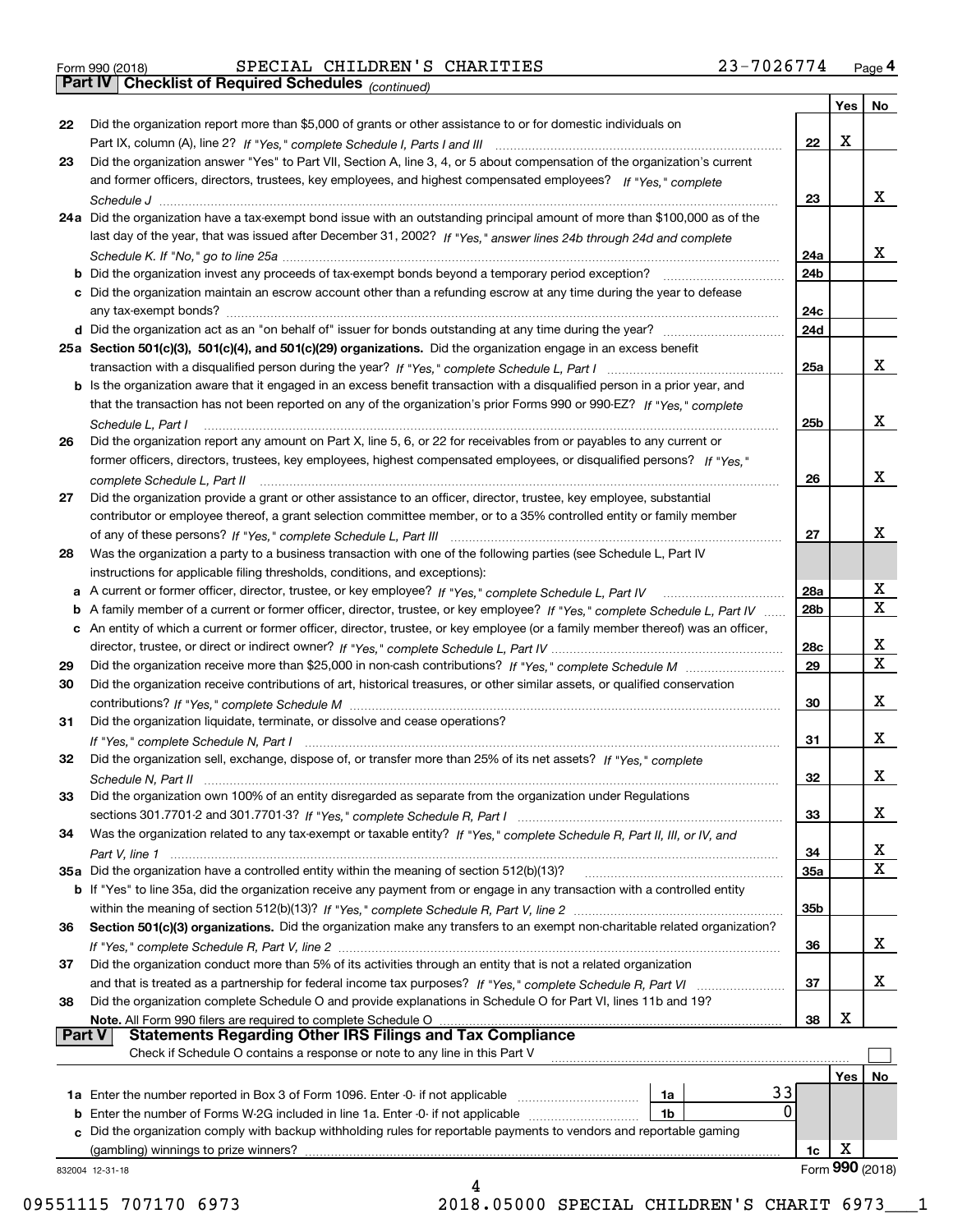|        | SPECIAL CHILDREN'S CHARITIES<br>Form 990 (2018)                                                                                                 | 23-7026774     |     | $_{\text{Page}}$ 5 |
|--------|-------------------------------------------------------------------------------------------------------------------------------------------------|----------------|-----|--------------------|
| Part V | Statements Regarding Other IRS Filings and Tax Compliance (continued)                                                                           |                |     |                    |
|        |                                                                                                                                                 |                | Yes | No                 |
|        | 2a Enter the number of employees reported on Form W-3, Transmittal of Wage and Tax Statements,                                                  |                |     |                    |
|        | filed for the calendar year ending with or within the year covered by this return<br>2a                                                         | 7              |     |                    |
|        |                                                                                                                                                 | 2 <sub>b</sub> | X   |                    |
|        |                                                                                                                                                 |                |     |                    |
| За     | Did the organization have unrelated business gross income of \$1,000 or more during the year?                                                   | 3a             |     | x                  |
| b      |                                                                                                                                                 | 3 <sub>b</sub> |     |                    |
|        | 4a At any time during the calendar year, did the organization have an interest in, or a signature or other authority over, a                    |                |     |                    |
|        |                                                                                                                                                 | 4a             |     | x                  |
|        | <b>b</b> If "Yes," enter the name of the foreign country: $\blacktriangleright$                                                                 |                |     |                    |
|        | See instructions for filing requirements for FinCEN Form 114, Report of Foreign Bank and Financial Accounts (FBAR).                             |                |     |                    |
| 5a     | Was the organization a party to a prohibited tax shelter transaction at any time during the tax year?                                           | 5a             |     | x                  |
| b      |                                                                                                                                                 | 5 <sub>b</sub> |     | X                  |
| c      |                                                                                                                                                 | 5c             |     |                    |
|        | 6a Does the organization have annual gross receipts that are normally greater than \$100,000, and did the organization solicit                  |                |     |                    |
|        | any contributions that were not tax deductible as charitable contributions?                                                                     | 6a             |     | x                  |
|        | b If "Yes," did the organization include with every solicitation an express statement that such contributions or gifts                          |                |     |                    |
|        | were not tax deductible?                                                                                                                        | 6b             |     |                    |
| 7      | Organizations that may receive deductible contributions under section 170(c).                                                                   |                |     |                    |
| a      | Did the organization receive a payment in excess of \$75 made partly as a contribution and partly for goods and services provided to the payor? | 7a             | X   |                    |
| b      | If "Yes," did the organization notify the donor of the value of the goods or services provided?                                                 | 7b             |     | X                  |
|        | Did the organization sell, exchange, or otherwise dispose of tangible personal property for which it was required                               |                |     |                    |
|        |                                                                                                                                                 | 7c             |     | x                  |
| d      | 7d                                                                                                                                              |                |     |                    |
| е      | Did the organization receive any funds, directly or indirectly, to pay premiums on a personal benefit contract?                                 | 7e             |     | х                  |
| f      | Did the organization, during the year, pay premiums, directly or indirectly, on a personal benefit contract?                                    | 7f             |     | х                  |
| g      | If the organization received a contribution of qualified intellectual property, did the organization file Form 8899 as required?                | 7g             |     |                    |
| h      | If the organization received a contribution of cars, boats, airplanes, or other vehicles, did the organization file a Form 1098-C?              | 7h             |     |                    |
| 8      | Sponsoring organizations maintaining donor advised funds. Did a donor advised fund maintained by the                                            |                |     |                    |
|        | sponsoring organization have excess business holdings at any time during the year?                                                              | 8              |     |                    |
| 9      | Sponsoring organizations maintaining donor advised funds.                                                                                       |                |     |                    |
| a      | Did the sponsoring organization make any taxable distributions under section 4966?                                                              | 9а             |     |                    |
| b      | Did the sponsoring organization make a distribution to a donor, donor advisor, or related person?                                               | 9b             |     |                    |
| 10     | Section 501(c)(7) organizations. Enter:                                                                                                         |                |     |                    |
|        | 10a<br> 10b                                                                                                                                     |                |     |                    |
|        | Gross receipts, included on Form 990, Part VIII, line 12, for public use of club facilities                                                     |                |     |                    |
| 11     | Section 501(c)(12) organizations. Enter:                                                                                                        |                |     |                    |
| a      | 11a<br>Gross income from members or shareholders                                                                                                |                |     |                    |
| b      | Gross income from other sources (Do not net amounts due or paid to other sources against<br>11 <sub>b</sub>                                     |                |     |                    |
|        | 12a Section 4947(a)(1) non-exempt charitable trusts. Is the organization filing Form 990 in lieu of Form 1041?                                  | 12a            |     |                    |
|        | <b>b</b> If "Yes," enter the amount of tax-exempt interest received or accrued during the year<br>12b                                           |                |     |                    |
| 13     | Section 501(c)(29) qualified nonprofit health insurance issuers.                                                                                |                |     |                    |
|        | a Is the organization licensed to issue qualified health plans in more than one state?                                                          | 13a            |     |                    |
|        | Note. See the instructions for additional information the organization must report on Schedule O.                                               |                |     |                    |
|        | <b>b</b> Enter the amount of reserves the organization is required to maintain by the states in which the                                       |                |     |                    |
|        | 13 <sub>b</sub>                                                                                                                                 |                |     |                    |
| c      | 13 <sub>c</sub>                                                                                                                                 |                |     |                    |
| 14a    | Did the organization receive any payments for indoor tanning services during the tax year?                                                      | 14a            |     | X                  |
|        |                                                                                                                                                 | 14b            |     |                    |
| 15     | Is the organization subject to the section 4960 tax on payment(s) of more than \$1,000,000 in remuneration or                                   |                |     |                    |
|        |                                                                                                                                                 | 15             |     | x                  |
|        | If "Yes," see instructions and file Form 4720, Schedule N.                                                                                      |                |     |                    |
| 16     | Is the organization an educational institution subject to the section 4968 excise tax on net investment income?                                 | 16             |     | х                  |
|        | If "Yes," complete Form 4720, Schedule O.                                                                                                       |                |     |                    |
|        |                                                                                                                                                 |                |     |                    |

5

Form (2018) **990**

832005 12-31-18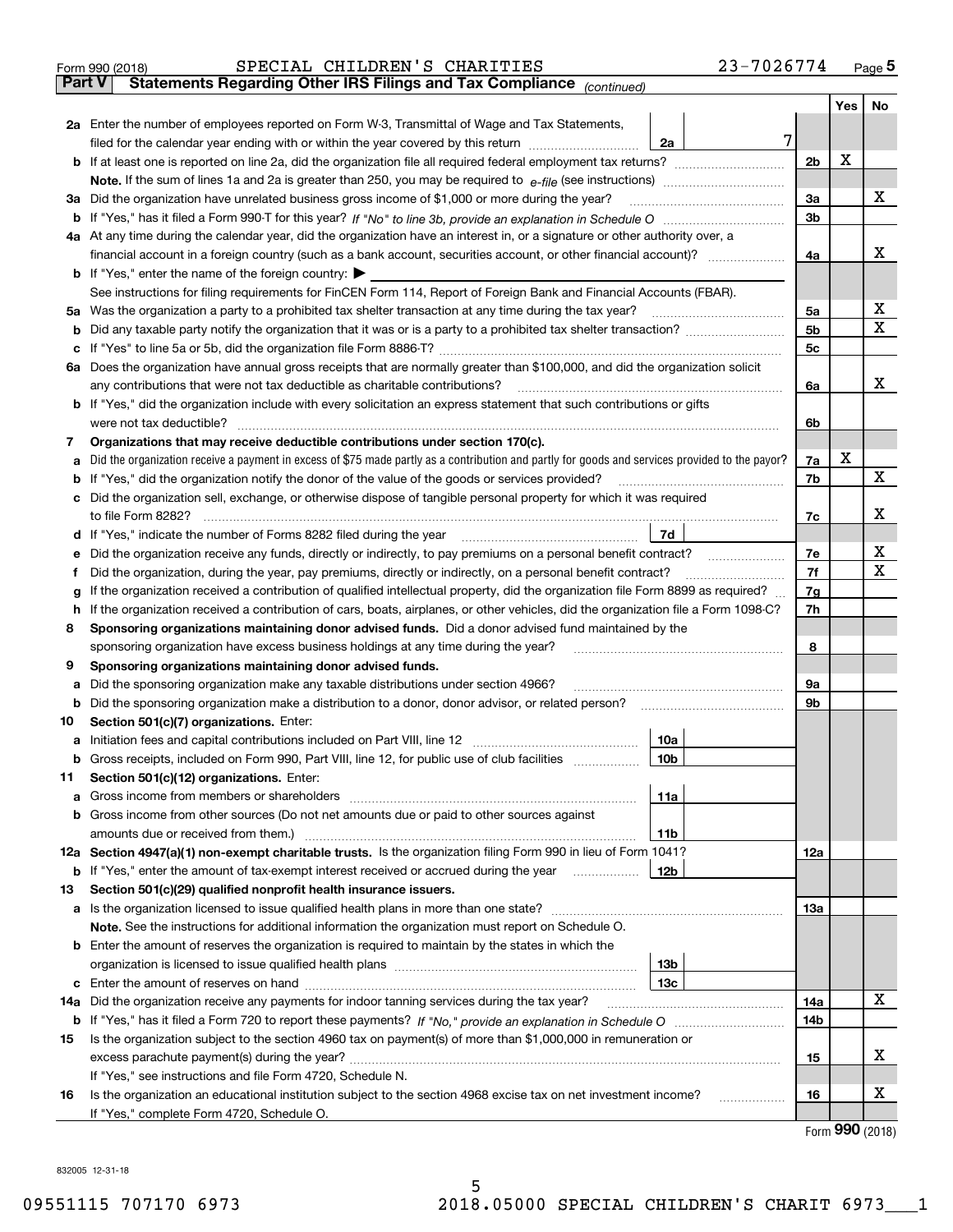| Form 990 (2018) |  |  |
|-----------------|--|--|
|                 |  |  |

# SPECIAL CHILDREN'S CHARITIES 23-7026774

*For each "Yes" response to lines 2 through 7b below, and for a "No" response to line 8a, 8b, or 10b below, describe the circumstances, processes, or changes in Schedule O. See instructions.* Form 990 (2018) **CONTRET STEM STECTAL CHILDREN'S CHARITIES** 23-7026774 Page 6<br>**Part VI Governance, Management, and Disclosure** For each "Yes" response to lines 2 through 7b below, and for a "No" response

|     |                                                                                                                                                                                                                                |                               |    |                 | Yes <sub>1</sub> | No              |
|-----|--------------------------------------------------------------------------------------------------------------------------------------------------------------------------------------------------------------------------------|-------------------------------|----|-----------------|------------------|-----------------|
|     | <b>1a</b> Enter the number of voting members of the governing body at the end of the tax year <i>manumum</i>                                                                                                                   | 1a                            | 26 |                 |                  |                 |
|     | If there are material differences in voting rights among members of the governing body, or if the governing                                                                                                                    |                               |    |                 |                  |                 |
|     | body delegated broad authority to an executive committee or similar committee, explain in Schedule O.                                                                                                                          |                               |    |                 |                  |                 |
|     | Enter the number of voting members included in line 1a, above, who are independent                                                                                                                                             | 1b                            | 26 |                 |                  |                 |
| 2   | Did any officer, director, trustee, or key employee have a family relationship or a business relationship with any other                                                                                                       |                               |    |                 |                  |                 |
|     | officer, director, trustee, or key employee?                                                                                                                                                                                   |                               |    | $\mathbf{2}$    |                  | х               |
| 3   | Did the organization delegate control over management duties customarily performed by or under the direct supervision                                                                                                          |                               |    |                 |                  |                 |
|     |                                                                                                                                                                                                                                |                               |    | 3               |                  | х               |
| 4   | Did the organization make any significant changes to its governing documents since the prior Form 990 was filed?                                                                                                               |                               |    | 4               |                  | $\mathbf X$     |
| 5   |                                                                                                                                                                                                                                |                               |    | 5               |                  | $\mathbf X$     |
| 6   |                                                                                                                                                                                                                                |                               |    | 6               |                  | $\mathbf{x}$    |
| 7a  | Did the organization have members, stockholders, or other persons who had the power to elect or appoint one or                                                                                                                 |                               |    |                 |                  |                 |
|     |                                                                                                                                                                                                                                |                               |    | 7a              |                  | X               |
|     | <b>b</b> Are any governance decisions of the organization reserved to (or subject to approval by) members, stockholders, or                                                                                                    |                               |    |                 |                  |                 |
|     | persons other than the governing body?                                                                                                                                                                                         |                               |    | 7b              |                  | х               |
| 8   | Did the organization contemporaneously document the meetings held or written actions undertaken during the year by the following:                                                                                              |                               |    |                 |                  |                 |
| a   |                                                                                                                                                                                                                                |                               |    | 8a              | х                |                 |
|     |                                                                                                                                                                                                                                |                               |    | 8b              | X                |                 |
| 9   | Is there any officer, director, trustee, or key employee listed in Part VII, Section A, who cannot be reached at the                                                                                                           |                               |    |                 |                  |                 |
|     |                                                                                                                                                                                                                                |                               |    | 9               |                  | х               |
|     | Section B. Policies (This Section B requests information about policies not required by the Internal Revenue Code.)                                                                                                            |                               |    |                 |                  |                 |
|     |                                                                                                                                                                                                                                |                               |    |                 | Yes              | No              |
|     |                                                                                                                                                                                                                                |                               |    | 10a             |                  | X               |
|     | <b>b</b> If "Yes," did the organization have written policies and procedures governing the activities of such chapters, affiliates,                                                                                            |                               |    |                 |                  |                 |
|     |                                                                                                                                                                                                                                |                               |    | 10 <sub>b</sub> |                  |                 |
|     | 11a Has the organization provided a complete copy of this Form 990 to all members of its governing body before filing the form?                                                                                                |                               |    | 11a             | X                |                 |
|     |                                                                                                                                                                                                                                |                               |    |                 |                  |                 |
|     | <b>b</b> Describe in Schedule O the process, if any, used by the organization to review this Form 990.                                                                                                                         |                               |    |                 |                  | х               |
| 12a |                                                                                                                                                                                                                                |                               |    | 12a             |                  |                 |
| b   |                                                                                                                                                                                                                                |                               |    | 12 <sub>b</sub> |                  |                 |
|     | c Did the organization regularly and consistently monitor and enforce compliance with the policy? If "Yes," describe                                                                                                           |                               |    |                 |                  |                 |
|     | in Schedule O how this was done measured and continuum control to the control of the state of the state of the                                                                                                                 |                               |    | 12c             |                  | X               |
| 13  | Did the organization have a written whistleblower policy?<br>The content of the content of the content of the content of the content of the content of the content of the c                                                    |                               |    | 13              |                  |                 |
| 14  | Did the organization have a written document retention and destruction policy?<br>The organization have a written document retention and destruction policy?                                                                   |                               |    | 14              |                  | $\mathbf X$     |
| 15  | Did the process for determining compensation of the following persons include a review and approval by independent                                                                                                             |                               |    |                 |                  |                 |
|     | persons, comparability data, and contemporaneous substantiation of the deliberation and decision?                                                                                                                              |                               |    |                 |                  |                 |
|     | a The organization's CEO, Executive Director, or top management official [11] [12] The organization's CEO, Executive Director, or top management official [12] [12] [12] [12] The organization's CEO, Executive Director, or t |                               |    | 15a             | х                |                 |
|     | <b>b</b> Other officers or key employees of the organization entering contained and the organization of the organization                                                                                                       |                               |    | 15b             | $\mathbf X$      |                 |
|     | If "Yes" to line 15a or 15b, describe the process in Schedule O (see instructions).                                                                                                                                            |                               |    |                 |                  |                 |
|     | 16a Did the organization invest in, contribute assets to, or participate in a joint venture or similar arrangement with a                                                                                                      |                               |    |                 |                  |                 |
|     | taxable entity during the year?                                                                                                                                                                                                |                               |    | 16a             |                  | х               |
|     | <b>b</b> If "Yes," did the organization follow a written policy or procedure requiring the organization to evaluate its participation                                                                                          |                               |    |                 |                  |                 |
|     | in joint venture arrangements under applicable federal tax law, and take steps to safeguard the organization's                                                                                                                 |                               |    |                 |                  |                 |
|     |                                                                                                                                                                                                                                |                               |    | 16b             |                  |                 |
|     | <b>Section C. Disclosure</b>                                                                                                                                                                                                   |                               |    |                 |                  |                 |
| 17  | List the states with which a copy of this Form 990 is required to be filed $\blacktriangleright$ IL                                                                                                                            |                               |    |                 |                  |                 |
| 18  | Section 6104 requires an organization to make its Forms 1023 (1024 or 1024-A if applicable), 990, and 990-T (Section 501(c)(3)s only) available                                                                                |                               |    |                 |                  |                 |
|     | for public inspection. Indicate how you made these available. Check all that apply.                                                                                                                                            |                               |    |                 |                  |                 |
|     | $ X $ Own website<br>$X$ Upon request<br>Another's website                                                                                                                                                                     | Other (explain in Schedule O) |    |                 |                  |                 |
| 19  | Describe in Schedule O whether (and if so, how) the organization made its governing documents, conflict of interest policy, and financial                                                                                      |                               |    |                 |                  |                 |
|     | statements available to the public during the tax year.                                                                                                                                                                        |                               |    |                 |                  |                 |
| 20  | State the name, address, and telephone number of the person who possesses the organization's books and records                                                                                                                 |                               |    |                 |                  |                 |
|     | MARYBETH CARLSON - 312-527-3743                                                                                                                                                                                                |                               |    |                 |                  |                 |
|     | 60605<br>2 EAST 8TH ST, SUITE 2M, CHICAGO, IL                                                                                                                                                                                  |                               |    |                 |                  |                 |
|     |                                                                                                                                                                                                                                |                               |    |                 |                  | Form 990 (2018) |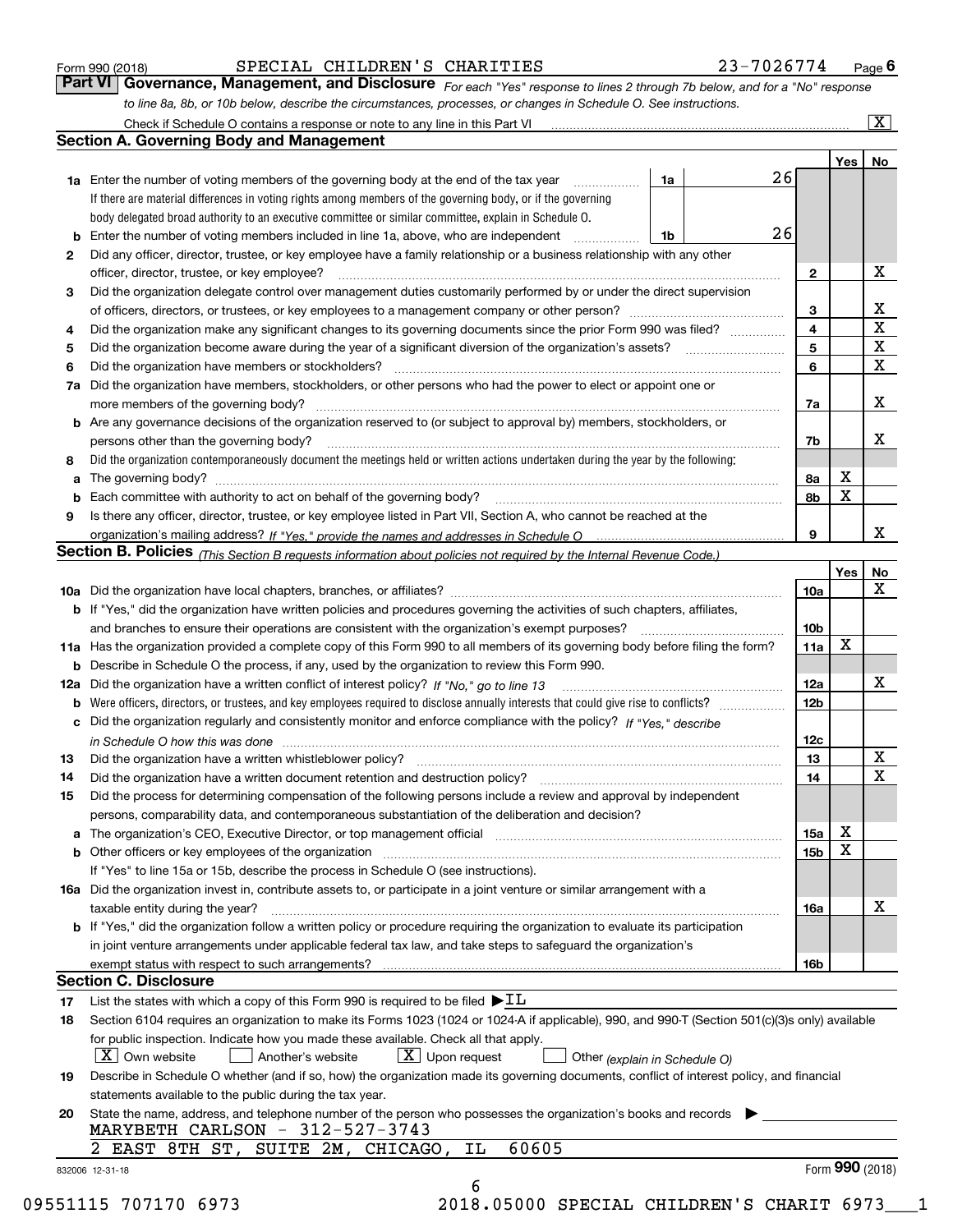**(A)**

 $\mathcal{L}^{\text{max}}$ 

# **7Part VII Compensation of Officers, Directors, Trustees, Key Employees, Highest Compensated Employees, and Independent Contractors**

Check if Schedule O contains a response or note to any line in this Part VII

**Section A. Officers, Directors, Trustees, Key Employees, and Highest Compensated Employees**

**1a**  Complete this table for all persons required to be listed. Report compensation for the calendar year ending with or within the organization's tax year.

**•** List all of the organization's current officers, directors, trustees (whether individuals or organizations), regardless of amount of compensation. Enter -0- in columns  $(D)$ ,  $(E)$ , and  $(F)$  if no compensation was paid.

● List all of the organization's **current** key employees, if any. See instructions for definition of "key employee."

**•** List the organization's five current highest compensated employees (other than an officer, director, trustee, or key employee) who received reportable compensation (Box 5 of Form W-2 and/or Box 7 of Form 1099-MISC) of more than \$100,000 from the organization and any related organizations.

 $\bullet$  List all of the organization's **former** officers, key employees, and highest compensated employees who received more than \$100,000 of reportable compensation from the organization and any related organizations.

**•** List all of the organization's former directors or trustees that received, in the capacity as a former director or trustee of the organization, more than \$10,000 of reportable compensation from the organization and any related organizations.

List persons in the following order: individual trustees or directors; institutional trustees; officers; key employees; highest compensated employees; and former such persons.

 $\boxed{\textbf{X}}$  Check this box if neither the organization nor any related organization compensated any current officer, director, or trustee.

| (A)                           | (B)               |                                |                        |                         | (C)          |                                                                  |        | (D)                  | (E)                          | (F)                |
|-------------------------------|-------------------|--------------------------------|------------------------|-------------------------|--------------|------------------------------------------------------------------|--------|----------------------|------------------------------|--------------------|
| Name and Title                | Average           |                                |                        | Position                |              | (do not check more than one                                      |        | Reportable           | Reportable                   | Estimated          |
|                               | hours per<br>week |                                |                        |                         |              | box, unless person is both an<br>officer and a director/trustee) |        | compensation<br>from | compensation<br>from related | amount of<br>other |
|                               | (list any         |                                |                        |                         |              |                                                                  |        | the                  | organizations                | compensation       |
|                               | hours for         |                                |                        |                         |              |                                                                  |        | organization         | (W-2/1099-MISC)              | from the           |
|                               | related           |                                |                        |                         |              |                                                                  |        | (W-2/1099-MISC)      |                              | organization       |
|                               | organizations     |                                |                        |                         |              |                                                                  |        |                      |                              | and related        |
|                               | below             | Individual trustee or director | In stitutional trustee | Officer                 | Key employee | Highest compensated<br> employee                                 | Former |                      |                              | organizations      |
| MATT O'SHEA<br>(1)            | line)<br>15.00    |                                |                        |                         |              |                                                                  |        |                      |                              |                    |
| PRESIDENT                     |                   | $\mathbf x$                    |                        | $\mathbf X$             |              |                                                                  |        | 0.                   | $\mathbf 0$ .                | $0_{.}$            |
| (2)<br>CAROLYN DALEY SCOTT    | $\overline{5.00}$ |                                |                        |                         |              |                                                                  |        |                      |                              |                    |
| VICE PRESIDENT                |                   | $\overline{\mathbf{X}}$        |                        | $\overline{\textbf{X}}$ |              |                                                                  |        | 0.                   | $\mathbf 0$ .                | $\mathbf 0$ .      |
| TERRENCE MULDOON<br>(3)       | 10.00             |                                |                        |                         |              |                                                                  |        |                      |                              |                    |
| <b>TREASURER</b>              |                   | $\mathbf X$                    |                        | $\mathbf X$             |              |                                                                  |        | 0.                   | $\mathbf 0$ .                | $\mathbf 0$ .      |
| <b>JENNIFER KRAMER</b><br>(4) | 5.00              |                                |                        |                         |              |                                                                  |        |                      |                              |                    |
| <b>SECRETARY</b>              |                   | $\mathbf x$                    |                        | $\overline{\textbf{X}}$ |              |                                                                  |        | 0.                   | 0.                           | $\mathbf 0$ .      |
| KEVIN MAGNUSON<br>(5)         | 5.00              |                                |                        |                         |              |                                                                  |        |                      |                              |                    |
| PAST PRESIDENT                |                   | $\mathbf X$                    |                        | $\overline{\textbf{X}}$ |              |                                                                  |        | 0.                   | $\mathbf 0$ .                | $\mathbf 0$ .      |
| MIKE ANDOLINA<br>(6)          | 1.00              |                                |                        |                         |              |                                                                  |        |                      |                              |                    |
| <b>DIRECTOR</b>               |                   | $\overline{\mathbf{X}}$        |                        |                         |              |                                                                  |        | 0.                   | $\mathbf 0$ .                | $0$ .              |
| RAY BAKER<br>(7)              | 1.00              |                                |                        |                         |              |                                                                  |        |                      |                              |                    |
| <b>DIRECTOR</b>               |                   | $\mathbf X$                    |                        |                         |              |                                                                  |        | 0.                   | $\mathbf 0$ .                | $\mathbf 0$ .      |
| <b>SARAH BURKE</b><br>(8)     | 1.00              |                                |                        |                         |              |                                                                  |        |                      |                              |                    |
| <b>DIRECTOR</b>               |                   | $\overline{\mathbf{X}}$        |                        |                         |              |                                                                  |        | 0.                   | $\mathbf 0$ .                | $0$ .              |
| COLLEEN DOHERTY<br>(9)        | 1.00              |                                |                        |                         |              |                                                                  |        |                      |                              |                    |
| <b>DIRECTOR</b>               |                   | $\overline{\mathbf{X}}$        |                        |                         |              |                                                                  |        | 0.                   | $\mathbf 0$ .                | $\mathbf 0$ .      |
| (10) HAROLD GAUTHIER          | 1.00              |                                |                        |                         |              |                                                                  |        |                      |                              |                    |
| <b>DIRECTOR</b>               |                   | $\mathbf X$                    |                        |                         |              |                                                                  |        | 0.                   | $\mathbf 0$ .                | $\mathbf 0$ .      |
| (11) NIALL HARDIMAN           | 1.00              |                                |                        |                         |              |                                                                  |        |                      |                              |                    |
| <b>DIRECTOR</b>               |                   | $\mathbf X$                    |                        |                         |              |                                                                  |        | 0.                   | 0.                           | $\mathbf 0$ .      |
| (12) MARCIE HARRISON          | 1.00              |                                |                        |                         |              |                                                                  |        |                      |                              |                    |
| <b>DIRECTOR</b>               |                   | $\overline{\mathbf{X}}$        |                        |                         |              |                                                                  |        | 0.                   | $\mathbf 0$ .                | $\mathbf 0$ .      |
| (13) CASEY HOGAN              | 1.00              |                                |                        |                         |              |                                                                  |        |                      |                              |                    |
| <b>DIRECTOR</b>               |                   | $\overline{\mathbf{X}}$        |                        |                         |              |                                                                  |        | $0$ .                | $\mathbf 0$ .                | 0.                 |
| (14) STEVE JANISZEWSKI        | 1.00              |                                |                        |                         |              |                                                                  |        |                      |                              |                    |
| <b>DIRECTOR</b>               |                   | $\mathbf x$                    |                        |                         |              |                                                                  |        | 0.                   | $\mathbf 0$ .                | $0$ .              |
| (15) BRENDA MCHUGH            | 1.00              |                                |                        |                         |              |                                                                  |        |                      |                              |                    |
| <b>DIRECTOR</b>               |                   | $\mathbf x$                    |                        |                         |              |                                                                  |        | 0.                   | $\mathbf 0$ .                | $0$ .              |
| (16) JAMES MONTANA            | 1.00              |                                |                        |                         |              |                                                                  |        |                      |                              |                    |
| <b>DIRECTOR</b>               |                   | $\mathbf x$                    |                        |                         |              |                                                                  |        | 0.                   | $\mathbf 0$ .                | $\mathbf 0$ .      |
| (17) SHEILA O'CALLAGHAN       | 1.00              |                                |                        |                         |              |                                                                  |        |                      |                              |                    |
| <b>DIRECTOR</b>               |                   | $\mathbf x$                    |                        |                         |              |                                                                  |        | $\mathbf 0$ .        | $\mathbf 0$ .                | $\mathbf 0$ .      |

832007 12-31-18

Form (2018) **990**

09551115 707170 6973 2018.05000 SPECIAL CHILDREN'S CHARIT 6973\_\_\_1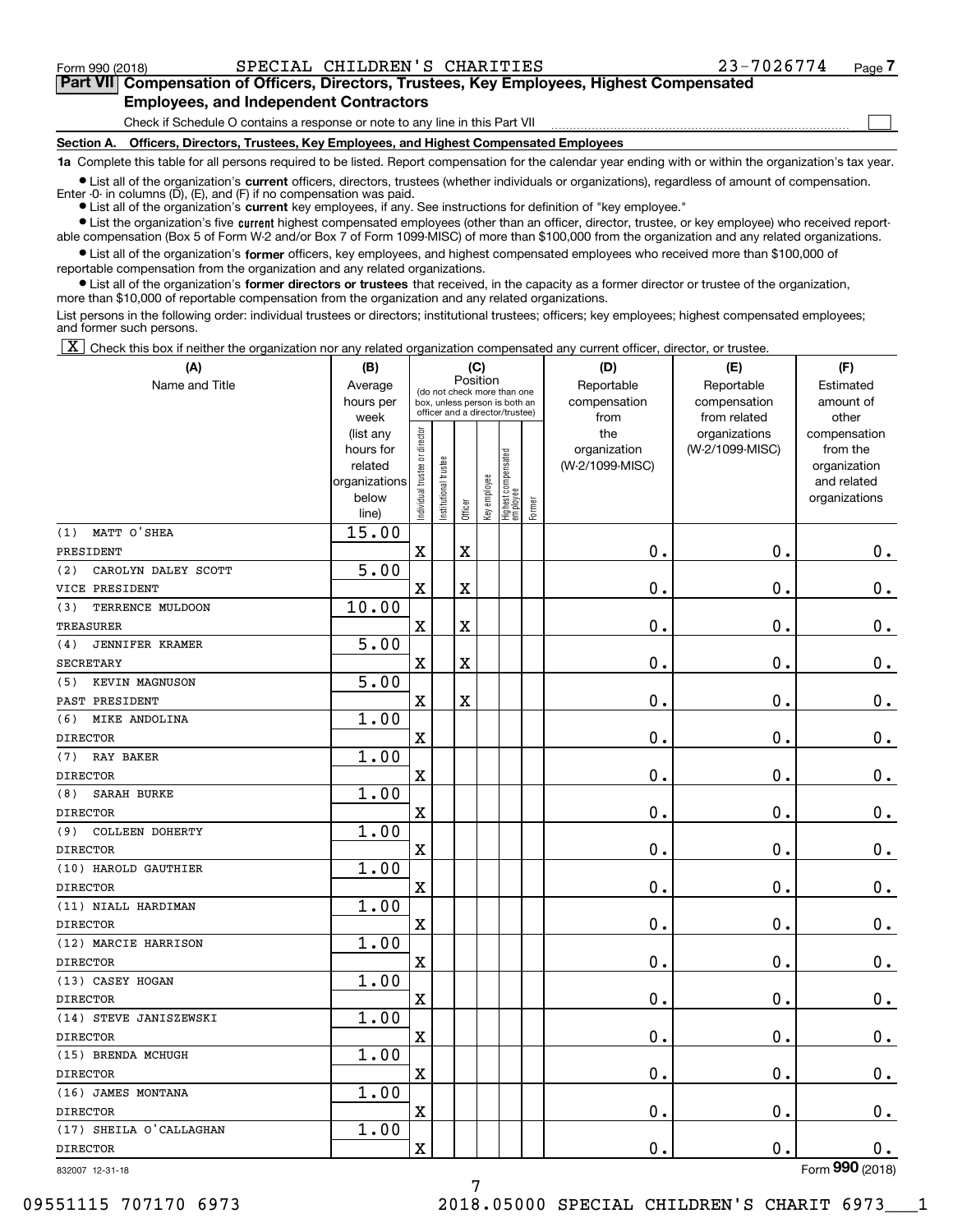|  | Form 990 (2018) |  |
|--|-----------------|--|
|  |                 |  |

## Form 990 (2018) SPECIAL CHILDREN'S CHARITIES 23-7026774 Page

**8** 23-7026774

| ∣Part VII ∣     | Section A. Officers, Directors, Trustees, Key Employees, and Highest Compensated Employees (continued)                                                              |                                                    |                                                                  |                       |       |              |                                 |              |                         |                 |                  |           |                              |                  |
|-----------------|---------------------------------------------------------------------------------------------------------------------------------------------------------------------|----------------------------------------------------|------------------------------------------------------------------|-----------------------|-------|--------------|---------------------------------|--------------|-------------------------|-----------------|------------------|-----------|------------------------------|------------------|
|                 | (A)                                                                                                                                                                 | (B)                                                |                                                                  |                       |       | (C)          |                                 |              | (D)                     | (E)             |                  |           | (F)                          |                  |
|                 | Name and title                                                                                                                                                      | Position<br>Average<br>(do not check more than one |                                                                  |                       |       | Reportable   | Reportable                      |              |                         | Estimated       |                  |           |                              |                  |
|                 |                                                                                                                                                                     | hours per                                          | box, unless person is both an<br>officer and a director/trustee) |                       |       |              |                                 | compensation | compensation            |                 |                  | amount of |                              |                  |
|                 |                                                                                                                                                                     | week                                               |                                                                  |                       |       |              |                                 |              | from                    | from related    |                  |           | other                        |                  |
|                 |                                                                                                                                                                     | (list any                                          |                                                                  |                       |       |              |                                 |              | the                     | organizations   |                  |           | compensation                 |                  |
|                 |                                                                                                                                                                     | hours for<br>related                               |                                                                  |                       |       |              |                                 |              | organization            | (W-2/1099-MISC) |                  |           | from the                     |                  |
|                 |                                                                                                                                                                     | organizations                                      |                                                                  |                       |       |              |                                 |              | (W-2/1099-MISC)         |                 |                  |           | organization                 |                  |
|                 |                                                                                                                                                                     | below                                              |                                                                  |                       |       |              |                                 |              |                         |                 |                  |           | and related<br>organizations |                  |
|                 |                                                                                                                                                                     | line)                                              | Individual trustee or director                                   | Institutional trustee | [Off] | key employee | Highest compensated<br>employee | Former       |                         |                 |                  |           |                              |                  |
|                 | (18) JUAN OCHOA                                                                                                                                                     | 1.00                                               |                                                                  |                       |       |              |                                 |              |                         |                 |                  |           |                              |                  |
| <b>DIRECTOR</b> |                                                                                                                                                                     |                                                    | $\mathbf X$                                                      |                       |       |              |                                 |              | 0.                      |                 | $\mathbf 0$ .    |           |                              | $0$ .            |
|                 | (19) MIKE ROSSMAN                                                                                                                                                   | 1.00                                               |                                                                  |                       |       |              |                                 |              |                         |                 |                  |           |                              |                  |
| <b>DIRECTOR</b> |                                                                                                                                                                     |                                                    | X                                                                |                       |       |              |                                 |              | 0.                      |                 | $\mathbf 0$ .    |           |                              | 0.               |
|                 | (20) SMITA SHAH                                                                                                                                                     | 1.00                                               |                                                                  |                       |       |              |                                 |              |                         |                 |                  |           |                              |                  |
| <b>DIRECTOR</b> |                                                                                                                                                                     |                                                    | X                                                                |                       |       |              |                                 |              | 0.                      |                 | $\mathbf 0$ .    |           |                              | 0.               |
|                 | (21) JAMES SHEAHAN                                                                                                                                                  | 1.00                                               |                                                                  |                       |       |              |                                 |              |                         |                 |                  |           |                              |                  |
| <b>DIRECTOR</b> |                                                                                                                                                                     |                                                    | X                                                                |                       |       |              |                                 |              | 0.                      |                 | $\mathbf 0$ .    |           |                              | 0.               |
|                 | (22) MICHAEL SHEAHAN                                                                                                                                                | 1.00                                               |                                                                  |                       |       |              |                                 |              |                         |                 |                  |           |                              |                  |
| <b>DIRECTOR</b> |                                                                                                                                                                     |                                                    | X                                                                |                       |       |              |                                 |              | 0.                      |                 | $\mathbf 0$ .    |           |                              | 0.               |
|                 | (23) JOE SVACHULA                                                                                                                                                   | 1.00                                               |                                                                  |                       |       |              |                                 |              |                         |                 |                  |           |                              |                  |
| <b>DIRECTOR</b> |                                                                                                                                                                     |                                                    | X                                                                |                       |       |              |                                 |              | 0.                      |                 | 0.               |           |                              | 0.               |
|                 | (24) SAUL LOPEZ                                                                                                                                                     | 1.00                                               |                                                                  |                       |       |              |                                 |              |                         |                 |                  |           |                              |                  |
| <b>DIRECTOR</b> |                                                                                                                                                                     |                                                    | X                                                                |                       |       |              |                                 |              | 0.                      |                 | 0.               |           |                              | 0.               |
|                 | (25) TOM GRAY                                                                                                                                                       | 1.00                                               |                                                                  |                       |       |              |                                 |              |                         |                 |                  |           |                              |                  |
| <b>DIRECTOR</b> |                                                                                                                                                                     |                                                    | X                                                                |                       |       |              |                                 |              | 0.                      |                 | $\mathbf 0$ .    |           |                              | 0.               |
|                 | (26) MATTHEW CANNA                                                                                                                                                  | 1.00                                               |                                                                  |                       |       |              |                                 |              |                         |                 |                  |           |                              |                  |
| <b>DIRECTOR</b> |                                                                                                                                                                     |                                                    | $\mathbf x$                                                      |                       |       |              |                                 |              | 0.                      |                 | $\mathbf 0$ .    |           |                              | 0.               |
|                 |                                                                                                                                                                     |                                                    |                                                                  |                       |       |              |                                 |              | $\overline{0}$ .        |                 | $\overline{0}$ . |           |                              | $\overline{0}$ . |
|                 | c Total from continuation sheets to Part VII, Section A                                                                                                             |                                                    |                                                                  |                       |       |              |                                 |              | 0.                      |                 | $\mathbf 0$ .    |           |                              | 0.               |
|                 |                                                                                                                                                                     |                                                    |                                                                  |                       |       |              |                                 |              | $\mathbf 0$             |                 | $\overline{0}$ . |           |                              | 0.               |
| $\mathbf{2}$    | Total number of individuals (including but not limited to those listed above) who received more than \$100,000 of reportable                                        |                                                    |                                                                  |                       |       |              |                                 |              |                         |                 |                  |           |                              |                  |
|                 | compensation from the organization $\blacktriangleright$                                                                                                            |                                                    |                                                                  |                       |       |              |                                 |              |                         |                 |                  |           |                              | 0                |
|                 |                                                                                                                                                                     |                                                    |                                                                  |                       |       |              |                                 |              |                         |                 |                  |           | Yes                          | No               |
| 3               | Did the organization list any former officer, director, or trustee, key employee, or highest compensated employee on                                                |                                                    |                                                                  |                       |       |              |                                 |              |                         |                 |                  |           |                              |                  |
|                 | line 1a? If "Yes," complete Schedule J for such individual                                                                                                          |                                                    |                                                                  |                       |       |              |                                 |              |                         |                 |                  | 3         |                              | х                |
| 4               | For any individual listed on line 1a, is the sum of reportable compensation and other compensation from the organization                                            |                                                    |                                                                  |                       |       |              |                                 |              |                         |                 |                  |           |                              |                  |
|                 |                                                                                                                                                                     |                                                    |                                                                  |                       |       |              |                                 |              |                         |                 |                  | 4         |                              | X                |
| 5               | Did any person listed on line 1a receive or accrue compensation from any unrelated organization or individual for services                                          |                                                    |                                                                  |                       |       |              |                                 |              |                         |                 |                  |           |                              |                  |
|                 |                                                                                                                                                                     |                                                    |                                                                  |                       |       |              |                                 |              |                         |                 |                  | 5         |                              | х                |
|                 | <b>Section B. Independent Contractors</b>                                                                                                                           |                                                    |                                                                  |                       |       |              |                                 |              |                         |                 |                  |           |                              |                  |
| 1.              | Complete this table for your five highest compensated independent contractors that received more than \$100,000 of compensation from                                |                                                    |                                                                  |                       |       |              |                                 |              |                         |                 |                  |           |                              |                  |
|                 | the organization. Report compensation for the calendar year ending with or within the organization's tax year.                                                      |                                                    |                                                                  |                       |       |              |                                 |              |                         |                 |                  |           |                              |                  |
|                 | (A)                                                                                                                                                                 |                                                    |                                                                  |                       |       |              |                                 |              | (B)                     |                 |                  | (C)       |                              |                  |
|                 | Name and business address                                                                                                                                           |                                                    |                                                                  |                       |       |              |                                 |              | Description of services |                 |                  |           | Compensation                 |                  |
|                 | <b>JOSEPH NAGLE</b>                                                                                                                                                 |                                                    |                                                                  |                       |       |              |                                 |              | MANAGEMENT              |                 |                  |           |                              |                  |
|                 | E 8TH STREET, CHICAGO, IL 60605                                                                                                                                     |                                                    |                                                                  |                       |       |              |                                 |              | CONSULTING SERVICES     |                 |                  |           | 108, 277.                    |                  |
|                 |                                                                                                                                                                     |                                                    |                                                                  |                       |       |              |                                 |              |                         |                 |                  |           |                              |                  |
|                 |                                                                                                                                                                     |                                                    |                                                                  |                       |       |              |                                 |              |                         |                 |                  |           |                              |                  |
|                 |                                                                                                                                                                     |                                                    |                                                                  |                       |       |              |                                 |              |                         |                 |                  |           |                              |                  |
|                 |                                                                                                                                                                     |                                                    |                                                                  |                       |       |              |                                 |              |                         |                 |                  |           |                              |                  |
|                 |                                                                                                                                                                     |                                                    |                                                                  |                       |       |              |                                 |              |                         |                 |                  |           |                              |                  |
|                 |                                                                                                                                                                     |                                                    |                                                                  |                       |       |              |                                 |              |                         |                 |                  |           |                              |                  |
|                 |                                                                                                                                                                     |                                                    |                                                                  |                       |       |              |                                 |              |                         |                 |                  |           |                              |                  |
| 2               | Total number of independent contractors (including but not limited to those listed above) who received more than<br>\$100,000 of compensation from the organization |                                                    |                                                                  |                       |       |              | 1                               |              |                         |                 |                  |           |                              |                  |

Form (2018) **990**

832008 12-31-18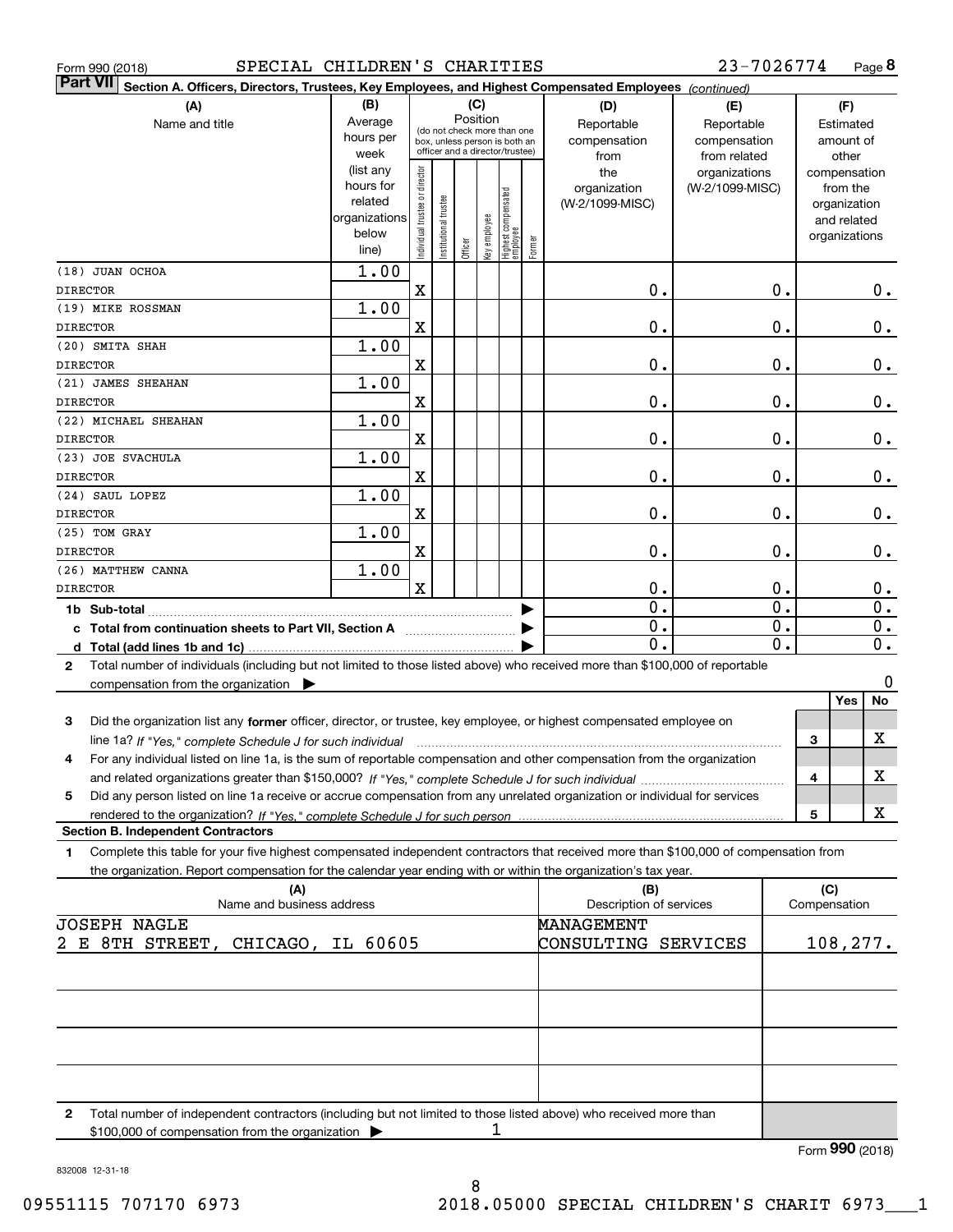| Form 990 (2018)                                           | SPECIAL CHILDREN'S CHARITIES                                                                                                                                                                                         |                                             |                                                 | 23-7026774                                           | Page 9                                                               |
|-----------------------------------------------------------|----------------------------------------------------------------------------------------------------------------------------------------------------------------------------------------------------------------------|---------------------------------------------|-------------------------------------------------|------------------------------------------------------|----------------------------------------------------------------------|
| <b>Part VIII</b>                                          | <b>Statement of Revenue</b>                                                                                                                                                                                          |                                             |                                                 |                                                      |                                                                      |
|                                                           | Check if Schedule O contains a response or note to any line in this Part VIII                                                                                                                                        | (A)<br>Total revenue                        | (B)<br>Related or<br>exempt function<br>revenue | $\overline{(C)}$<br>Unrelated<br>business<br>revenue | (D)<br>Revenue excluded<br>from tax under<br>sections<br>$512 - 514$ |
| Contributions, Gifts, Grants<br>and Other Similar Amounts | 1a<br>1 a Federated campaigns<br>1 <sub>b</sub><br><b>b</b> Membership dues<br>$1c$ $1, 715, 733.$<br>c Fundraising events<br>1d<br>d Related organizations<br>250,000.<br>1e<br>e Government grants (contributions) |                                             |                                                 |                                                      |                                                                      |
|                                                           | f All other contributions, gifts, grants, and<br>624, 206.<br>1f<br>similar amounts not included above<br>2,540.<br>Noncash contributions included in lines 1a-1f: \$                                                |                                             |                                                 |                                                      |                                                                      |
|                                                           | $\blacktriangleright$                                                                                                                                                                                                | 2,589,939.                                  |                                                 |                                                      |                                                                      |
|                                                           | <b>Business Code</b>                                                                                                                                                                                                 |                                             |                                                 |                                                      |                                                                      |
| 2 a<br>Program Service<br>Revenue<br>b                    | <u> 1989 - Johann Harry Harry Harry Harry Harry Harry Harry Harry Harry Harry Harry Harry Harry Harry Harry Harry</u>                                                                                                |                                             |                                                 |                                                      |                                                                      |
| c                                                         | <u> 1989 - Johann Barn, amerikansk politiker (d. 1989)</u>                                                                                                                                                           |                                             |                                                 |                                                      |                                                                      |
| d                                                         | <u> 1989 - Johann John Stein, fransk politik (d. 1989)</u>                                                                                                                                                           |                                             |                                                 |                                                      |                                                                      |
| е                                                         | <u> 1989 - Johann Barn, amerikansk politiker (</u><br><u> 1980 - Jan Stein Harry Harry Harry Harry Harry Harry Harry Harry Harry Harry Harry Harry Harry Harry Harry</u>                                             |                                             |                                                 |                                                      |                                                                      |
|                                                           | f All other program service revenue                                                                                                                                                                                  |                                             |                                                 |                                                      |                                                                      |
| a                                                         |                                                                                                                                                                                                                      |                                             |                                                 |                                                      |                                                                      |
| З                                                         | Investment income (including dividends, interest, and                                                                                                                                                                |                                             |                                                 |                                                      |                                                                      |
|                                                           |                                                                                                                                                                                                                      | 35,879.                                     |                                                 |                                                      | 35,879.                                                              |
| 4                                                         | Income from investment of tax-exempt bond proceeds                                                                                                                                                                   |                                             |                                                 |                                                      |                                                                      |
| 5                                                         |                                                                                                                                                                                                                      |                                             |                                                 |                                                      |                                                                      |
|                                                           | (i) Real<br>(ii) Personal                                                                                                                                                                                            |                                             |                                                 |                                                      |                                                                      |
|                                                           | <b>6 a</b> Gross rents                                                                                                                                                                                               |                                             |                                                 |                                                      |                                                                      |
| b                                                         | Less: rental expenses                                                                                                                                                                                                |                                             |                                                 |                                                      |                                                                      |
| c                                                         | Rental income or (loss)                                                                                                                                                                                              |                                             |                                                 |                                                      |                                                                      |
|                                                           |                                                                                                                                                                                                                      |                                             |                                                 |                                                      |                                                                      |
|                                                           | 7 a Gross amount from sales of<br>(i) Securities<br>(ii) Other                                                                                                                                                       |                                             |                                                 |                                                      |                                                                      |
|                                                           | 6,396.<br>assets other than inventory                                                                                                                                                                                |                                             |                                                 |                                                      |                                                                      |
|                                                           | <b>b</b> Less: cost or other basis                                                                                                                                                                                   |                                             |                                                 |                                                      |                                                                      |
|                                                           | 0.<br>and sales expenses                                                                                                                                                                                             |                                             |                                                 |                                                      |                                                                      |
|                                                           | 6,396.                                                                                                                                                                                                               |                                             |                                                 |                                                      |                                                                      |
|                                                           |                                                                                                                                                                                                                      | 6,396.                                      |                                                 |                                                      | 6,396.                                                               |
| <b>Other Revenue</b>                                      | 8 a Gross income from fundraising events (not<br>including $$1, 715, 733$ . of                                                                                                                                       |                                             |                                                 |                                                      |                                                                      |
|                                                           | contributions reported on line 1c). See                                                                                                                                                                              |                                             |                                                 |                                                      |                                                                      |
|                                                           | $a$ 749, 390.                                                                                                                                                                                                        |                                             |                                                 |                                                      |                                                                      |
|                                                           | $b\overline{749,390}$ .                                                                                                                                                                                              |                                             |                                                 |                                                      |                                                                      |
|                                                           | c Net income or (loss) from fundraising events<br>.                                                                                                                                                                  | 0.                                          |                                                 |                                                      |                                                                      |
|                                                           | 9 a Gross income from gaming activities. See                                                                                                                                                                         |                                             |                                                 |                                                      |                                                                      |
|                                                           |                                                                                                                                                                                                                      |                                             |                                                 |                                                      |                                                                      |
|                                                           | $\mathbf b$                                                                                                                                                                                                          |                                             |                                                 |                                                      |                                                                      |
|                                                           |                                                                                                                                                                                                                      |                                             |                                                 |                                                      |                                                                      |
|                                                           | 10 a Gross sales of inventory, less returns                                                                                                                                                                          |                                             |                                                 |                                                      |                                                                      |
|                                                           |                                                                                                                                                                                                                      |                                             |                                                 |                                                      |                                                                      |
|                                                           | $\mathbf b$                                                                                                                                                                                                          |                                             |                                                 |                                                      |                                                                      |
|                                                           |                                                                                                                                                                                                                      |                                             |                                                 |                                                      |                                                                      |
|                                                           | <b>Business Code</b><br>Miscellaneous Revenue                                                                                                                                                                        |                                             |                                                 |                                                      |                                                                      |
|                                                           | 11 a MISCELLANEOUS<br>900099                                                                                                                                                                                         | 18,624.                                     |                                                 |                                                      | 18,624.                                                              |
| b                                                         |                                                                                                                                                                                                                      |                                             |                                                 |                                                      |                                                                      |
| c                                                         | <u> 1989 - Johann Stein, mars an deutscher Stein und der Stein und der Stein und der Stein und der Stein und der</u>                                                                                                 |                                             |                                                 |                                                      |                                                                      |
| d                                                         |                                                                                                                                                                                                                      |                                             |                                                 |                                                      |                                                                      |
|                                                           |                                                                                                                                                                                                                      | 18,624.<br>$\blacktriangleright$ 2,650,838. | $0$ .                                           | 0.                                                   | 60,899.                                                              |
| 12                                                        |                                                                                                                                                                                                                      |                                             |                                                 |                                                      |                                                                      |

9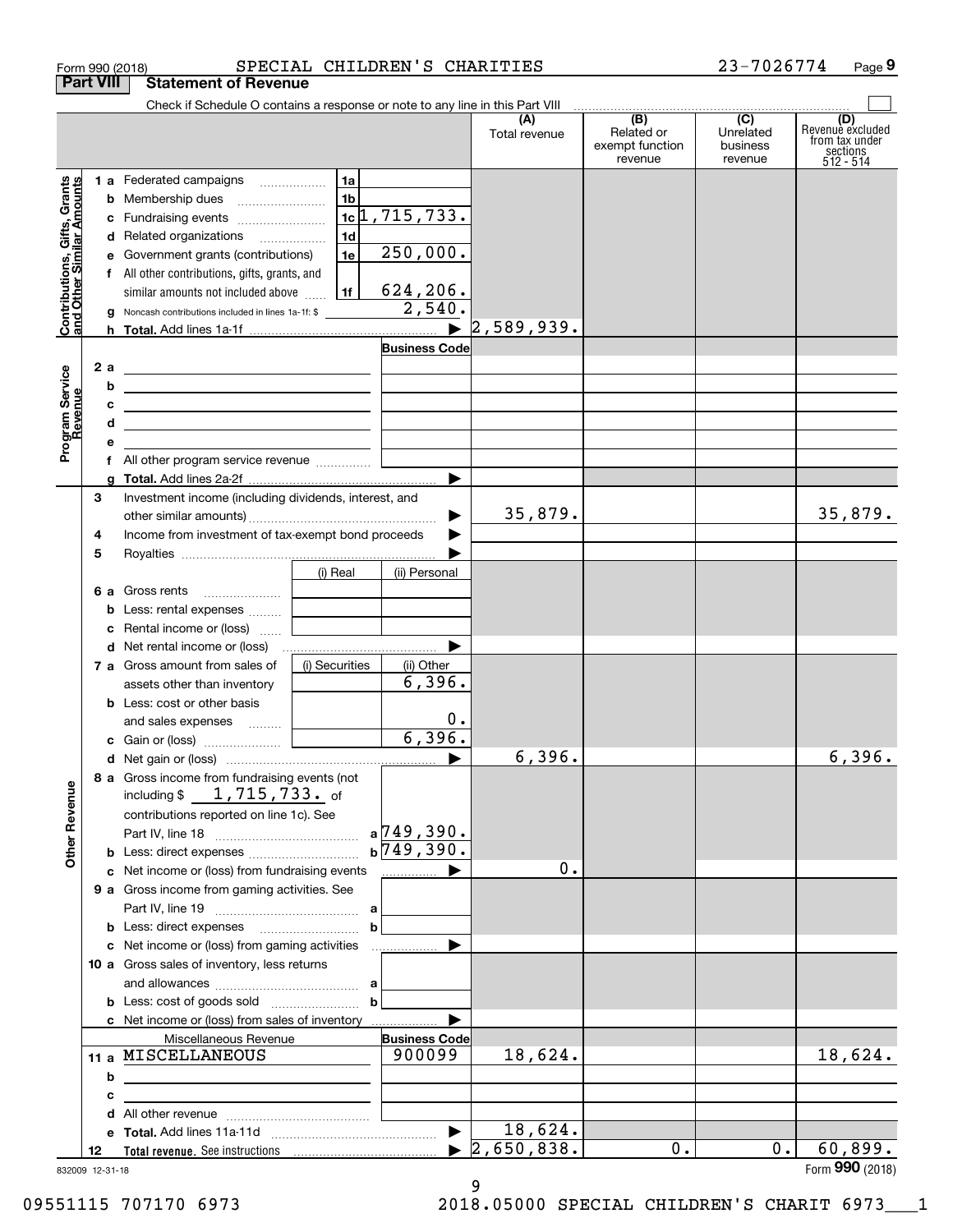Form 990 (2018) Page **Part IX Statement of Functional Expenses** SPECIAL CHILDREN'S CHARITIES 23-7026774

*Section 501(c)(3) and 501(c)(4) organizations must complete all columns. All other organizations must complete column (A).*

|          |                                                                                                 |                       |                                    |                                                               | $\overline{\mathbf{x}}$        |
|----------|-------------------------------------------------------------------------------------------------|-----------------------|------------------------------------|---------------------------------------------------------------|--------------------------------|
|          | Do not include amounts reported on lines 6b,<br>7b, 8b, 9b, and 10b of Part VIII.               | (A)<br>Total expenses | (B)<br>Program service<br>expenses | $\overline{\text{(C)}}$<br>Management and<br>general expenses | (D)<br>Fundraising<br>expenses |
| 1        | Grants and other assistance to domestic organizations                                           |                       |                                    |                                                               |                                |
|          | and domestic governments. See Part IV, line 21                                                  | 177,614.              | 177,614.                           |                                                               |                                |
| 2        | Grants and other assistance to domestic                                                         |                       |                                    |                                                               |                                |
|          | individuals. See Part IV, line 22                                                               | 65,373.               | 65, 373.                           |                                                               |                                |
| 3        | Grants and other assistance to foreign                                                          |                       |                                    |                                                               |                                |
|          | organizations, foreign governments, and foreign                                                 |                       |                                    |                                                               |                                |
|          | individuals. See Part IV, lines 15 and 16                                                       |                       |                                    |                                                               |                                |
| 4        | Benefits paid to or for members                                                                 |                       |                                    |                                                               |                                |
| 5        | Compensation of current officers, directors,                                                    |                       |                                    |                                                               |                                |
|          |                                                                                                 |                       |                                    |                                                               |                                |
| 6        | Compensation not included above, to disqualified                                                |                       |                                    |                                                               |                                |
|          | persons (as defined under section 4958(f)(1)) and                                               |                       |                                    |                                                               |                                |
|          | persons described in section 4958(c)(3)(B)                                                      |                       |                                    |                                                               |                                |
| 7        | Other salaries and wages                                                                        | 266, 303.             | 127,203.                           | 34,096.                                                       | 105,004.                       |
| 8        | Pension plan accruals and contributions (include                                                |                       |                                    |                                                               |                                |
|          | section 401(k) and 403(b) employer contributions)                                               |                       |                                    |                                                               |                                |
| 9        |                                                                                                 |                       |                                    |                                                               |                                |
| 10       |                                                                                                 |                       |                                    |                                                               |                                |
| 11       | Fees for services (non-employees):                                                              |                       |                                    |                                                               |                                |
|          |                                                                                                 |                       |                                    |                                                               |                                |
| b        |                                                                                                 | 18, 104.              |                                    | 18,104.                                                       |                                |
| c        |                                                                                                 | 8,750.                |                                    | 8,750.                                                        |                                |
| d        |                                                                                                 |                       |                                    |                                                               |                                |
| е        | Professional fundraising services. See Part IV, line 17                                         |                       |                                    |                                                               |                                |
| f        | Investment management fees                                                                      |                       |                                    |                                                               |                                |
| g        | Other. (If line 11g amount exceeds 10% of line 25,                                              |                       |                                    |                                                               |                                |
|          | column (A) amount, list line 11g expenses on Sch 0.)                                            | 278,124.              | $\frac{52,527}{35,893}$            | $\frac{94,295.}{3,560.}$                                      | $\frac{131,302.}{50,137.}$     |
| 12       |                                                                                                 | 89,590.               |                                    |                                                               |                                |
| 13       |                                                                                                 | 41, 112.              | 16,414.                            | 13,457.                                                       | 11, 241.                       |
| 14       |                                                                                                 |                       |                                    |                                                               |                                |
| 15       |                                                                                                 |                       |                                    |                                                               |                                |
| 16       |                                                                                                 | 23,964.               | 14,006.                            | 7,124.                                                        | 2,834.<br>334.                 |
| 17       | Travel                                                                                          | 285,571.              | 285, 237.                          |                                                               |                                |
| 18       | Payments of travel or entertainment expenses                                                    |                       |                                    |                                                               |                                |
|          | for any federal, state, or local public officials                                               |                       |                                    |                                                               |                                |
| 19       | Conferences, conventions, and meetings                                                          |                       |                                    |                                                               |                                |
| 20       | Interest                                                                                        |                       |                                    |                                                               |                                |
| 21       | Depreciation, depletion, and amortization                                                       | 46,058.               | 10, 180.                           | 17,939.                                                       | 17,939.                        |
| 22       |                                                                                                 | $\overline{6,739}$ .  |                                    | 6,574.                                                        | 165.                           |
| 23<br>24 | Insurance<br>Other expenses. Itemize expenses not covered                                       |                       |                                    |                                                               |                                |
|          | above. (List miscellaneous expenses in line 24e. If line                                        |                       |                                    |                                                               |                                |
|          | 24e amount exceeds 10% of line 25, column (A)<br>amount, list line 24e expenses on Schedule O.) |                       |                                    |                                                               |                                |
| a        | <b>TRANSPORTATION</b>                                                                           | 167,707.              | 161, 544.                          | 4,074.                                                        | 2,089.                         |
| b        | APPAREL AND UNIFORMS                                                                            | 152,376.              | 150,449.                           | 76.                                                           | 1,851.                         |
| c.       | FACILITY AND EQUIPMENT                                                                          | 148, 373.             | 147, 173.                          |                                                               | 1,200.                         |
| d        | MEALS AND ENTERTAINMENT                                                                         | 126, 389.             | 110,953.                           | 1,316.                                                        | 14, 120.                       |
|          | SEE SCH O<br>e All other expenses                                                               | 278,550.              | 184, 223.                          | 58,882.                                                       | 35,445.                        |
| 25       | Total functional expenses. Add lines 1 through 24e                                              | 2,180,697.            | 1,538,789.                         | 268, 247.                                                     | 373,661.                       |
| 26       | Joint costs. Complete this line only if the organization                                        |                       |                                    |                                                               |                                |
|          | reported in column (B) joint costs from a combined                                              |                       |                                    |                                                               |                                |
|          | educational campaign and fundraising solicitation.                                              |                       |                                    |                                                               |                                |
|          | Check here $\blacktriangleright$<br>if following SOP 98-2 (ASC 958-720)                         |                       |                                    |                                                               |                                |

10

09551115 707170 6973 2018.05000 SPECIAL CHILDREN'S CHARIT 6973 1

Form (2018) **990**

<sup>832010 12-31-18</sup>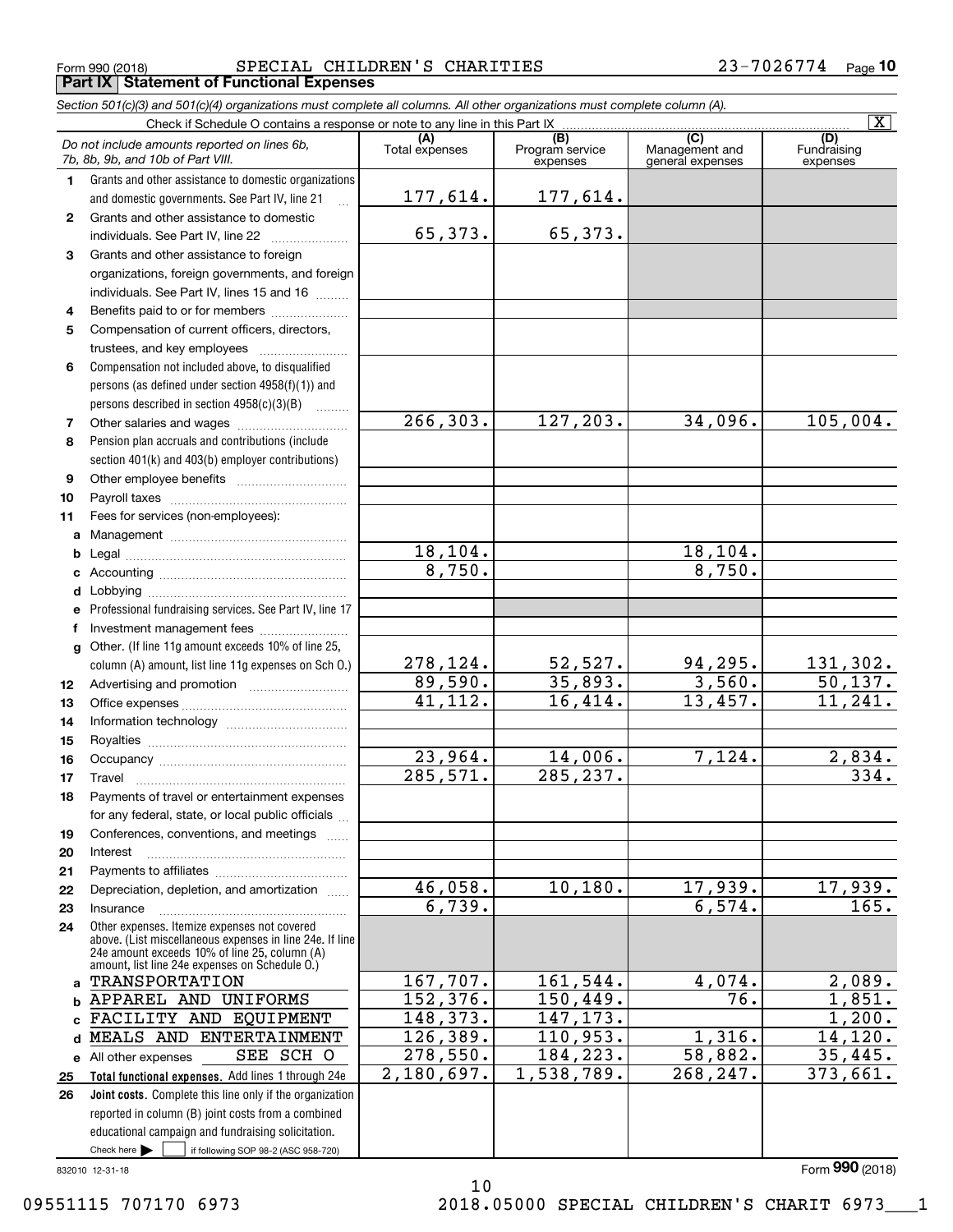# Form 990 (2018) Page SPECIAL CHILDREN'S CHARITIES 23-7026774

**11**

|                             |          |                                                                                                                                                        |          |                     | (A)<br>Beginning of year |                 | (B)<br>End of year |
|-----------------------------|----------|--------------------------------------------------------------------------------------------------------------------------------------------------------|----------|---------------------|--------------------------|-----------------|--------------------|
|                             | 1        |                                                                                                                                                        |          |                     | 1,158,861.               | $\mathbf{1}$    | 1,676,045.         |
|                             | 2        |                                                                                                                                                        |          |                     |                          | $\mathbf{2}$    |                    |
|                             | з        |                                                                                                                                                        |          | 3                   |                          |                 |                    |
|                             | 4        |                                                                                                                                                        | 145,637. | $\overline{4}$      | 614,653.                 |                 |                    |
|                             | 5        | Loans and other receivables from current and former officers, directors,                                                                               |          |                     |                          |                 |                    |
|                             |          | trustees, key employees, and highest compensated employees. Complete                                                                                   |          |                     |                          |                 |                    |
|                             |          |                                                                                                                                                        |          |                     |                          | 5               |                    |
|                             | 6        | Loans and other receivables from other disqualified persons (as defined under                                                                          |          |                     |                          |                 |                    |
|                             |          | section 4958(f)(1)), persons described in section 4958(c)(3)(B), and contributing                                                                      |          |                     |                          |                 |                    |
|                             |          | employers and sponsoring organizations of section 501(c)(9) voluntary                                                                                  |          |                     |                          |                 |                    |
|                             |          | employees' beneficiary organizations (see instr). Complete Part II of Sch L                                                                            |          |                     |                          | 6               |                    |
| Assets                      | 7        |                                                                                                                                                        |          |                     |                          | $\overline{7}$  |                    |
|                             | 8        |                                                                                                                                                        |          |                     |                          | 8               |                    |
|                             | 9        | Prepaid expenses and deferred charges                                                                                                                  |          |                     | 268,561.                 | 9               | 50,902.            |
|                             |          | <b>10a</b> Land, buildings, and equipment: cost or other                                                                                               |          |                     |                          |                 |                    |
|                             |          | basis. Complete Part VI of Schedule D  10a                                                                                                             |          | <u>244,563.</u>     |                          |                 |                    |
|                             |          | <b>b</b> Less: accumulated depreciation                                                                                                                |          | 87,241.             | 63,953.                  | 10 <sub>c</sub> | <u>157,322.</u>    |
|                             | 11       |                                                                                                                                                        |          | 1,086,295.          | 11                       | 1,067,243.      |                    |
|                             | 12       |                                                                                                                                                        |          |                     | 12                       |                 |                    |
|                             | 13       |                                                                                                                                                        |          |                     | 13                       |                 |                    |
|                             | 14       |                                                                                                                                                        |          | 14                  |                          |                 |                    |
|                             | 15       |                                                                                                                                                        | 2,748.   | 15                  | 0.                       |                 |                    |
|                             | 16       |                                                                                                                                                        |          |                     | 2,726,055.<br>111,753.   | 16              | 3,566,165.         |
|                             | 17       |                                                                                                                                                        |          |                     |                          | 17              | 321,748.           |
|                             | 18       |                                                                                                                                                        |          |                     | 52,847.                  | 18              | 151,729.           |
|                             | 19       |                                                                                                                                                        |          |                     |                          | 19              |                    |
|                             | 20<br>21 |                                                                                                                                                        |          |                     |                          | 20              |                    |
|                             | 22       | Escrow or custodial account liability. Complete Part IV of Schedule D<br>Loans and other payables to current and former officers, directors, trustees, |          | 1.1.1.1.1.1.1.1.1.1 |                          | 21              |                    |
| Liabilities                 |          | key employees, highest compensated employees, and disqualified persons.                                                                                |          |                     |                          |                 |                    |
|                             |          |                                                                                                                                                        |          |                     |                          | 22              |                    |
|                             | 23       |                                                                                                                                                        |          |                     |                          | 23              |                    |
|                             | 24       |                                                                                                                                                        |          |                     |                          | 24              |                    |
|                             | 25       | Other liabilities (including federal income tax, payables to related third                                                                             |          |                     |                          |                 |                    |
|                             |          | parties, and other liabilities not included on lines 17-24). Complete Part X of                                                                        |          |                     |                          |                 |                    |
|                             |          | Schedule D                                                                                                                                             |          |                     |                          | 25              |                    |
|                             | 26       |                                                                                                                                                        |          |                     | 164,600.                 | 26              | 473,477.           |
|                             |          | Organizations that follow SFAS 117 (ASC 958), check here $\blacktriangleright \begin{array}{ c } \hline X & \text{and} \end{array}$                    |          |                     |                          |                 |                    |
|                             |          | complete lines 27 through 29, and lines 33 and 34.                                                                                                     |          |                     |                          |                 |                    |
|                             | 27       |                                                                                                                                                        |          |                     | 2,561,455.               | 27              | 3,092,688.         |
|                             | 28       |                                                                                                                                                        |          |                     |                          | 28              |                    |
| Net Assets or Fund Balances | 29       | Permanently restricted net assets                                                                                                                      |          |                     |                          | 29              |                    |
|                             |          | Organizations that do not follow SFAS 117 (ASC 958), check here ▶ │                                                                                    |          |                     |                          |                 |                    |
|                             |          | and complete lines 30 through 34.                                                                                                                      |          |                     |                          |                 |                    |
|                             | 30       |                                                                                                                                                        |          |                     |                          | 30              |                    |
|                             | 31       | Paid-in or capital surplus, or land, building, or equipment fund                                                                                       |          |                     |                          | 31              |                    |
|                             | 32       | Retained earnings, endowment, accumulated income, or other funds                                                                                       |          |                     |                          | 32              |                    |
|                             | 33       |                                                                                                                                                        |          |                     | $\overline{2,561,455}$ . | 33              | 3,092,688.         |
|                             | 34       |                                                                                                                                                        |          |                     | 2,726,055.               | 34              | 3,566,165.         |

Form (2018) **990**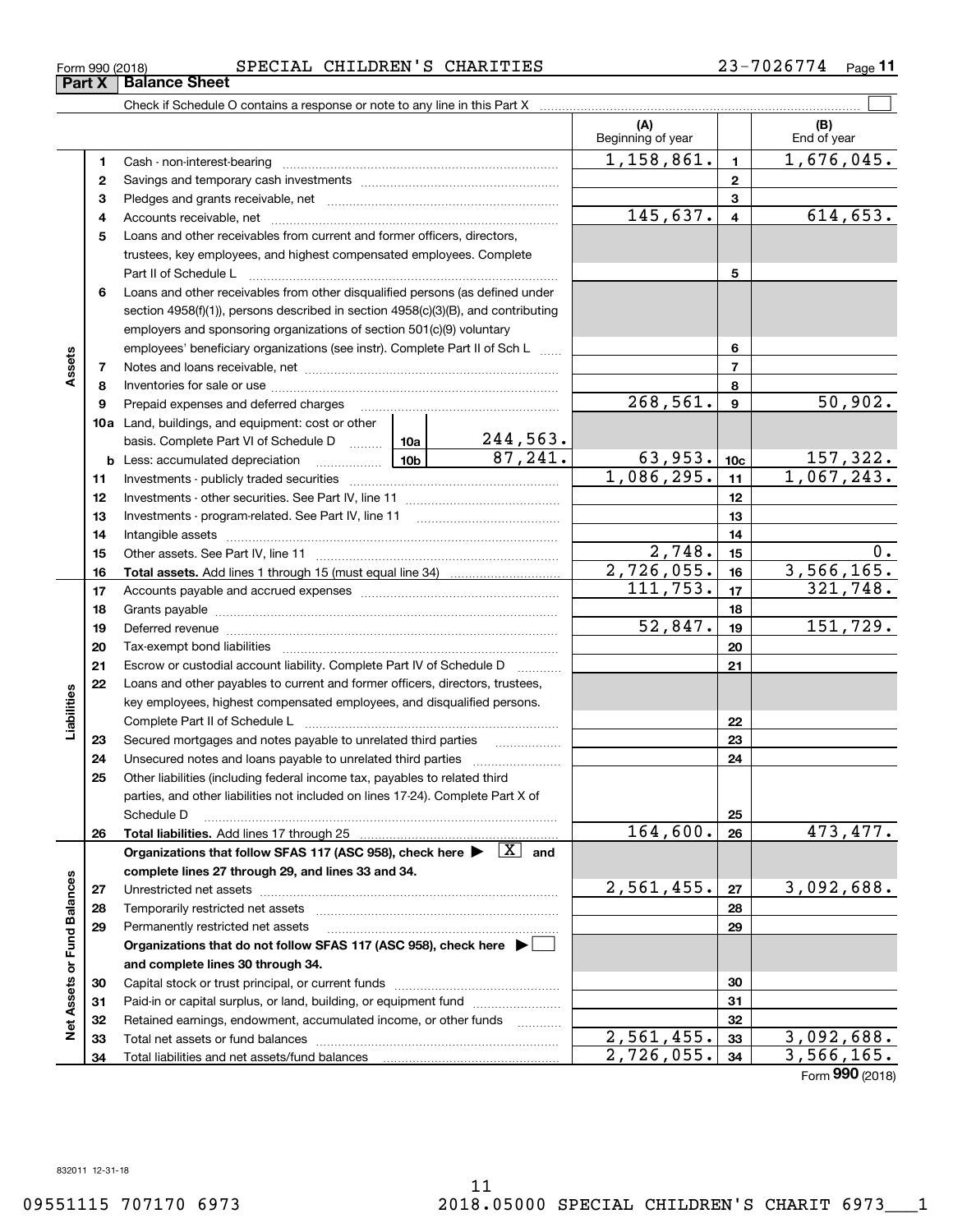|    | SPECIAL CHILDREN'S CHARITIES<br>Form 990 (2018)                                                                                                                                         |                | 23-7026774     |          | $P_{aqe}$ 12 |
|----|-----------------------------------------------------------------------------------------------------------------------------------------------------------------------------------------|----------------|----------------|----------|--------------|
|    | <b>Reconciliation of Net Assets</b><br>Part XI                                                                                                                                          |                |                |          |              |
|    | Check if Schedule O contains a response or note to any line in this Part XI                                                                                                             |                |                |          |              |
|    |                                                                                                                                                                                         |                |                |          |              |
| 1  | Total revenue (must equal Part VIII, column (A), line 12)                                                                                                                               | $\mathbf{1}$   | 2,650,838.     |          |              |
| 2  | Total expenses (must equal Part IX, column (A), line 25)                                                                                                                                | $\mathbf{2}$   | 2,180,697.     |          |              |
| 3  | Revenue less expenses. Subtract line 2 from line 1                                                                                                                                      | 3              |                | 470,141. |              |
| 4  |                                                                                                                                                                                         | 4              | 2,561,455.     |          |              |
| 5  | Net unrealized gains (losses) on investments                                                                                                                                            | 5              |                |          | $-66,876.$   |
| 6  | Donated services and use of facilities                                                                                                                                                  | 6              |                |          |              |
| 7  | Investment expenses                                                                                                                                                                     | $\overline{7}$ |                |          |              |
| 8  | Prior period adjustments                                                                                                                                                                | 8              |                |          | 127,968.     |
| 9  |                                                                                                                                                                                         | $\mathbf{Q}$   |                |          | 0.           |
| 10 | Net assets or fund balances at end of year. Combine lines 3 through 9 (must equal Part X, line 33,                                                                                      |                |                |          |              |
|    | column (B))                                                                                                                                                                             | 10             | 3,092,688.     |          |              |
|    | Part XII Financial Statements and Reporting                                                                                                                                             |                |                |          |              |
|    | Check if Schedule O contains a response or note to any line in this Part XII [11] [12] [12] [13] [13] [13] Check if Schedule O contains a response or note to any line in this Part XII |                |                |          |              |
|    |                                                                                                                                                                                         |                |                | Yes      | No           |
| 1. | $\boxed{\mathbf{X}}$ Accrual<br>Cash<br>Accounting method used to prepare the Form 990:<br>Other                                                                                        |                |                |          |              |
|    | If the organization changed its method of accounting from a prior year or checked "Other," explain in Schedule O.                                                                       |                |                |          |              |
|    | 2a Were the organization's financial statements compiled or reviewed by an independent accountant?                                                                                      |                | 2a             |          | x            |
|    | If "Yes," check a box below to indicate whether the financial statements for the year were compiled or reviewed on a                                                                    |                |                |          |              |
|    | separate basis, consolidated basis, or both:                                                                                                                                            |                |                |          |              |
|    | Separate basis<br><b>Consolidated basis</b><br>Both consolidated and separate basis                                                                                                     |                |                |          |              |
|    | <b>b</b> Were the organization's financial statements audited by an independent accountant?                                                                                             |                | 2 <sub>b</sub> | х        |              |
|    | If "Yes," check a box below to indicate whether the financial statements for the year were audited on a separate basis,                                                                 |                |                |          |              |
|    | consolidated basis, or both:                                                                                                                                                            |                |                |          |              |
|    | $ \mathbf{X} $ Separate basis<br>Consolidated basis<br>Both consolidated and separate basis                                                                                             |                |                |          |              |
|    | c If "Yes" to line 2a or 2b, does the organization have a committee that assumes responsibility for oversight of the audit,                                                             |                |                |          |              |
|    | review, or compilation of its financial statements and selection of an independent accountant?                                                                                          |                | 2c             |          | x            |
|    | If the organization changed either its oversight process or selection process during the tax year, explain in Schedule O.                                                               |                |                |          |              |
|    | 3a As a result of a federal award, was the organization required to undergo an audit or audits as set forth in the Single Audit                                                         |                |                |          |              |
|    |                                                                                                                                                                                         |                | 3a             |          | x            |
|    | b If "Yes," did the organization undergo the required audit or audits? If the organization did not undergo the required audit                                                           |                |                |          |              |
|    | or audits, explain why in Schedule O and describe any steps taken to undergo such audits                                                                                                |                | 3b             | nnn      |              |

Form (2018) **990**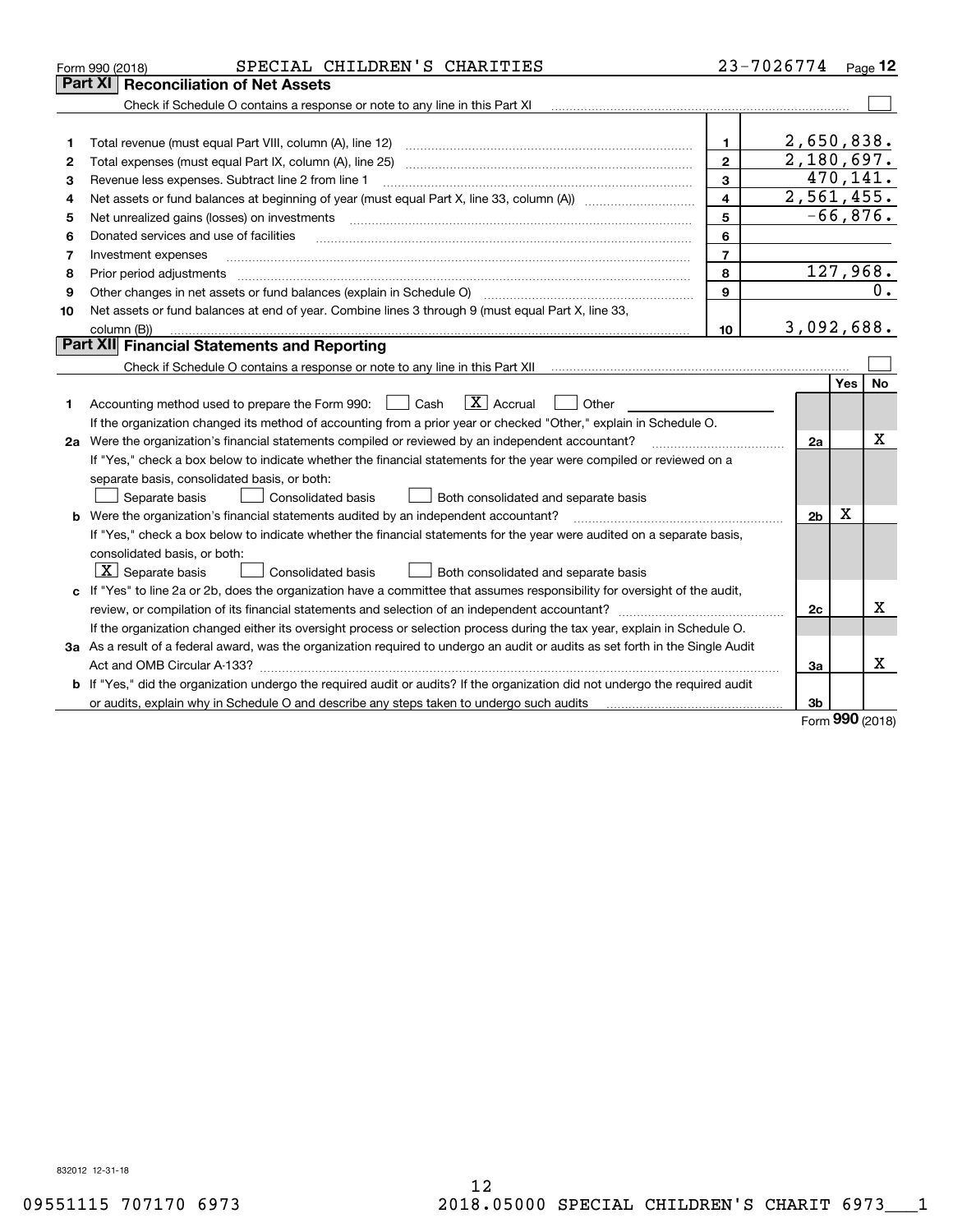| <b>SCHEDULE A</b> |  |
|-------------------|--|
|-------------------|--|

Department of the Treasury Internal Revenue Service

**8**

**12**

**(Form 990 or 990-EZ)**

# **Public Charity Status and Public Support**

**Complete if the organization is a section 501(c)(3) organization or a section 4947(a)(1) nonexempt charitable trust. | Attach to Form 990 or Form 990-EZ.** 

| Go to www.irs.gov/Form990 for instructions and the latest information. |  |  |
|------------------------------------------------------------------------|--|--|

| OMB No. 1545-0047                   |
|-------------------------------------|
| 2018                                |
| <b>Open to Public</b><br>Inspection |

**Employer identification number** 

| Name of the organization                                                                                                                   | <b>Employer identification numi</b> |
|--------------------------------------------------------------------------------------------------------------------------------------------|-------------------------------------|
| SPECIAL CHILDREN'S CHARITIES                                                                                                               | 23-7026774                          |
| Reason for Public Charity Status (All organizations must complete this part.) See instructions.<br>Part I                                  |                                     |
| The organization is not a private foundation because it is: (For lines 1 through 12, check only one box.)                                  |                                     |
| A church, convention of churches, or association of churches described in section 170(b)(1)(A)(i).                                         |                                     |
| A school described in section 170(b)(1)(A)(ii). (Attach Schedule E (Form 990 or 990-EZ).)<br>2                                             |                                     |
| A hospital or a cooperative hospital service organization described in section 170(b)(1)(A)(iii).<br>3                                     |                                     |
| A medical research organization operated in conjunction with a hospital described in section 170(b)(1)(A)(iii). Enter the hospital's name, |                                     |
| city, and state:                                                                                                                           |                                     |

|  | 5   An organization operated for the benefit of a college or university owned or operated by a governmental unit described in |
|--|-------------------------------------------------------------------------------------------------------------------------------|
|  | section 170(b)(1)(A)(iv). (Complete Part II.)                                                                                 |

|  |  |  | 6 $\Box$ A federal, state, or local government or governmental unit described in section 170(b)(1)(A)(v). |  |  |
|--|--|--|-----------------------------------------------------------------------------------------------------------|--|--|
|  |  |  |                                                                                                           |  |  |

| $7\sqrt{X}$ An organization that normally receives a substantial part of its support from a governmental unit or from the general public described in |
|-------------------------------------------------------------------------------------------------------------------------------------------------------|
| section 170(b)(1)(A)(vi). (Complete Part II.)                                                                                                         |

|  | A community trust described in section $170(b)(1)(A)(vi)$ . (Complete Part II.) |  |  |
|--|---------------------------------------------------------------------------------|--|--|
|  |                                                                                 |  |  |

|  | 9 $\Box$ An agricultural research organization described in section 170(b)(1)(A)(ix) operated in conjunction with a land-grant college |
|--|----------------------------------------------------------------------------------------------------------------------------------------|
|  | or university or a non-land-grant college of agriculture (see instructions). Enter the name, city, and state of the college or         |
|  | university:                                                                                                                            |

| 10 $\Box$ | An organization that normally receives: (1) more than 33 1/3% of its support from contributions, membership fees, and gross receipts from     |
|-----------|-----------------------------------------------------------------------------------------------------------------------------------------------|
|           | activities related to its exempt functions - subject to certain exceptions, and (2) no more than 33 1/3% of its support from gross investment |
|           | income and unrelated business taxable income (less section 511 tax) from businesses acquired by the organization after June 30, 1975.         |
|           | See section 509(a)(2). (Complete Part III.)                                                                                                   |

|  |  |  | 11 An organization organized and operated exclusively to test for public safety. See section 509(a)(4). |
|--|--|--|---------------------------------------------------------------------------------------------------------|
|  |  |  |                                                                                                         |

|  | An organization organized and operated exclusively for the benefit of, to perform the functions of, or to carry out the purposes of one or |
|--|--------------------------------------------------------------------------------------------------------------------------------------------|
|  | more publicly supported organizations described in section 509(a)(1) or section 509(a)(2). See section 509(a)(3). Check the box in         |
|  | lines 12a through 12d that describes the type of supporting organization and complete lines 12e, 12f, and 12g.                             |

**aType I.** A supporting organization operated, supervised, or controlled by its supported organization(s), typically by giving organization. **You must complete Part IV, Sections A and B.** the supported organization(s) the power to regularly appoint or elect a majority of the directors or trustees of the supporting  $\mathcal{L}^{\text{max}}$ 

|  | <b>b</b> $\Box$ Type II. A supporting organization supervised or controlled in connection with its supported organization(s), by having<br>control or management of the supporting organization vested in the same persons that control or manage the supported |
|--|-----------------------------------------------------------------------------------------------------------------------------------------------------------------------------------------------------------------------------------------------------------------|
|  | organization(s). You must complete Part IV, Sections A and C.                                                                                                                                                                                                   |

|  | c <b>Type III functionally integrated.</b> A supporting organization operated in connection with, and functionally integrated with, |  |  |
|--|-------------------------------------------------------------------------------------------------------------------------------------|--|--|
|  | its supported organization(s) (see instructions). You must complete Part IV, Sections A, D, and E.                                  |  |  |

**dType III non-functionally integrated.** A supporting organization operated in connection with its supported organization(s) requirement (see instructions). **You must complete Part IV, Sections A and D, and Part V.** that is not functionally integrated. The organization generally must satisfy a distribution requirement and an attentiveness  $\mathcal{L}^{\text{max}}$ 

**e**Check this box if the organization received a written determination from the IRS that it is a Type I, Type II, Type III functionally integrated, or Type III non-functionally integrated supporting organization.  $\mathcal{L}^{\text{max}}$ 

**f**Enter the number of supported organizations ~~~~~~~~~~~~~~~~~~~~~~~~~~~~~~~~~~~~~

| Provide the following information about the supported organization(s).<br>a |          |                            |                                                                |           |                            |                            |
|-----------------------------------------------------------------------------|----------|----------------------------|----------------------------------------------------------------|-----------|----------------------------|----------------------------|
| (i) Name of supported                                                       | (ii) EIN | (iii) Type of organization | (iv) Is the organization listed<br>in your governing document? |           | (v) Amount of monetary     | (vi) Amount of other       |
| organization                                                                |          | (described on lines 1-10   | Yes                                                            | <b>No</b> | support (see instructions) | support (see instructions) |
|                                                                             |          | above (see instructions))  |                                                                |           |                            |                            |
|                                                                             |          |                            |                                                                |           |                            |                            |
|                                                                             |          |                            |                                                                |           |                            |                            |
|                                                                             |          |                            |                                                                |           |                            |                            |
|                                                                             |          |                            |                                                                |           |                            |                            |
|                                                                             |          |                            |                                                                |           |                            |                            |
|                                                                             |          |                            |                                                                |           |                            |                            |
|                                                                             |          |                            |                                                                |           |                            |                            |
|                                                                             |          |                            |                                                                |           |                            |                            |
|                                                                             |          |                            |                                                                |           |                            |                            |
|                                                                             |          |                            |                                                                |           |                            |                            |
| Total                                                                       |          |                            |                                                                |           |                            |                            |

**Total**

LHA For Paperwork Reduction Act Notice, see the Instructions for Form 990 or 990-EZ. 832021 10-11-18 Schedule A (Form 990 or 990-EZ) 2018 13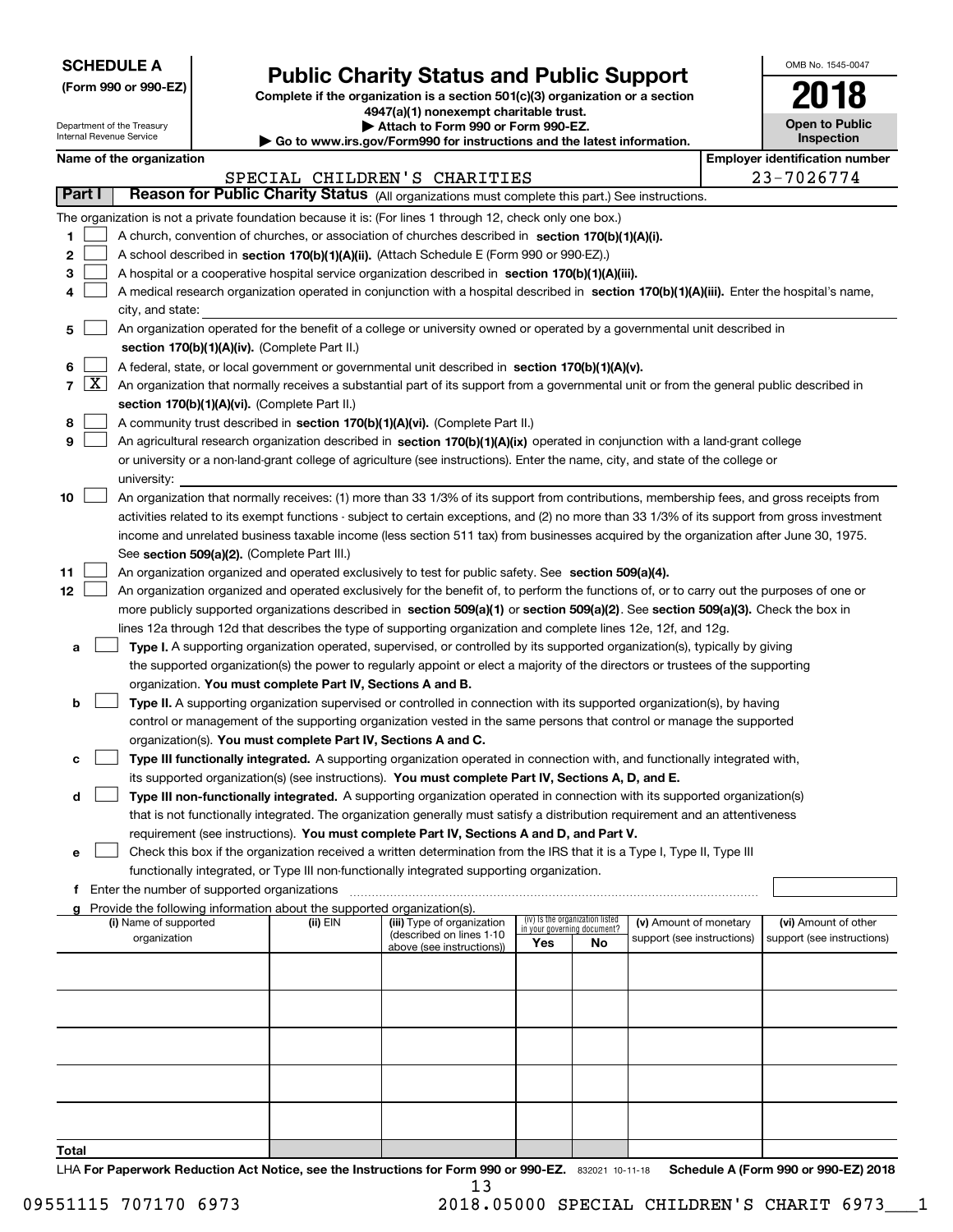## Schedule A (Form 990 or 990-EZ) 2018  ${\tt SPERCIAL}$   ${\tt CHILDREN}$  'S  ${\tt CHARITIES}$   $23-7026774$  Page

**2**

(Complete only if you checked the box on line 5, 7, or 8 of Part I or if the organization failed to qualify under Part III. If the organization fails to qualify under the tests listed below, please complete Part III.) **Part II** | Support Schedule for Organizations Described in Sections 170(b)(1)(A)(iv) and 170(b)(1)(A)(vi)

|    | <b>Section A. Public Support</b>                                                                                                                                                                                                                                |          |          |            |            |          |                                          |  |  |  |
|----|-----------------------------------------------------------------------------------------------------------------------------------------------------------------------------------------------------------------------------------------------------------------|----------|----------|------------|------------|----------|------------------------------------------|--|--|--|
|    | Calendar year (or fiscal year beginning in)                                                                                                                                                                                                                     | (a) 2014 | (b) 2015 | $(c)$ 2016 | $(d)$ 2017 | (e) 2018 | (f) Total                                |  |  |  |
|    | 1 Gifts, grants, contributions, and                                                                                                                                                                                                                             |          |          |            |            |          |                                          |  |  |  |
|    | membership fees received. (Do not                                                                                                                                                                                                                               |          |          |            |            |          |                                          |  |  |  |
|    | include any "unusual grants.")                                                                                                                                                                                                                                  | 1627021. | 2209351. | 2279349.   | 2968906.   |          | 3339328.12423955.                        |  |  |  |
|    | 2 Tax revenues levied for the organ-                                                                                                                                                                                                                            |          |          |            |            |          |                                          |  |  |  |
|    | ization's benefit and either paid to                                                                                                                                                                                                                            |          |          |            |            |          |                                          |  |  |  |
|    | or expended on its behalf                                                                                                                                                                                                                                       |          |          |            |            |          |                                          |  |  |  |
|    | 3 The value of services or facilities                                                                                                                                                                                                                           |          |          |            |            |          |                                          |  |  |  |
|    | furnished by a governmental unit to                                                                                                                                                                                                                             |          |          |            |            |          |                                          |  |  |  |
|    | the organization without charge                                                                                                                                                                                                                                 |          |          |            |            |          |                                          |  |  |  |
|    | 4 Total. Add lines 1 through 3                                                                                                                                                                                                                                  | 1627021. | 2209351. | 2279349.   | 2968906.   |          | 3339328.12423955.                        |  |  |  |
| 5. | The portion of total contributions                                                                                                                                                                                                                              |          |          |            |            |          |                                          |  |  |  |
|    | by each person (other than a                                                                                                                                                                                                                                    |          |          |            |            |          |                                          |  |  |  |
|    | governmental unit or publicly                                                                                                                                                                                                                                   |          |          |            |            |          |                                          |  |  |  |
|    | supported organization) included                                                                                                                                                                                                                                |          |          |            |            |          |                                          |  |  |  |
|    | on line 1 that exceeds 2% of the                                                                                                                                                                                                                                |          |          |            |            |          |                                          |  |  |  |
|    | amount shown on line 11,                                                                                                                                                                                                                                        |          |          |            |            |          |                                          |  |  |  |
|    | column (f)                                                                                                                                                                                                                                                      |          |          |            |            |          |                                          |  |  |  |
|    | 6 Public support. Subtract line 5 from line 4.                                                                                                                                                                                                                  |          |          |            |            |          | 12423955.                                |  |  |  |
|    | <b>Section B. Total Support</b>                                                                                                                                                                                                                                 |          |          |            |            |          |                                          |  |  |  |
|    | Calendar year (or fiscal year beginning in)                                                                                                                                                                                                                     | (a) 2014 | (b) 2015 | $(c)$ 2016 | $(d)$ 2017 | (e) 2018 | (f) Total                                |  |  |  |
|    | <b>7</b> Amounts from line 4                                                                                                                                                                                                                                    | 1627021. | 2209351. | 2279349.   | 2968906.   |          | 3339328.12423955.                        |  |  |  |
|    | 8 Gross income from interest,                                                                                                                                                                                                                                   |          |          |            |            |          |                                          |  |  |  |
|    | dividends, payments received on                                                                                                                                                                                                                                 |          |          |            |            |          |                                          |  |  |  |
|    | securities loans, rents, royalties,                                                                                                                                                                                                                             |          |          |            |            |          |                                          |  |  |  |
|    | and income from similar sources                                                                                                                                                                                                                                 | 2.       | 7,423.   | 21,051.    | 27,776.    | 35,879.  | 92,131.                                  |  |  |  |
|    | <b>9</b> Net income from unrelated business                                                                                                                                                                                                                     |          |          |            |            |          |                                          |  |  |  |
|    |                                                                                                                                                                                                                                                                 |          |          |            |            |          |                                          |  |  |  |
|    | activities, whether or not the                                                                                                                                                                                                                                  |          |          |            |            |          |                                          |  |  |  |
|    | business is regularly carried on                                                                                                                                                                                                                                |          |          |            |            |          |                                          |  |  |  |
|    | 10 Other income. Do not include gain                                                                                                                                                                                                                            |          |          |            |            |          |                                          |  |  |  |
|    | or loss from the sale of capital                                                                                                                                                                                                                                |          |          |            |            | 18,624.  | 18,624.                                  |  |  |  |
|    | assets (Explain in Part VI.)                                                                                                                                                                                                                                    |          |          |            |            |          | 12534710.                                |  |  |  |
|    | 11 Total support. Add lines 7 through 10                                                                                                                                                                                                                        |          |          |            |            |          |                                          |  |  |  |
|    | 12 Gross receipts from related activities, etc. (see instructions)                                                                                                                                                                                              |          |          |            |            | 12       |                                          |  |  |  |
|    | 13 First five years. If the Form 990 is for the organization's first, second, third, fourth, or fifth tax year as a section 501(c)(3)                                                                                                                           |          |          |            |            |          |                                          |  |  |  |
|    | organization, check this box and stop here<br><b>Section C. Computation of Public Support Percentage</b>                                                                                                                                                        |          |          |            |            |          |                                          |  |  |  |
|    |                                                                                                                                                                                                                                                                 |          |          |            |            |          | 99.12                                    |  |  |  |
|    | 14 Public support percentage for 2018 (line 6, column (f) divided by line 11, column (f) <i>mummumumum</i>                                                                                                                                                      |          |          |            |            | 14       | %<br>99.47                               |  |  |  |
|    |                                                                                                                                                                                                                                                                 |          |          |            |            | 15       | %                                        |  |  |  |
|    | 16a 33 1/3% support test - 2018. If the organization did not check the box on line 13, and line 14 is 33 1/3% or more, check this box and                                                                                                                       |          |          |            |            |          | $\blacktriangleright$ $\boxed{\text{X}}$ |  |  |  |
|    | stop here. The organization qualifies as a publicly supported organization                                                                                                                                                                                      |          |          |            |            |          |                                          |  |  |  |
|    | b 33 1/3% support test - 2017. If the organization did not check a box on line 13 or 16a, and line 15 is 33 1/3% or more, check this box                                                                                                                        |          |          |            |            |          |                                          |  |  |  |
|    | and stop here. The organization qualifies as a publicly supported organization                                                                                                                                                                                  |          |          |            |            |          |                                          |  |  |  |
|    | 17a 10% -facts-and-circumstances test - 2018. If the organization did not check a box on line 13, 16a, or 16b, and line 14 is 10% or more,                                                                                                                      |          |          |            |            |          |                                          |  |  |  |
|    | and if the organization meets the "facts-and-circumstances" test, check this box and stop here. Explain in Part VI how the organization                                                                                                                         |          |          |            |            |          |                                          |  |  |  |
|    | meets the "facts-and-circumstances" test. The organization qualifies as a publicly supported organization                                                                                                                                                       |          |          |            |            |          |                                          |  |  |  |
|    | <b>b 10% -facts-and-circumstances test - 2017.</b> If the organization did not check a box on line 13, 16a, 16b, or 17a, and line 15 is 10% or                                                                                                                  |          |          |            |            |          |                                          |  |  |  |
|    | more, and if the organization meets the "facts-and-circumstances" test, check this box and stop here. Explain in Part VI how the                                                                                                                                |          |          |            |            |          |                                          |  |  |  |
|    |                                                                                                                                                                                                                                                                 |          |          |            |            |          |                                          |  |  |  |
|    | organization meets the "facts-and-circumstances" test. The organization qualifies as a publicly supported organization<br>18 Private foundation. If the organization did not check a box on line 13, 16a, 16b, 17a, or 17b, check this box and see instructions |          |          |            |            |          |                                          |  |  |  |

**Schedule A (Form 990 or 990-EZ) 2018**

832022 10-11-18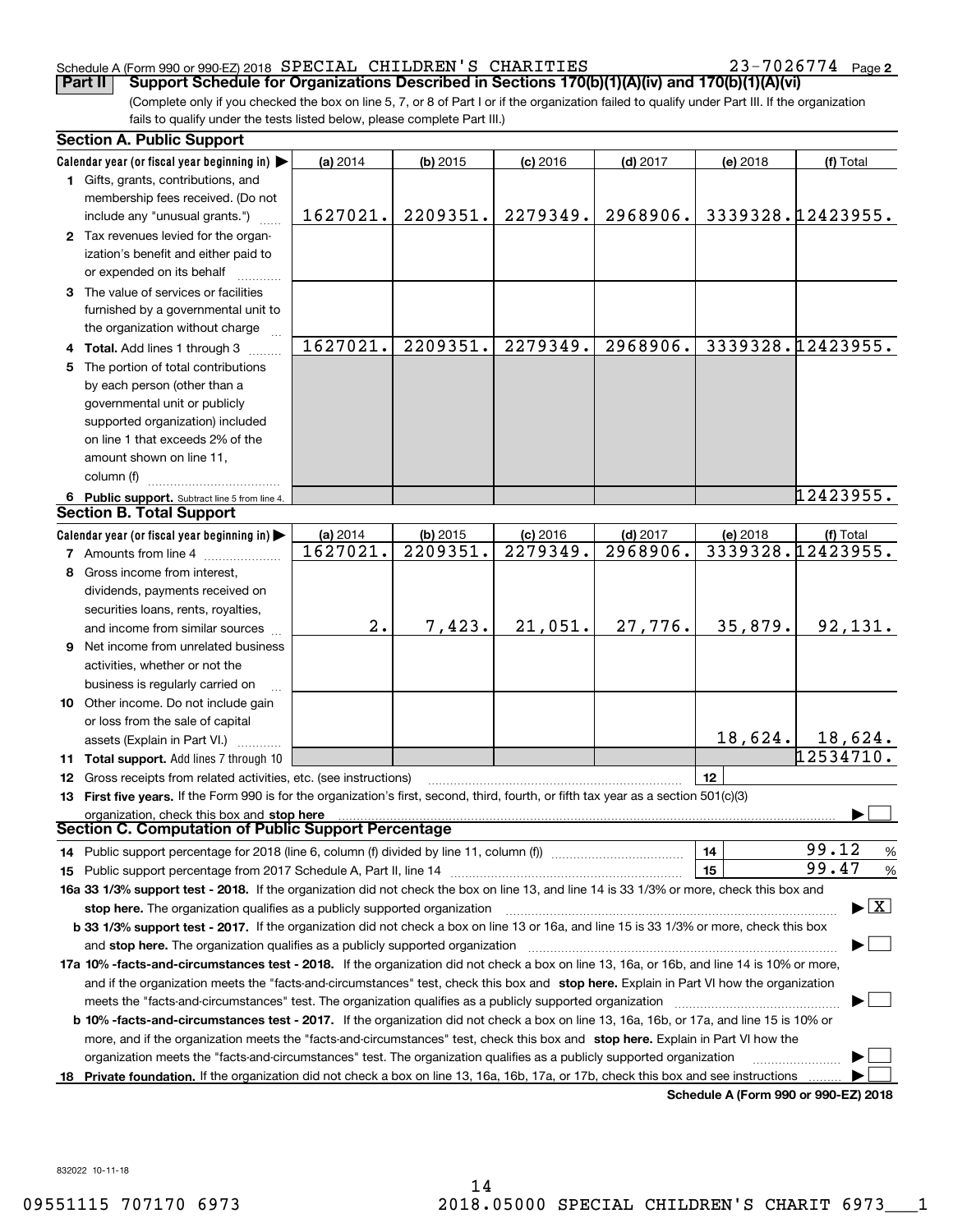### Schedule A (Form 990 or 990-EZ) 2018  ${\tt SPERCIAL}$   ${\tt CHILDREN}$  'S  ${\tt CHARITIES}$   $23-7026774$  Page **Part III | Support Schedule for Organizations Described in Section 509(a)(2)**

(Complete only if you checked the box on line 10 of Part I or if the organization failed to qualify under Part II. If the organization fails to qualify under the tests listed below, please complete Part II.)

|    | <b>Section A. Public Support</b>                                                                                                                                                                                               |            |            |            |            |          |                                      |
|----|--------------------------------------------------------------------------------------------------------------------------------------------------------------------------------------------------------------------------------|------------|------------|------------|------------|----------|--------------------------------------|
|    | Calendar year (or fiscal year beginning in) $\blacktriangleright$                                                                                                                                                              | (a) 2014   | $(b)$ 2015 | $(c)$ 2016 | $(d)$ 2017 | (e) 2018 | (f) Total                            |
|    | 1 Gifts, grants, contributions, and                                                                                                                                                                                            |            |            |            |            |          |                                      |
|    | membership fees received. (Do not                                                                                                                                                                                              |            |            |            |            |          |                                      |
|    | include any "unusual grants.")                                                                                                                                                                                                 |            |            |            |            |          |                                      |
|    | 2 Gross receipts from admissions,<br>merchandise sold or services per-<br>formed, or facilities furnished in<br>any activity that is related to the<br>organization's tax-exempt purpose                                       |            |            |            |            |          |                                      |
|    | 3 Gross receipts from activities that                                                                                                                                                                                          |            |            |            |            |          |                                      |
|    | are not an unrelated trade or bus-                                                                                                                                                                                             |            |            |            |            |          |                                      |
|    | iness under section 513                                                                                                                                                                                                        |            |            |            |            |          |                                      |
|    | 4 Tax revenues levied for the organ-                                                                                                                                                                                           |            |            |            |            |          |                                      |
|    | ization's benefit and either paid to                                                                                                                                                                                           |            |            |            |            |          |                                      |
|    | or expended on its behalf<br>.                                                                                                                                                                                                 |            |            |            |            |          |                                      |
|    | 5 The value of services or facilities                                                                                                                                                                                          |            |            |            |            |          |                                      |
|    | furnished by a governmental unit to                                                                                                                                                                                            |            |            |            |            |          |                                      |
|    | the organization without charge                                                                                                                                                                                                |            |            |            |            |          |                                      |
|    | <b>6 Total.</b> Add lines 1 through 5                                                                                                                                                                                          |            |            |            |            |          |                                      |
|    | 7a Amounts included on lines 1, 2, and                                                                                                                                                                                         |            |            |            |            |          |                                      |
|    | 3 received from disqualified persons                                                                                                                                                                                           |            |            |            |            |          |                                      |
|    | <b>b</b> Amounts included on lines 2 and 3 received<br>from other than disqualified persons that<br>exceed the greater of \$5,000 or 1% of the<br>amount on line 13 for the year                                               |            |            |            |            |          |                                      |
|    | c Add lines 7a and 7b                                                                                                                                                                                                          |            |            |            |            |          |                                      |
|    | 8 Public support. (Subtract line 7c from line 6.)                                                                                                                                                                              |            |            |            |            |          |                                      |
|    | <b>Section B. Total Support</b>                                                                                                                                                                                                |            |            |            |            |          |                                      |
|    | Calendar year (or fiscal year beginning in) $\blacktriangleright$                                                                                                                                                              | (a) $2014$ | $(b)$ 2015 | $(c)$ 2016 | $(d)$ 2017 | (e) 2018 | (f) Total                            |
|    | 9 Amounts from line 6                                                                                                                                                                                                          |            |            |            |            |          |                                      |
|    | 10a Gross income from interest,<br>dividends, payments received on<br>securities loans, rents, royalties,<br>and income from similar sources                                                                                   |            |            |            |            |          |                                      |
|    | <b>b</b> Unrelated business taxable income                                                                                                                                                                                     |            |            |            |            |          |                                      |
|    | (less section 511 taxes) from businesses                                                                                                                                                                                       |            |            |            |            |          |                                      |
|    | acquired after June 30, 1975                                                                                                                                                                                                   |            |            |            |            |          |                                      |
|    | c Add lines 10a and 10b                                                                                                                                                                                                        |            |            |            |            |          |                                      |
|    | 11 Net income from unrelated business<br>activities not included in line 10b,<br>whether or not the business is<br>regularly carried on                                                                                        |            |            |            |            |          |                                      |
|    | 12 Other income. Do not include gain<br>or loss from the sale of capital<br>assets (Explain in Part VI.)                                                                                                                       |            |            |            |            |          |                                      |
|    | <b>13</b> Total support. (Add lines 9, 10c, 11, and 12.)                                                                                                                                                                       |            |            |            |            |          |                                      |
|    | 14 First five years. If the Form 990 is for the organization's first, second, third, fourth, or fifth tax year as a section 501(c)(3) organization,                                                                            |            |            |            |            |          |                                      |
|    | check this box and stop here measurements are all the state of the state of the state of the state of the state of the state of the state of the state of the state of the state of the state of the state of the state of the |            |            |            |            |          |                                      |
|    | Section C. Computation of Public Support Percentage                                                                                                                                                                            |            |            |            |            |          |                                      |
|    | 15 Public support percentage for 2018 (line 8, column (f), divided by line 13, column (f))                                                                                                                                     |            |            |            |            | 15       | %                                    |
|    | 16 Public support percentage from 2017 Schedule A, Part III, line 15                                                                                                                                                           |            |            |            |            | 16       | %                                    |
|    | <b>Section D. Computation of Investment Income Percentage</b>                                                                                                                                                                  |            |            |            |            |          |                                      |
|    | 17 Investment income percentage for 2018 (line 10c, column (f), divided by line 13, column (f))                                                                                                                                |            |            |            |            | 17       | %                                    |
|    | <b>18</b> Investment income percentage from <b>2017</b> Schedule A, Part III, line 17                                                                                                                                          |            |            |            |            | 18       | %                                    |
|    | 19a 33 1/3% support tests - 2018. If the organization did not check the box on line 14, and line 15 is more than 33 1/3%, and line 17 is not                                                                                   |            |            |            |            |          |                                      |
|    | more than 33 1/3%, check this box and stop here. The organization qualifies as a publicly supported organization                                                                                                               |            |            |            |            |          | ▶                                    |
|    | b 33 1/3% support tests - 2017. If the organization did not check a box on line 14 or line 19a, and line 16 is more than 33 1/3%, and                                                                                          |            |            |            |            |          |                                      |
|    | line 18 is not more than 33 1/3%, check this box and stop here. The organization qualifies as a publicly supported organization                                                                                                |            |            |            |            |          |                                      |
| 20 | Private foundation. If the organization did not check a box on line 14, 19a, or 19b, check this box and see instructions                                                                                                       |            |            |            |            |          |                                      |
|    | 832023 10-11-18                                                                                                                                                                                                                |            |            |            |            |          | Schedule A (Form 990 or 990-EZ) 2018 |
|    |                                                                                                                                                                                                                                |            | 15         |            |            |          |                                      |

09551115 707170 6973 2018.05000 SPECIAL CHILDREN'S CHARIT 6973 1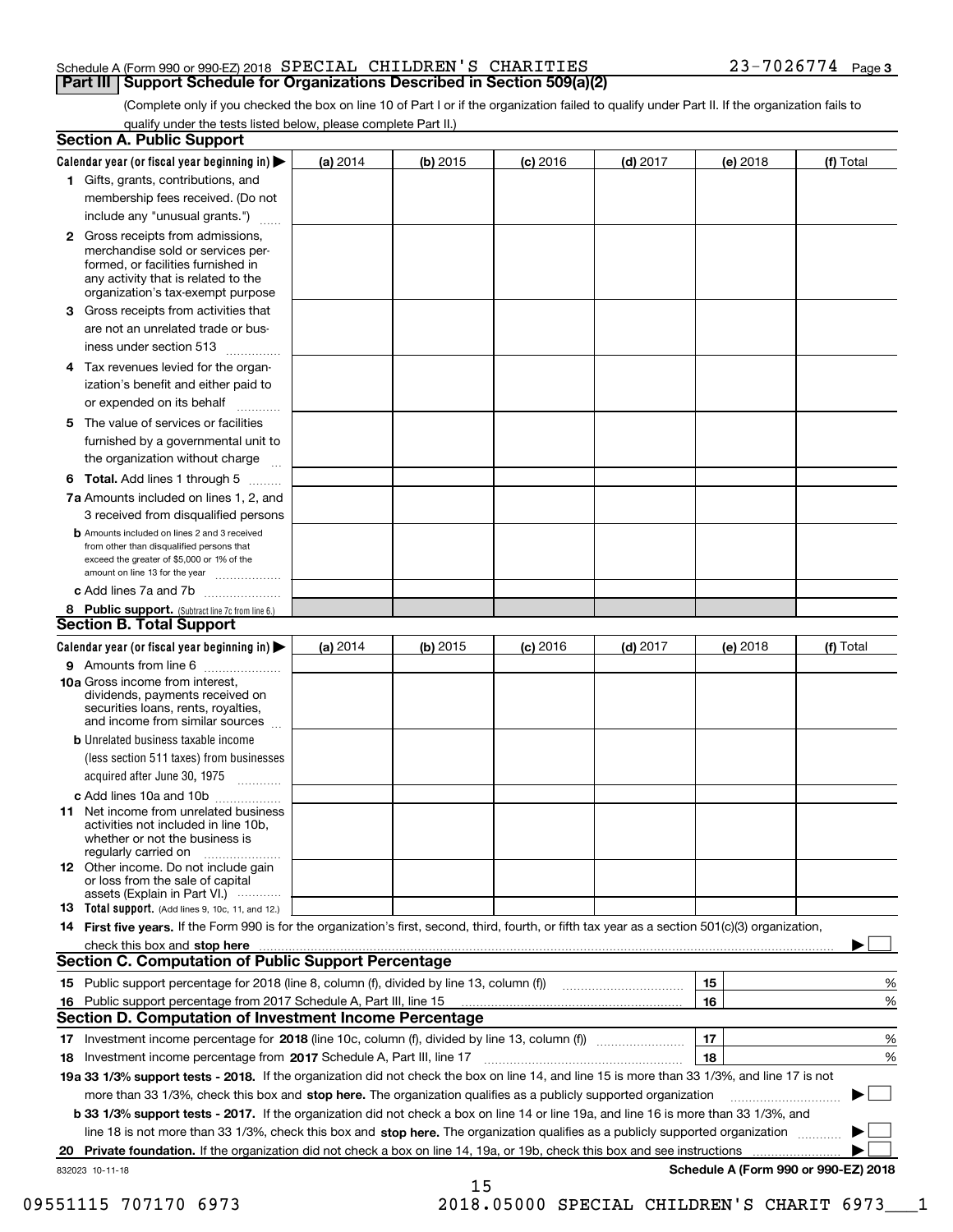## Schedule A (Form 990 or 990-EZ) 2018  ${\tt SPERCIAL}$   ${\tt CHILDREN}$  'S  ${\tt CHARITIES}$   $23-7026774$  Page

# **Part IV Supporting Organizations**

(Complete only if you checked a box in line 12 on Part I. If you checked 12a of Part I, complete Sections A and B. If you checked 12b of Part I, complete Sections A and C. If you checked 12c of Part I, complete Sections A, D, and E. If you checked 12d of Part I, complete Sections A and D, and complete Part V.)

## **Section A. All Supporting Organizations**

- **1** Are all of the organization's supported organizations listed by name in the organization's governing documents? If "No," describe in **Part VI** how the supported organizations are designated. If designated by *class or purpose, describe the designation. If historic and continuing relationship, explain.*
- **2** Did the organization have any supported organization that does not have an IRS determination of status under section 509(a)(1) or (2)? If "Yes," explain in Part VI how the organization determined that the supported *organization was described in section 509(a)(1) or (2).*
- **3a** Did the organization have a supported organization described in section 501(c)(4), (5), or (6)? If "Yes," answer *(b) and (c) below.*
- **b** Did the organization confirm that each supported organization qualified under section 501(c)(4), (5), or (6) and satisfied the public support tests under section 509(a)(2)? If "Yes," describe in **Part VI** when and how the *organization made the determination.*
- **c**Did the organization ensure that all support to such organizations was used exclusively for section 170(c)(2)(B) purposes? If "Yes," explain in **Part VI** what controls the organization put in place to ensure such use.
- **4a***If* Was any supported organization not organized in the United States ("foreign supported organization")? *"Yes," and if you checked 12a or 12b in Part I, answer (b) and (c) below.*
- **b** Did the organization have ultimate control and discretion in deciding whether to make grants to the foreign supported organization? If "Yes," describe in **Part VI** how the organization had such control and discretion *despite being controlled or supervised by or in connection with its supported organizations.*
- **c** Did the organization support any foreign supported organization that does not have an IRS determination under sections 501(c)(3) and 509(a)(1) or (2)? If "Yes," explain in **Part VI** what controls the organization used *to ensure that all support to the foreign supported organization was used exclusively for section 170(c)(2)(B) purposes.*
- **5a** Did the organization add, substitute, or remove any supported organizations during the tax year? If "Yes," answer (b) and (c) below (if applicable). Also, provide detail in **Part VI,** including (i) the names and EIN *numbers of the supported organizations added, substituted, or removed; (ii) the reasons for each such action; (iii) the authority under the organization's organizing document authorizing such action; and (iv) how the action was accomplished (such as by amendment to the organizing document).*
- **b** Type I or Type II only. Was any added or substituted supported organization part of a class already designated in the organization's organizing document?
- **cSubstitutions only.**  Was the substitution the result of an event beyond the organization's control?
- **6** Did the organization provide support (whether in the form of grants or the provision of services or facilities) to **Part VI.** *If "Yes," provide detail in* support or benefit one or more of the filing organization's supported organizations? anyone other than (i) its supported organizations, (ii) individuals that are part of the charitable class benefited by one or more of its supported organizations, or (iii) other supporting organizations that also
- **7**Did the organization provide a grant, loan, compensation, or other similar payment to a substantial contributor *If "Yes," complete Part I of Schedule L (Form 990 or 990-EZ).* regard to a substantial contributor? (as defined in section 4958(c)(3)(C)), a family member of a substantial contributor, or a 35% controlled entity with
- **8** Did the organization make a loan to a disqualified person (as defined in section 4958) not described in line 7? *If "Yes," complete Part I of Schedule L (Form 990 or 990-EZ).*
- **9a** Was the organization controlled directly or indirectly at any time during the tax year by one or more in section 509(a)(1) or (2))? If "Yes," *provide detail in* <code>Part VI.</code> disqualified persons as defined in section 4946 (other than foundation managers and organizations described
- **b** Did one or more disqualified persons (as defined in line 9a) hold a controlling interest in any entity in which the supporting organization had an interest? If "Yes," provide detail in P**art VI**.
- **c**Did a disqualified person (as defined in line 9a) have an ownership interest in, or derive any personal benefit from, assets in which the supporting organization also had an interest? If "Yes," provide detail in P**art VI.**
- **10a** Was the organization subject to the excess business holdings rules of section 4943 because of section supporting organizations)? If "Yes," answer 10b below. 4943(f) (regarding certain Type II supporting organizations, and all Type III non-functionally integrated
- **b** Did the organization have any excess business holdings in the tax year? (Use Schedule C, Form 4720, to *determine whether the organization had excess business holdings.)*

832024 10-11-18

**10a**

**10b**

**Schedule A (Form 990 or 990-EZ) 2018**

**YesNo**

16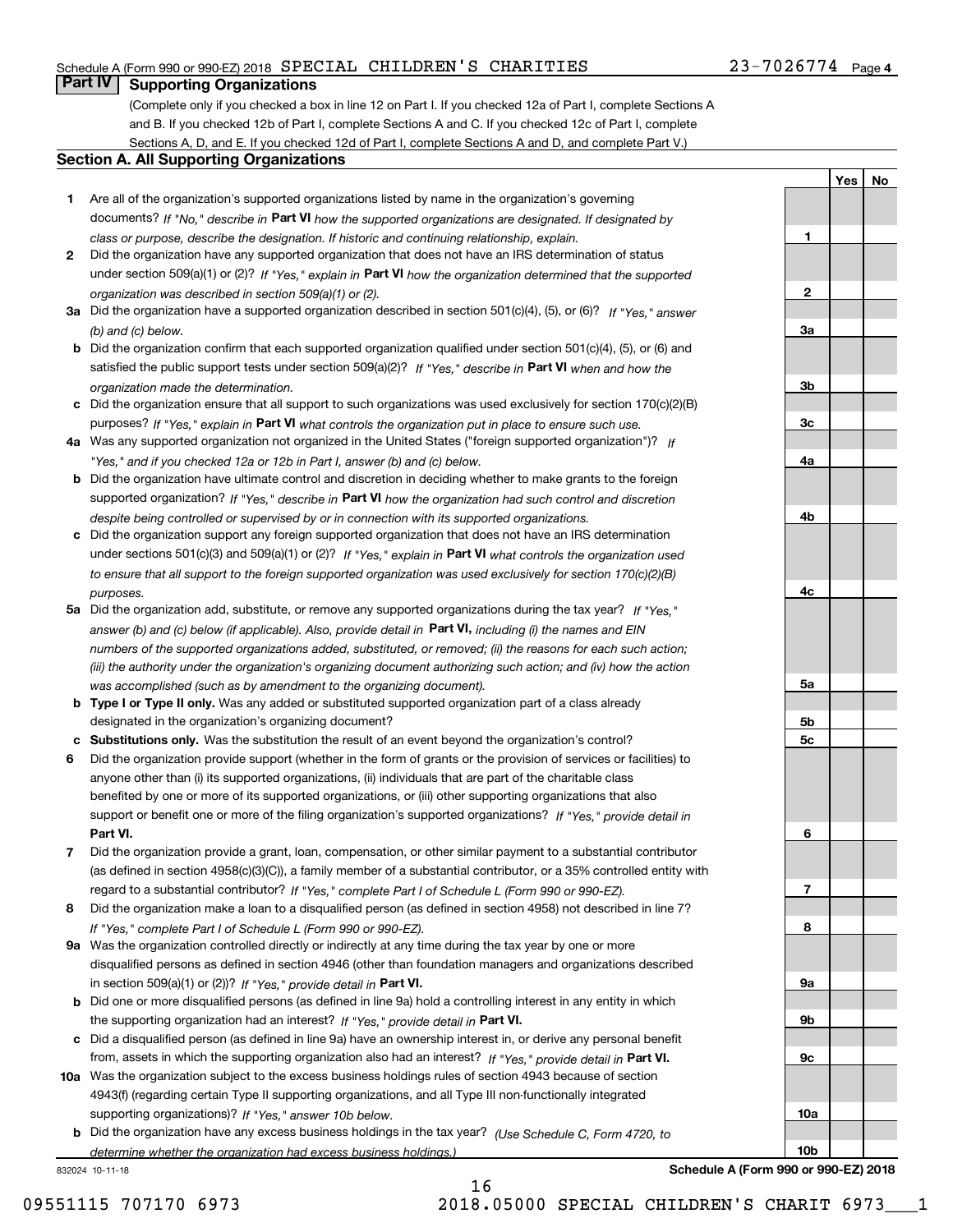# Schedule A (Form 990 or 990-EZ) 2018  ${\tt SPECIAL\_CHILDREN'S\_CHARITIES}$   ${\tt SI-7026774}$  Page  ${\tt 5}$ **Part IV** Supporting Organizations *(continued)* **All and Structure Continueding Continued)**

| Has the organization accepted a gift or contribution from any of the following persons?<br>11<br>a A person who directly or indirectly controls, either alone or together with persons described in (b) and (c)<br>11a<br>below, the governing body of a supported organization?<br><b>b</b> A family member of a person described in (a) above?<br>11 <sub>b</sub><br>11c<br>c A 35% controlled entity of a person described in (a) or (b) above? If "Yes" to a, b, or c, provide detail in Part VI.<br><b>Section B. Type I Supporting Organizations</b><br>Yes<br>No<br>Did the directors, trustees, or membership of one or more supported organizations have the power to<br>1<br>regularly appoint or elect at least a majority of the organization's directors or trustees at all times during the<br>tax year? If "No," describe in Part VI how the supported organization(s) effectively operated, supervised, or<br>controlled the organization's activities. If the organization had more than one supported organization,<br>describe how the powers to appoint and/or remove directors or trustees were allocated among the supported<br>1<br>organizations and what conditions or restrictions, if any, applied to such powers during the tax year.<br>Did the organization operate for the benefit of any supported organization other than the supported<br>2<br>organization(s) that operated, supervised, or controlled the supporting organization? If "Yes," explain in<br>Part VI how providing such benefit carried out the purposes of the supported organization(s) that operated,<br>$\overline{2}$<br>supervised, or controlled the supporting organization.<br><b>Section C. Type II Supporting Organizations</b><br>Yes<br>No<br>Were a majority of the organization's directors or trustees during the tax year also a majority of the directors<br>1.<br>or trustees of each of the organization's supported organization(s)? If "No." describe in Part VI how control<br>or management of the supporting organization was vested in the same persons that controlled or managed<br>1<br>the supported organization(s).<br><b>Section D. All Type III Supporting Organizations</b><br>Yes<br>No<br>Did the organization provide to each of its supported organizations, by the last day of the fifth month of the<br>1<br>organization's tax year, (i) a written notice describing the type and amount of support provided during the prior tax<br>year, (ii) a copy of the Form 990 that was most recently filed as of the date of notification, and (iii) copies of the<br>organization's governing documents in effect on the date of notification, to the extent not previously provided?<br>1<br>Were any of the organization's officers, directors, or trustees either (i) appointed or elected by the supported<br>2<br>organization(s) or (ii) serving on the governing body of a supported organization? If "No," explain in Part VI how<br>2<br>the organization maintained a close and continuous working relationship with the supported organization(s).<br>By reason of the relationship described in (2), did the organization's supported organizations have a<br>3<br>significant voice in the organization's investment policies and in directing the use of the organization's<br>income or assets at all times during the tax year? If "Yes," describe in Part VI the role the organization's<br>3<br>supported organizations played in this regard.<br>Section E. Type III Functionally Integrated Supporting Organizations<br>1<br>Check the box next to the method that the organization used to satisfy the Integral Part Test during the year (see instructions).<br>The organization satisfied the Activities Test. Complete line 2 below.<br>а<br>The organization is the parent of each of its supported organizations. Complete line 3 below.<br>b<br>The organization supported a governmental entity. Describe in Part VI how you supported a government entity (see instructions).<br>c<br>Yes<br>Activities Test. Answer (a) and (b) below.<br>No<br>2<br>Did substantially all of the organization's activities during the tax year directly further the exempt purposes of<br>а<br>the supported organization(s) to which the organization was responsive? If "Yes," then in Part VI identify<br>those supported organizations and explain how these activities directly furthered their exempt purposes,<br>how the organization was responsive to those supported organizations, and how the organization determined<br>2a<br>that these activities constituted substantially all of its activities.<br>Did the activities described in (a) constitute activities that, but for the organization's involvement, one or more<br>b<br>of the organization's supported organization(s) would have been engaged in? If "Yes," explain in Part VI the<br>reasons for the organization's position that its supported organization(s) would have engaged in these<br>2 <sub>b</sub><br>activities but for the organization's involvement.<br>Parent of Supported Organizations. Answer (a) and (b) below.<br>З<br>Did the organization have the power to regularly appoint or elect a majority of the officers, directors, or<br>а<br>За<br>trustees of each of the supported organizations? Provide details in Part VI.<br>Did the organization exercise a substantial degree of direction over the policies, programs, and activities of each<br>b<br>3 <sub>b</sub><br>of its supported organizations? If "Yes," describe in Part VI the role played by the organization in this regard. |  | Yes | No |
|---------------------------------------------------------------------------------------------------------------------------------------------------------------------------------------------------------------------------------------------------------------------------------------------------------------------------------------------------------------------------------------------------------------------------------------------------------------------------------------------------------------------------------------------------------------------------------------------------------------------------------------------------------------------------------------------------------------------------------------------------------------------------------------------------------------------------------------------------------------------------------------------------------------------------------------------------------------------------------------------------------------------------------------------------------------------------------------------------------------------------------------------------------------------------------------------------------------------------------------------------------------------------------------------------------------------------------------------------------------------------------------------------------------------------------------------------------------------------------------------------------------------------------------------------------------------------------------------------------------------------------------------------------------------------------------------------------------------------------------------------------------------------------------------------------------------------------------------------------------------------------------------------------------------------------------------------------------------------------------------------------------------------------------------------------------------------------------------------------------------------------------------------------------------------------------------------------------------------------------------------------------------------------------------------------------------------------------------------------------------------------------------------------------------------------------------------------------------------------------------------------------------------------------------------------------------------------------------------------------------------------------------------------------------------------------------------------------------------------------------------------------------------------------------------------------------------------------------------------------------------------------------------------------------------------------------------------------------------------------------------------------------------------------------------------------------------------------------------------------------------------------------------------------------------------------------------------------------------------------------------------------------------------------------------------------------------------------------------------------------------------------------------------------------------------------------------------------------------------------------------------------------------------------------------------------------------------------------------------------------------------------------------------------------------------------------------------------------------------------------------------------------------------------------------------------------------------------------------------------------------------------------------------------------------------------------------------------------------------------------------------------------------------------------------------------------------------------------------------------------------------------------------------------------------------------------------------------------------------------------------------------------------------------------------------------------------------------------------------------------------------------------------------------------------------------------------------------------------------------------------------------------------------------------------------------------------------------------------------------------------------------------------------------------------------------------------------------------------------------------------------------------------------------------------------------------------------------------------------------------------------------------------------------------------------------------------------------------------------------------------------------------------------------------------------------------------------------------------------------------------------------------------------------------------------------------------------------------------------------------------------------------------------------------------------------------------------------------------------------------------------------------------------------------------------------------------------------------------------------------------------------------------------------------------------------------------------------------------------------------------------------------------------|--|-----|----|
|                                                                                                                                                                                                                                                                                                                                                                                                                                                                                                                                                                                                                                                                                                                                                                                                                                                                                                                                                                                                                                                                                                                                                                                                                                                                                                                                                                                                                                                                                                                                                                                                                                                                                                                                                                                                                                                                                                                                                                                                                                                                                                                                                                                                                                                                                                                                                                                                                                                                                                                                                                                                                                                                                                                                                                                                                                                                                                                                                                                                                                                                                                                                                                                                                                                                                                                                                                                                                                                                                                                                                                                                                                                                                                                                                                                                                                                                                                                                                                                                                                                                                                                                                                                                                                                                                                                                                                                                                                                                                                                                                                                                                                                                                                                                                                                                                                                                                                                                                                                                                                                                                                                                                                                                                                                                                                                                                                                                                                                                                                                                                                                                                                                         |  |     |    |
|                                                                                                                                                                                                                                                                                                                                                                                                                                                                                                                                                                                                                                                                                                                                                                                                                                                                                                                                                                                                                                                                                                                                                                                                                                                                                                                                                                                                                                                                                                                                                                                                                                                                                                                                                                                                                                                                                                                                                                                                                                                                                                                                                                                                                                                                                                                                                                                                                                                                                                                                                                                                                                                                                                                                                                                                                                                                                                                                                                                                                                                                                                                                                                                                                                                                                                                                                                                                                                                                                                                                                                                                                                                                                                                                                                                                                                                                                                                                                                                                                                                                                                                                                                                                                                                                                                                                                                                                                                                                                                                                                                                                                                                                                                                                                                                                                                                                                                                                                                                                                                                                                                                                                                                                                                                                                                                                                                                                                                                                                                                                                                                                                                                         |  |     |    |
|                                                                                                                                                                                                                                                                                                                                                                                                                                                                                                                                                                                                                                                                                                                                                                                                                                                                                                                                                                                                                                                                                                                                                                                                                                                                                                                                                                                                                                                                                                                                                                                                                                                                                                                                                                                                                                                                                                                                                                                                                                                                                                                                                                                                                                                                                                                                                                                                                                                                                                                                                                                                                                                                                                                                                                                                                                                                                                                                                                                                                                                                                                                                                                                                                                                                                                                                                                                                                                                                                                                                                                                                                                                                                                                                                                                                                                                                                                                                                                                                                                                                                                                                                                                                                                                                                                                                                                                                                                                                                                                                                                                                                                                                                                                                                                                                                                                                                                                                                                                                                                                                                                                                                                                                                                                                                                                                                                                                                                                                                                                                                                                                                                                         |  |     |    |
|                                                                                                                                                                                                                                                                                                                                                                                                                                                                                                                                                                                                                                                                                                                                                                                                                                                                                                                                                                                                                                                                                                                                                                                                                                                                                                                                                                                                                                                                                                                                                                                                                                                                                                                                                                                                                                                                                                                                                                                                                                                                                                                                                                                                                                                                                                                                                                                                                                                                                                                                                                                                                                                                                                                                                                                                                                                                                                                                                                                                                                                                                                                                                                                                                                                                                                                                                                                                                                                                                                                                                                                                                                                                                                                                                                                                                                                                                                                                                                                                                                                                                                                                                                                                                                                                                                                                                                                                                                                                                                                                                                                                                                                                                                                                                                                                                                                                                                                                                                                                                                                                                                                                                                                                                                                                                                                                                                                                                                                                                                                                                                                                                                                         |  |     |    |
|                                                                                                                                                                                                                                                                                                                                                                                                                                                                                                                                                                                                                                                                                                                                                                                                                                                                                                                                                                                                                                                                                                                                                                                                                                                                                                                                                                                                                                                                                                                                                                                                                                                                                                                                                                                                                                                                                                                                                                                                                                                                                                                                                                                                                                                                                                                                                                                                                                                                                                                                                                                                                                                                                                                                                                                                                                                                                                                                                                                                                                                                                                                                                                                                                                                                                                                                                                                                                                                                                                                                                                                                                                                                                                                                                                                                                                                                                                                                                                                                                                                                                                                                                                                                                                                                                                                                                                                                                                                                                                                                                                                                                                                                                                                                                                                                                                                                                                                                                                                                                                                                                                                                                                                                                                                                                                                                                                                                                                                                                                                                                                                                                                                         |  |     |    |
|                                                                                                                                                                                                                                                                                                                                                                                                                                                                                                                                                                                                                                                                                                                                                                                                                                                                                                                                                                                                                                                                                                                                                                                                                                                                                                                                                                                                                                                                                                                                                                                                                                                                                                                                                                                                                                                                                                                                                                                                                                                                                                                                                                                                                                                                                                                                                                                                                                                                                                                                                                                                                                                                                                                                                                                                                                                                                                                                                                                                                                                                                                                                                                                                                                                                                                                                                                                                                                                                                                                                                                                                                                                                                                                                                                                                                                                                                                                                                                                                                                                                                                                                                                                                                                                                                                                                                                                                                                                                                                                                                                                                                                                                                                                                                                                                                                                                                                                                                                                                                                                                                                                                                                                                                                                                                                                                                                                                                                                                                                                                                                                                                                                         |  |     |    |
|                                                                                                                                                                                                                                                                                                                                                                                                                                                                                                                                                                                                                                                                                                                                                                                                                                                                                                                                                                                                                                                                                                                                                                                                                                                                                                                                                                                                                                                                                                                                                                                                                                                                                                                                                                                                                                                                                                                                                                                                                                                                                                                                                                                                                                                                                                                                                                                                                                                                                                                                                                                                                                                                                                                                                                                                                                                                                                                                                                                                                                                                                                                                                                                                                                                                                                                                                                                                                                                                                                                                                                                                                                                                                                                                                                                                                                                                                                                                                                                                                                                                                                                                                                                                                                                                                                                                                                                                                                                                                                                                                                                                                                                                                                                                                                                                                                                                                                                                                                                                                                                                                                                                                                                                                                                                                                                                                                                                                                                                                                                                                                                                                                                         |  |     |    |
|                                                                                                                                                                                                                                                                                                                                                                                                                                                                                                                                                                                                                                                                                                                                                                                                                                                                                                                                                                                                                                                                                                                                                                                                                                                                                                                                                                                                                                                                                                                                                                                                                                                                                                                                                                                                                                                                                                                                                                                                                                                                                                                                                                                                                                                                                                                                                                                                                                                                                                                                                                                                                                                                                                                                                                                                                                                                                                                                                                                                                                                                                                                                                                                                                                                                                                                                                                                                                                                                                                                                                                                                                                                                                                                                                                                                                                                                                                                                                                                                                                                                                                                                                                                                                                                                                                                                                                                                                                                                                                                                                                                                                                                                                                                                                                                                                                                                                                                                                                                                                                                                                                                                                                                                                                                                                                                                                                                                                                                                                                                                                                                                                                                         |  |     |    |
|                                                                                                                                                                                                                                                                                                                                                                                                                                                                                                                                                                                                                                                                                                                                                                                                                                                                                                                                                                                                                                                                                                                                                                                                                                                                                                                                                                                                                                                                                                                                                                                                                                                                                                                                                                                                                                                                                                                                                                                                                                                                                                                                                                                                                                                                                                                                                                                                                                                                                                                                                                                                                                                                                                                                                                                                                                                                                                                                                                                                                                                                                                                                                                                                                                                                                                                                                                                                                                                                                                                                                                                                                                                                                                                                                                                                                                                                                                                                                                                                                                                                                                                                                                                                                                                                                                                                                                                                                                                                                                                                                                                                                                                                                                                                                                                                                                                                                                                                                                                                                                                                                                                                                                                                                                                                                                                                                                                                                                                                                                                                                                                                                                                         |  |     |    |
|                                                                                                                                                                                                                                                                                                                                                                                                                                                                                                                                                                                                                                                                                                                                                                                                                                                                                                                                                                                                                                                                                                                                                                                                                                                                                                                                                                                                                                                                                                                                                                                                                                                                                                                                                                                                                                                                                                                                                                                                                                                                                                                                                                                                                                                                                                                                                                                                                                                                                                                                                                                                                                                                                                                                                                                                                                                                                                                                                                                                                                                                                                                                                                                                                                                                                                                                                                                                                                                                                                                                                                                                                                                                                                                                                                                                                                                                                                                                                                                                                                                                                                                                                                                                                                                                                                                                                                                                                                                                                                                                                                                                                                                                                                                                                                                                                                                                                                                                                                                                                                                                                                                                                                                                                                                                                                                                                                                                                                                                                                                                                                                                                                                         |  |     |    |
|                                                                                                                                                                                                                                                                                                                                                                                                                                                                                                                                                                                                                                                                                                                                                                                                                                                                                                                                                                                                                                                                                                                                                                                                                                                                                                                                                                                                                                                                                                                                                                                                                                                                                                                                                                                                                                                                                                                                                                                                                                                                                                                                                                                                                                                                                                                                                                                                                                                                                                                                                                                                                                                                                                                                                                                                                                                                                                                                                                                                                                                                                                                                                                                                                                                                                                                                                                                                                                                                                                                                                                                                                                                                                                                                                                                                                                                                                                                                                                                                                                                                                                                                                                                                                                                                                                                                                                                                                                                                                                                                                                                                                                                                                                                                                                                                                                                                                                                                                                                                                                                                                                                                                                                                                                                                                                                                                                                                                                                                                                                                                                                                                                                         |  |     |    |
|                                                                                                                                                                                                                                                                                                                                                                                                                                                                                                                                                                                                                                                                                                                                                                                                                                                                                                                                                                                                                                                                                                                                                                                                                                                                                                                                                                                                                                                                                                                                                                                                                                                                                                                                                                                                                                                                                                                                                                                                                                                                                                                                                                                                                                                                                                                                                                                                                                                                                                                                                                                                                                                                                                                                                                                                                                                                                                                                                                                                                                                                                                                                                                                                                                                                                                                                                                                                                                                                                                                                                                                                                                                                                                                                                                                                                                                                                                                                                                                                                                                                                                                                                                                                                                                                                                                                                                                                                                                                                                                                                                                                                                                                                                                                                                                                                                                                                                                                                                                                                                                                                                                                                                                                                                                                                                                                                                                                                                                                                                                                                                                                                                                         |  |     |    |
|                                                                                                                                                                                                                                                                                                                                                                                                                                                                                                                                                                                                                                                                                                                                                                                                                                                                                                                                                                                                                                                                                                                                                                                                                                                                                                                                                                                                                                                                                                                                                                                                                                                                                                                                                                                                                                                                                                                                                                                                                                                                                                                                                                                                                                                                                                                                                                                                                                                                                                                                                                                                                                                                                                                                                                                                                                                                                                                                                                                                                                                                                                                                                                                                                                                                                                                                                                                                                                                                                                                                                                                                                                                                                                                                                                                                                                                                                                                                                                                                                                                                                                                                                                                                                                                                                                                                                                                                                                                                                                                                                                                                                                                                                                                                                                                                                                                                                                                                                                                                                                                                                                                                                                                                                                                                                                                                                                                                                                                                                                                                                                                                                                                         |  |     |    |
|                                                                                                                                                                                                                                                                                                                                                                                                                                                                                                                                                                                                                                                                                                                                                                                                                                                                                                                                                                                                                                                                                                                                                                                                                                                                                                                                                                                                                                                                                                                                                                                                                                                                                                                                                                                                                                                                                                                                                                                                                                                                                                                                                                                                                                                                                                                                                                                                                                                                                                                                                                                                                                                                                                                                                                                                                                                                                                                                                                                                                                                                                                                                                                                                                                                                                                                                                                                                                                                                                                                                                                                                                                                                                                                                                                                                                                                                                                                                                                                                                                                                                                                                                                                                                                                                                                                                                                                                                                                                                                                                                                                                                                                                                                                                                                                                                                                                                                                                                                                                                                                                                                                                                                                                                                                                                                                                                                                                                                                                                                                                                                                                                                                         |  |     |    |
|                                                                                                                                                                                                                                                                                                                                                                                                                                                                                                                                                                                                                                                                                                                                                                                                                                                                                                                                                                                                                                                                                                                                                                                                                                                                                                                                                                                                                                                                                                                                                                                                                                                                                                                                                                                                                                                                                                                                                                                                                                                                                                                                                                                                                                                                                                                                                                                                                                                                                                                                                                                                                                                                                                                                                                                                                                                                                                                                                                                                                                                                                                                                                                                                                                                                                                                                                                                                                                                                                                                                                                                                                                                                                                                                                                                                                                                                                                                                                                                                                                                                                                                                                                                                                                                                                                                                                                                                                                                                                                                                                                                                                                                                                                                                                                                                                                                                                                                                                                                                                                                                                                                                                                                                                                                                                                                                                                                                                                                                                                                                                                                                                                                         |  |     |    |
|                                                                                                                                                                                                                                                                                                                                                                                                                                                                                                                                                                                                                                                                                                                                                                                                                                                                                                                                                                                                                                                                                                                                                                                                                                                                                                                                                                                                                                                                                                                                                                                                                                                                                                                                                                                                                                                                                                                                                                                                                                                                                                                                                                                                                                                                                                                                                                                                                                                                                                                                                                                                                                                                                                                                                                                                                                                                                                                                                                                                                                                                                                                                                                                                                                                                                                                                                                                                                                                                                                                                                                                                                                                                                                                                                                                                                                                                                                                                                                                                                                                                                                                                                                                                                                                                                                                                                                                                                                                                                                                                                                                                                                                                                                                                                                                                                                                                                                                                                                                                                                                                                                                                                                                                                                                                                                                                                                                                                                                                                                                                                                                                                                                         |  |     |    |
|                                                                                                                                                                                                                                                                                                                                                                                                                                                                                                                                                                                                                                                                                                                                                                                                                                                                                                                                                                                                                                                                                                                                                                                                                                                                                                                                                                                                                                                                                                                                                                                                                                                                                                                                                                                                                                                                                                                                                                                                                                                                                                                                                                                                                                                                                                                                                                                                                                                                                                                                                                                                                                                                                                                                                                                                                                                                                                                                                                                                                                                                                                                                                                                                                                                                                                                                                                                                                                                                                                                                                                                                                                                                                                                                                                                                                                                                                                                                                                                                                                                                                                                                                                                                                                                                                                                                                                                                                                                                                                                                                                                                                                                                                                                                                                                                                                                                                                                                                                                                                                                                                                                                                                                                                                                                                                                                                                                                                                                                                                                                                                                                                                                         |  |     |    |
|                                                                                                                                                                                                                                                                                                                                                                                                                                                                                                                                                                                                                                                                                                                                                                                                                                                                                                                                                                                                                                                                                                                                                                                                                                                                                                                                                                                                                                                                                                                                                                                                                                                                                                                                                                                                                                                                                                                                                                                                                                                                                                                                                                                                                                                                                                                                                                                                                                                                                                                                                                                                                                                                                                                                                                                                                                                                                                                                                                                                                                                                                                                                                                                                                                                                                                                                                                                                                                                                                                                                                                                                                                                                                                                                                                                                                                                                                                                                                                                                                                                                                                                                                                                                                                                                                                                                                                                                                                                                                                                                                                                                                                                                                                                                                                                                                                                                                                                                                                                                                                                                                                                                                                                                                                                                                                                                                                                                                                                                                                                                                                                                                                                         |  |     |    |
|                                                                                                                                                                                                                                                                                                                                                                                                                                                                                                                                                                                                                                                                                                                                                                                                                                                                                                                                                                                                                                                                                                                                                                                                                                                                                                                                                                                                                                                                                                                                                                                                                                                                                                                                                                                                                                                                                                                                                                                                                                                                                                                                                                                                                                                                                                                                                                                                                                                                                                                                                                                                                                                                                                                                                                                                                                                                                                                                                                                                                                                                                                                                                                                                                                                                                                                                                                                                                                                                                                                                                                                                                                                                                                                                                                                                                                                                                                                                                                                                                                                                                                                                                                                                                                                                                                                                                                                                                                                                                                                                                                                                                                                                                                                                                                                                                                                                                                                                                                                                                                                                                                                                                                                                                                                                                                                                                                                                                                                                                                                                                                                                                                                         |  |     |    |
|                                                                                                                                                                                                                                                                                                                                                                                                                                                                                                                                                                                                                                                                                                                                                                                                                                                                                                                                                                                                                                                                                                                                                                                                                                                                                                                                                                                                                                                                                                                                                                                                                                                                                                                                                                                                                                                                                                                                                                                                                                                                                                                                                                                                                                                                                                                                                                                                                                                                                                                                                                                                                                                                                                                                                                                                                                                                                                                                                                                                                                                                                                                                                                                                                                                                                                                                                                                                                                                                                                                                                                                                                                                                                                                                                                                                                                                                                                                                                                                                                                                                                                                                                                                                                                                                                                                                                                                                                                                                                                                                                                                                                                                                                                                                                                                                                                                                                                                                                                                                                                                                                                                                                                                                                                                                                                                                                                                                                                                                                                                                                                                                                                                         |  |     |    |
|                                                                                                                                                                                                                                                                                                                                                                                                                                                                                                                                                                                                                                                                                                                                                                                                                                                                                                                                                                                                                                                                                                                                                                                                                                                                                                                                                                                                                                                                                                                                                                                                                                                                                                                                                                                                                                                                                                                                                                                                                                                                                                                                                                                                                                                                                                                                                                                                                                                                                                                                                                                                                                                                                                                                                                                                                                                                                                                                                                                                                                                                                                                                                                                                                                                                                                                                                                                                                                                                                                                                                                                                                                                                                                                                                                                                                                                                                                                                                                                                                                                                                                                                                                                                                                                                                                                                                                                                                                                                                                                                                                                                                                                                                                                                                                                                                                                                                                                                                                                                                                                                                                                                                                                                                                                                                                                                                                                                                                                                                                                                                                                                                                                         |  |     |    |
|                                                                                                                                                                                                                                                                                                                                                                                                                                                                                                                                                                                                                                                                                                                                                                                                                                                                                                                                                                                                                                                                                                                                                                                                                                                                                                                                                                                                                                                                                                                                                                                                                                                                                                                                                                                                                                                                                                                                                                                                                                                                                                                                                                                                                                                                                                                                                                                                                                                                                                                                                                                                                                                                                                                                                                                                                                                                                                                                                                                                                                                                                                                                                                                                                                                                                                                                                                                                                                                                                                                                                                                                                                                                                                                                                                                                                                                                                                                                                                                                                                                                                                                                                                                                                                                                                                                                                                                                                                                                                                                                                                                                                                                                                                                                                                                                                                                                                                                                                                                                                                                                                                                                                                                                                                                                                                                                                                                                                                                                                                                                                                                                                                                         |  |     |    |
|                                                                                                                                                                                                                                                                                                                                                                                                                                                                                                                                                                                                                                                                                                                                                                                                                                                                                                                                                                                                                                                                                                                                                                                                                                                                                                                                                                                                                                                                                                                                                                                                                                                                                                                                                                                                                                                                                                                                                                                                                                                                                                                                                                                                                                                                                                                                                                                                                                                                                                                                                                                                                                                                                                                                                                                                                                                                                                                                                                                                                                                                                                                                                                                                                                                                                                                                                                                                                                                                                                                                                                                                                                                                                                                                                                                                                                                                                                                                                                                                                                                                                                                                                                                                                                                                                                                                                                                                                                                                                                                                                                                                                                                                                                                                                                                                                                                                                                                                                                                                                                                                                                                                                                                                                                                                                                                                                                                                                                                                                                                                                                                                                                                         |  |     |    |
|                                                                                                                                                                                                                                                                                                                                                                                                                                                                                                                                                                                                                                                                                                                                                                                                                                                                                                                                                                                                                                                                                                                                                                                                                                                                                                                                                                                                                                                                                                                                                                                                                                                                                                                                                                                                                                                                                                                                                                                                                                                                                                                                                                                                                                                                                                                                                                                                                                                                                                                                                                                                                                                                                                                                                                                                                                                                                                                                                                                                                                                                                                                                                                                                                                                                                                                                                                                                                                                                                                                                                                                                                                                                                                                                                                                                                                                                                                                                                                                                                                                                                                                                                                                                                                                                                                                                                                                                                                                                                                                                                                                                                                                                                                                                                                                                                                                                                                                                                                                                                                                                                                                                                                                                                                                                                                                                                                                                                                                                                                                                                                                                                                                         |  |     |    |
|                                                                                                                                                                                                                                                                                                                                                                                                                                                                                                                                                                                                                                                                                                                                                                                                                                                                                                                                                                                                                                                                                                                                                                                                                                                                                                                                                                                                                                                                                                                                                                                                                                                                                                                                                                                                                                                                                                                                                                                                                                                                                                                                                                                                                                                                                                                                                                                                                                                                                                                                                                                                                                                                                                                                                                                                                                                                                                                                                                                                                                                                                                                                                                                                                                                                                                                                                                                                                                                                                                                                                                                                                                                                                                                                                                                                                                                                                                                                                                                                                                                                                                                                                                                                                                                                                                                                                                                                                                                                                                                                                                                                                                                                                                                                                                                                                                                                                                                                                                                                                                                                                                                                                                                                                                                                                                                                                                                                                                                                                                                                                                                                                                                         |  |     |    |
|                                                                                                                                                                                                                                                                                                                                                                                                                                                                                                                                                                                                                                                                                                                                                                                                                                                                                                                                                                                                                                                                                                                                                                                                                                                                                                                                                                                                                                                                                                                                                                                                                                                                                                                                                                                                                                                                                                                                                                                                                                                                                                                                                                                                                                                                                                                                                                                                                                                                                                                                                                                                                                                                                                                                                                                                                                                                                                                                                                                                                                                                                                                                                                                                                                                                                                                                                                                                                                                                                                                                                                                                                                                                                                                                                                                                                                                                                                                                                                                                                                                                                                                                                                                                                                                                                                                                                                                                                                                                                                                                                                                                                                                                                                                                                                                                                                                                                                                                                                                                                                                                                                                                                                                                                                                                                                                                                                                                                                                                                                                                                                                                                                                         |  |     |    |
|                                                                                                                                                                                                                                                                                                                                                                                                                                                                                                                                                                                                                                                                                                                                                                                                                                                                                                                                                                                                                                                                                                                                                                                                                                                                                                                                                                                                                                                                                                                                                                                                                                                                                                                                                                                                                                                                                                                                                                                                                                                                                                                                                                                                                                                                                                                                                                                                                                                                                                                                                                                                                                                                                                                                                                                                                                                                                                                                                                                                                                                                                                                                                                                                                                                                                                                                                                                                                                                                                                                                                                                                                                                                                                                                                                                                                                                                                                                                                                                                                                                                                                                                                                                                                                                                                                                                                                                                                                                                                                                                                                                                                                                                                                                                                                                                                                                                                                                                                                                                                                                                                                                                                                                                                                                                                                                                                                                                                                                                                                                                                                                                                                                         |  |     |    |
|                                                                                                                                                                                                                                                                                                                                                                                                                                                                                                                                                                                                                                                                                                                                                                                                                                                                                                                                                                                                                                                                                                                                                                                                                                                                                                                                                                                                                                                                                                                                                                                                                                                                                                                                                                                                                                                                                                                                                                                                                                                                                                                                                                                                                                                                                                                                                                                                                                                                                                                                                                                                                                                                                                                                                                                                                                                                                                                                                                                                                                                                                                                                                                                                                                                                                                                                                                                                                                                                                                                                                                                                                                                                                                                                                                                                                                                                                                                                                                                                                                                                                                                                                                                                                                                                                                                                                                                                                                                                                                                                                                                                                                                                                                                                                                                                                                                                                                                                                                                                                                                                                                                                                                                                                                                                                                                                                                                                                                                                                                                                                                                                                                                         |  |     |    |
|                                                                                                                                                                                                                                                                                                                                                                                                                                                                                                                                                                                                                                                                                                                                                                                                                                                                                                                                                                                                                                                                                                                                                                                                                                                                                                                                                                                                                                                                                                                                                                                                                                                                                                                                                                                                                                                                                                                                                                                                                                                                                                                                                                                                                                                                                                                                                                                                                                                                                                                                                                                                                                                                                                                                                                                                                                                                                                                                                                                                                                                                                                                                                                                                                                                                                                                                                                                                                                                                                                                                                                                                                                                                                                                                                                                                                                                                                                                                                                                                                                                                                                                                                                                                                                                                                                                                                                                                                                                                                                                                                                                                                                                                                                                                                                                                                                                                                                                                                                                                                                                                                                                                                                                                                                                                                                                                                                                                                                                                                                                                                                                                                                                         |  |     |    |
|                                                                                                                                                                                                                                                                                                                                                                                                                                                                                                                                                                                                                                                                                                                                                                                                                                                                                                                                                                                                                                                                                                                                                                                                                                                                                                                                                                                                                                                                                                                                                                                                                                                                                                                                                                                                                                                                                                                                                                                                                                                                                                                                                                                                                                                                                                                                                                                                                                                                                                                                                                                                                                                                                                                                                                                                                                                                                                                                                                                                                                                                                                                                                                                                                                                                                                                                                                                                                                                                                                                                                                                                                                                                                                                                                                                                                                                                                                                                                                                                                                                                                                                                                                                                                                                                                                                                                                                                                                                                                                                                                                                                                                                                                                                                                                                                                                                                                                                                                                                                                                                                                                                                                                                                                                                                                                                                                                                                                                                                                                                                                                                                                                                         |  |     |    |
|                                                                                                                                                                                                                                                                                                                                                                                                                                                                                                                                                                                                                                                                                                                                                                                                                                                                                                                                                                                                                                                                                                                                                                                                                                                                                                                                                                                                                                                                                                                                                                                                                                                                                                                                                                                                                                                                                                                                                                                                                                                                                                                                                                                                                                                                                                                                                                                                                                                                                                                                                                                                                                                                                                                                                                                                                                                                                                                                                                                                                                                                                                                                                                                                                                                                                                                                                                                                                                                                                                                                                                                                                                                                                                                                                                                                                                                                                                                                                                                                                                                                                                                                                                                                                                                                                                                                                                                                                                                                                                                                                                                                                                                                                                                                                                                                                                                                                                                                                                                                                                                                                                                                                                                                                                                                                                                                                                                                                                                                                                                                                                                                                                                         |  |     |    |
|                                                                                                                                                                                                                                                                                                                                                                                                                                                                                                                                                                                                                                                                                                                                                                                                                                                                                                                                                                                                                                                                                                                                                                                                                                                                                                                                                                                                                                                                                                                                                                                                                                                                                                                                                                                                                                                                                                                                                                                                                                                                                                                                                                                                                                                                                                                                                                                                                                                                                                                                                                                                                                                                                                                                                                                                                                                                                                                                                                                                                                                                                                                                                                                                                                                                                                                                                                                                                                                                                                                                                                                                                                                                                                                                                                                                                                                                                                                                                                                                                                                                                                                                                                                                                                                                                                                                                                                                                                                                                                                                                                                                                                                                                                                                                                                                                                                                                                                                                                                                                                                                                                                                                                                                                                                                                                                                                                                                                                                                                                                                                                                                                                                         |  |     |    |
|                                                                                                                                                                                                                                                                                                                                                                                                                                                                                                                                                                                                                                                                                                                                                                                                                                                                                                                                                                                                                                                                                                                                                                                                                                                                                                                                                                                                                                                                                                                                                                                                                                                                                                                                                                                                                                                                                                                                                                                                                                                                                                                                                                                                                                                                                                                                                                                                                                                                                                                                                                                                                                                                                                                                                                                                                                                                                                                                                                                                                                                                                                                                                                                                                                                                                                                                                                                                                                                                                                                                                                                                                                                                                                                                                                                                                                                                                                                                                                                                                                                                                                                                                                                                                                                                                                                                                                                                                                                                                                                                                                                                                                                                                                                                                                                                                                                                                                                                                                                                                                                                                                                                                                                                                                                                                                                                                                                                                                                                                                                                                                                                                                                         |  |     |    |
|                                                                                                                                                                                                                                                                                                                                                                                                                                                                                                                                                                                                                                                                                                                                                                                                                                                                                                                                                                                                                                                                                                                                                                                                                                                                                                                                                                                                                                                                                                                                                                                                                                                                                                                                                                                                                                                                                                                                                                                                                                                                                                                                                                                                                                                                                                                                                                                                                                                                                                                                                                                                                                                                                                                                                                                                                                                                                                                                                                                                                                                                                                                                                                                                                                                                                                                                                                                                                                                                                                                                                                                                                                                                                                                                                                                                                                                                                                                                                                                                                                                                                                                                                                                                                                                                                                                                                                                                                                                                                                                                                                                                                                                                                                                                                                                                                                                                                                                                                                                                                                                                                                                                                                                                                                                                                                                                                                                                                                                                                                                                                                                                                                                         |  |     |    |
|                                                                                                                                                                                                                                                                                                                                                                                                                                                                                                                                                                                                                                                                                                                                                                                                                                                                                                                                                                                                                                                                                                                                                                                                                                                                                                                                                                                                                                                                                                                                                                                                                                                                                                                                                                                                                                                                                                                                                                                                                                                                                                                                                                                                                                                                                                                                                                                                                                                                                                                                                                                                                                                                                                                                                                                                                                                                                                                                                                                                                                                                                                                                                                                                                                                                                                                                                                                                                                                                                                                                                                                                                                                                                                                                                                                                                                                                                                                                                                                                                                                                                                                                                                                                                                                                                                                                                                                                                                                                                                                                                                                                                                                                                                                                                                                                                                                                                                                                                                                                                                                                                                                                                                                                                                                                                                                                                                                                                                                                                                                                                                                                                                                         |  |     |    |
|                                                                                                                                                                                                                                                                                                                                                                                                                                                                                                                                                                                                                                                                                                                                                                                                                                                                                                                                                                                                                                                                                                                                                                                                                                                                                                                                                                                                                                                                                                                                                                                                                                                                                                                                                                                                                                                                                                                                                                                                                                                                                                                                                                                                                                                                                                                                                                                                                                                                                                                                                                                                                                                                                                                                                                                                                                                                                                                                                                                                                                                                                                                                                                                                                                                                                                                                                                                                                                                                                                                                                                                                                                                                                                                                                                                                                                                                                                                                                                                                                                                                                                                                                                                                                                                                                                                                                                                                                                                                                                                                                                                                                                                                                                                                                                                                                                                                                                                                                                                                                                                                                                                                                                                                                                                                                                                                                                                                                                                                                                                                                                                                                                                         |  |     |    |
|                                                                                                                                                                                                                                                                                                                                                                                                                                                                                                                                                                                                                                                                                                                                                                                                                                                                                                                                                                                                                                                                                                                                                                                                                                                                                                                                                                                                                                                                                                                                                                                                                                                                                                                                                                                                                                                                                                                                                                                                                                                                                                                                                                                                                                                                                                                                                                                                                                                                                                                                                                                                                                                                                                                                                                                                                                                                                                                                                                                                                                                                                                                                                                                                                                                                                                                                                                                                                                                                                                                                                                                                                                                                                                                                                                                                                                                                                                                                                                                                                                                                                                                                                                                                                                                                                                                                                                                                                                                                                                                                                                                                                                                                                                                                                                                                                                                                                                                                                                                                                                                                                                                                                                                                                                                                                                                                                                                                                                                                                                                                                                                                                                                         |  |     |    |
|                                                                                                                                                                                                                                                                                                                                                                                                                                                                                                                                                                                                                                                                                                                                                                                                                                                                                                                                                                                                                                                                                                                                                                                                                                                                                                                                                                                                                                                                                                                                                                                                                                                                                                                                                                                                                                                                                                                                                                                                                                                                                                                                                                                                                                                                                                                                                                                                                                                                                                                                                                                                                                                                                                                                                                                                                                                                                                                                                                                                                                                                                                                                                                                                                                                                                                                                                                                                                                                                                                                                                                                                                                                                                                                                                                                                                                                                                                                                                                                                                                                                                                                                                                                                                                                                                                                                                                                                                                                                                                                                                                                                                                                                                                                                                                                                                                                                                                                                                                                                                                                                                                                                                                                                                                                                                                                                                                                                                                                                                                                                                                                                                                                         |  |     |    |
|                                                                                                                                                                                                                                                                                                                                                                                                                                                                                                                                                                                                                                                                                                                                                                                                                                                                                                                                                                                                                                                                                                                                                                                                                                                                                                                                                                                                                                                                                                                                                                                                                                                                                                                                                                                                                                                                                                                                                                                                                                                                                                                                                                                                                                                                                                                                                                                                                                                                                                                                                                                                                                                                                                                                                                                                                                                                                                                                                                                                                                                                                                                                                                                                                                                                                                                                                                                                                                                                                                                                                                                                                                                                                                                                                                                                                                                                                                                                                                                                                                                                                                                                                                                                                                                                                                                                                                                                                                                                                                                                                                                                                                                                                                                                                                                                                                                                                                                                                                                                                                                                                                                                                                                                                                                                                                                                                                                                                                                                                                                                                                                                                                                         |  |     |    |
|                                                                                                                                                                                                                                                                                                                                                                                                                                                                                                                                                                                                                                                                                                                                                                                                                                                                                                                                                                                                                                                                                                                                                                                                                                                                                                                                                                                                                                                                                                                                                                                                                                                                                                                                                                                                                                                                                                                                                                                                                                                                                                                                                                                                                                                                                                                                                                                                                                                                                                                                                                                                                                                                                                                                                                                                                                                                                                                                                                                                                                                                                                                                                                                                                                                                                                                                                                                                                                                                                                                                                                                                                                                                                                                                                                                                                                                                                                                                                                                                                                                                                                                                                                                                                                                                                                                                                                                                                                                                                                                                                                                                                                                                                                                                                                                                                                                                                                                                                                                                                                                                                                                                                                                                                                                                                                                                                                                                                                                                                                                                                                                                                                                         |  |     |    |
|                                                                                                                                                                                                                                                                                                                                                                                                                                                                                                                                                                                                                                                                                                                                                                                                                                                                                                                                                                                                                                                                                                                                                                                                                                                                                                                                                                                                                                                                                                                                                                                                                                                                                                                                                                                                                                                                                                                                                                                                                                                                                                                                                                                                                                                                                                                                                                                                                                                                                                                                                                                                                                                                                                                                                                                                                                                                                                                                                                                                                                                                                                                                                                                                                                                                                                                                                                                                                                                                                                                                                                                                                                                                                                                                                                                                                                                                                                                                                                                                                                                                                                                                                                                                                                                                                                                                                                                                                                                                                                                                                                                                                                                                                                                                                                                                                                                                                                                                                                                                                                                                                                                                                                                                                                                                                                                                                                                                                                                                                                                                                                                                                                                         |  |     |    |
|                                                                                                                                                                                                                                                                                                                                                                                                                                                                                                                                                                                                                                                                                                                                                                                                                                                                                                                                                                                                                                                                                                                                                                                                                                                                                                                                                                                                                                                                                                                                                                                                                                                                                                                                                                                                                                                                                                                                                                                                                                                                                                                                                                                                                                                                                                                                                                                                                                                                                                                                                                                                                                                                                                                                                                                                                                                                                                                                                                                                                                                                                                                                                                                                                                                                                                                                                                                                                                                                                                                                                                                                                                                                                                                                                                                                                                                                                                                                                                                                                                                                                                                                                                                                                                                                                                                                                                                                                                                                                                                                                                                                                                                                                                                                                                                                                                                                                                                                                                                                                                                                                                                                                                                                                                                                                                                                                                                                                                                                                                                                                                                                                                                         |  |     |    |
|                                                                                                                                                                                                                                                                                                                                                                                                                                                                                                                                                                                                                                                                                                                                                                                                                                                                                                                                                                                                                                                                                                                                                                                                                                                                                                                                                                                                                                                                                                                                                                                                                                                                                                                                                                                                                                                                                                                                                                                                                                                                                                                                                                                                                                                                                                                                                                                                                                                                                                                                                                                                                                                                                                                                                                                                                                                                                                                                                                                                                                                                                                                                                                                                                                                                                                                                                                                                                                                                                                                                                                                                                                                                                                                                                                                                                                                                                                                                                                                                                                                                                                                                                                                                                                                                                                                                                                                                                                                                                                                                                                                                                                                                                                                                                                                                                                                                                                                                                                                                                                                                                                                                                                                                                                                                                                                                                                                                                                                                                                                                                                                                                                                         |  |     |    |
|                                                                                                                                                                                                                                                                                                                                                                                                                                                                                                                                                                                                                                                                                                                                                                                                                                                                                                                                                                                                                                                                                                                                                                                                                                                                                                                                                                                                                                                                                                                                                                                                                                                                                                                                                                                                                                                                                                                                                                                                                                                                                                                                                                                                                                                                                                                                                                                                                                                                                                                                                                                                                                                                                                                                                                                                                                                                                                                                                                                                                                                                                                                                                                                                                                                                                                                                                                                                                                                                                                                                                                                                                                                                                                                                                                                                                                                                                                                                                                                                                                                                                                                                                                                                                                                                                                                                                                                                                                                                                                                                                                                                                                                                                                                                                                                                                                                                                                                                                                                                                                                                                                                                                                                                                                                                                                                                                                                                                                                                                                                                                                                                                                                         |  |     |    |
|                                                                                                                                                                                                                                                                                                                                                                                                                                                                                                                                                                                                                                                                                                                                                                                                                                                                                                                                                                                                                                                                                                                                                                                                                                                                                                                                                                                                                                                                                                                                                                                                                                                                                                                                                                                                                                                                                                                                                                                                                                                                                                                                                                                                                                                                                                                                                                                                                                                                                                                                                                                                                                                                                                                                                                                                                                                                                                                                                                                                                                                                                                                                                                                                                                                                                                                                                                                                                                                                                                                                                                                                                                                                                                                                                                                                                                                                                                                                                                                                                                                                                                                                                                                                                                                                                                                                                                                                                                                                                                                                                                                                                                                                                                                                                                                                                                                                                                                                                                                                                                                                                                                                                                                                                                                                                                                                                                                                                                                                                                                                                                                                                                                         |  |     |    |
|                                                                                                                                                                                                                                                                                                                                                                                                                                                                                                                                                                                                                                                                                                                                                                                                                                                                                                                                                                                                                                                                                                                                                                                                                                                                                                                                                                                                                                                                                                                                                                                                                                                                                                                                                                                                                                                                                                                                                                                                                                                                                                                                                                                                                                                                                                                                                                                                                                                                                                                                                                                                                                                                                                                                                                                                                                                                                                                                                                                                                                                                                                                                                                                                                                                                                                                                                                                                                                                                                                                                                                                                                                                                                                                                                                                                                                                                                                                                                                                                                                                                                                                                                                                                                                                                                                                                                                                                                                                                                                                                                                                                                                                                                                                                                                                                                                                                                                                                                                                                                                                                                                                                                                                                                                                                                                                                                                                                                                                                                                                                                                                                                                                         |  |     |    |
|                                                                                                                                                                                                                                                                                                                                                                                                                                                                                                                                                                                                                                                                                                                                                                                                                                                                                                                                                                                                                                                                                                                                                                                                                                                                                                                                                                                                                                                                                                                                                                                                                                                                                                                                                                                                                                                                                                                                                                                                                                                                                                                                                                                                                                                                                                                                                                                                                                                                                                                                                                                                                                                                                                                                                                                                                                                                                                                                                                                                                                                                                                                                                                                                                                                                                                                                                                                                                                                                                                                                                                                                                                                                                                                                                                                                                                                                                                                                                                                                                                                                                                                                                                                                                                                                                                                                                                                                                                                                                                                                                                                                                                                                                                                                                                                                                                                                                                                                                                                                                                                                                                                                                                                                                                                                                                                                                                                                                                                                                                                                                                                                                                                         |  |     |    |
|                                                                                                                                                                                                                                                                                                                                                                                                                                                                                                                                                                                                                                                                                                                                                                                                                                                                                                                                                                                                                                                                                                                                                                                                                                                                                                                                                                                                                                                                                                                                                                                                                                                                                                                                                                                                                                                                                                                                                                                                                                                                                                                                                                                                                                                                                                                                                                                                                                                                                                                                                                                                                                                                                                                                                                                                                                                                                                                                                                                                                                                                                                                                                                                                                                                                                                                                                                                                                                                                                                                                                                                                                                                                                                                                                                                                                                                                                                                                                                                                                                                                                                                                                                                                                                                                                                                                                                                                                                                                                                                                                                                                                                                                                                                                                                                                                                                                                                                                                                                                                                                                                                                                                                                                                                                                                                                                                                                                                                                                                                                                                                                                                                                         |  |     |    |
|                                                                                                                                                                                                                                                                                                                                                                                                                                                                                                                                                                                                                                                                                                                                                                                                                                                                                                                                                                                                                                                                                                                                                                                                                                                                                                                                                                                                                                                                                                                                                                                                                                                                                                                                                                                                                                                                                                                                                                                                                                                                                                                                                                                                                                                                                                                                                                                                                                                                                                                                                                                                                                                                                                                                                                                                                                                                                                                                                                                                                                                                                                                                                                                                                                                                                                                                                                                                                                                                                                                                                                                                                                                                                                                                                                                                                                                                                                                                                                                                                                                                                                                                                                                                                                                                                                                                                                                                                                                                                                                                                                                                                                                                                                                                                                                                                                                                                                                                                                                                                                                                                                                                                                                                                                                                                                                                                                                                                                                                                                                                                                                                                                                         |  |     |    |
|                                                                                                                                                                                                                                                                                                                                                                                                                                                                                                                                                                                                                                                                                                                                                                                                                                                                                                                                                                                                                                                                                                                                                                                                                                                                                                                                                                                                                                                                                                                                                                                                                                                                                                                                                                                                                                                                                                                                                                                                                                                                                                                                                                                                                                                                                                                                                                                                                                                                                                                                                                                                                                                                                                                                                                                                                                                                                                                                                                                                                                                                                                                                                                                                                                                                                                                                                                                                                                                                                                                                                                                                                                                                                                                                                                                                                                                                                                                                                                                                                                                                                                                                                                                                                                                                                                                                                                                                                                                                                                                                                                                                                                                                                                                                                                                                                                                                                                                                                                                                                                                                                                                                                                                                                                                                                                                                                                                                                                                                                                                                                                                                                                                         |  |     |    |
|                                                                                                                                                                                                                                                                                                                                                                                                                                                                                                                                                                                                                                                                                                                                                                                                                                                                                                                                                                                                                                                                                                                                                                                                                                                                                                                                                                                                                                                                                                                                                                                                                                                                                                                                                                                                                                                                                                                                                                                                                                                                                                                                                                                                                                                                                                                                                                                                                                                                                                                                                                                                                                                                                                                                                                                                                                                                                                                                                                                                                                                                                                                                                                                                                                                                                                                                                                                                                                                                                                                                                                                                                                                                                                                                                                                                                                                                                                                                                                                                                                                                                                                                                                                                                                                                                                                                                                                                                                                                                                                                                                                                                                                                                                                                                                                                                                                                                                                                                                                                                                                                                                                                                                                                                                                                                                                                                                                                                                                                                                                                                                                                                                                         |  |     |    |
|                                                                                                                                                                                                                                                                                                                                                                                                                                                                                                                                                                                                                                                                                                                                                                                                                                                                                                                                                                                                                                                                                                                                                                                                                                                                                                                                                                                                                                                                                                                                                                                                                                                                                                                                                                                                                                                                                                                                                                                                                                                                                                                                                                                                                                                                                                                                                                                                                                                                                                                                                                                                                                                                                                                                                                                                                                                                                                                                                                                                                                                                                                                                                                                                                                                                                                                                                                                                                                                                                                                                                                                                                                                                                                                                                                                                                                                                                                                                                                                                                                                                                                                                                                                                                                                                                                                                                                                                                                                                                                                                                                                                                                                                                                                                                                                                                                                                                                                                                                                                                                                                                                                                                                                                                                                                                                                                                                                                                                                                                                                                                                                                                                                         |  |     |    |
|                                                                                                                                                                                                                                                                                                                                                                                                                                                                                                                                                                                                                                                                                                                                                                                                                                                                                                                                                                                                                                                                                                                                                                                                                                                                                                                                                                                                                                                                                                                                                                                                                                                                                                                                                                                                                                                                                                                                                                                                                                                                                                                                                                                                                                                                                                                                                                                                                                                                                                                                                                                                                                                                                                                                                                                                                                                                                                                                                                                                                                                                                                                                                                                                                                                                                                                                                                                                                                                                                                                                                                                                                                                                                                                                                                                                                                                                                                                                                                                                                                                                                                                                                                                                                                                                                                                                                                                                                                                                                                                                                                                                                                                                                                                                                                                                                                                                                                                                                                                                                                                                                                                                                                                                                                                                                                                                                                                                                                                                                                                                                                                                                                                         |  |     |    |
|                                                                                                                                                                                                                                                                                                                                                                                                                                                                                                                                                                                                                                                                                                                                                                                                                                                                                                                                                                                                                                                                                                                                                                                                                                                                                                                                                                                                                                                                                                                                                                                                                                                                                                                                                                                                                                                                                                                                                                                                                                                                                                                                                                                                                                                                                                                                                                                                                                                                                                                                                                                                                                                                                                                                                                                                                                                                                                                                                                                                                                                                                                                                                                                                                                                                                                                                                                                                                                                                                                                                                                                                                                                                                                                                                                                                                                                                                                                                                                                                                                                                                                                                                                                                                                                                                                                                                                                                                                                                                                                                                                                                                                                                                                                                                                                                                                                                                                                                                                                                                                                                                                                                                                                                                                                                                                                                                                                                                                                                                                                                                                                                                                                         |  |     |    |
|                                                                                                                                                                                                                                                                                                                                                                                                                                                                                                                                                                                                                                                                                                                                                                                                                                                                                                                                                                                                                                                                                                                                                                                                                                                                                                                                                                                                                                                                                                                                                                                                                                                                                                                                                                                                                                                                                                                                                                                                                                                                                                                                                                                                                                                                                                                                                                                                                                                                                                                                                                                                                                                                                                                                                                                                                                                                                                                                                                                                                                                                                                                                                                                                                                                                                                                                                                                                                                                                                                                                                                                                                                                                                                                                                                                                                                                                                                                                                                                                                                                                                                                                                                                                                                                                                                                                                                                                                                                                                                                                                                                                                                                                                                                                                                                                                                                                                                                                                                                                                                                                                                                                                                                                                                                                                                                                                                                                                                                                                                                                                                                                                                                         |  |     |    |
|                                                                                                                                                                                                                                                                                                                                                                                                                                                                                                                                                                                                                                                                                                                                                                                                                                                                                                                                                                                                                                                                                                                                                                                                                                                                                                                                                                                                                                                                                                                                                                                                                                                                                                                                                                                                                                                                                                                                                                                                                                                                                                                                                                                                                                                                                                                                                                                                                                                                                                                                                                                                                                                                                                                                                                                                                                                                                                                                                                                                                                                                                                                                                                                                                                                                                                                                                                                                                                                                                                                                                                                                                                                                                                                                                                                                                                                                                                                                                                                                                                                                                                                                                                                                                                                                                                                                                                                                                                                                                                                                                                                                                                                                                                                                                                                                                                                                                                                                                                                                                                                                                                                                                                                                                                                                                                                                                                                                                                                                                                                                                                                                                                                         |  |     |    |
|                                                                                                                                                                                                                                                                                                                                                                                                                                                                                                                                                                                                                                                                                                                                                                                                                                                                                                                                                                                                                                                                                                                                                                                                                                                                                                                                                                                                                                                                                                                                                                                                                                                                                                                                                                                                                                                                                                                                                                                                                                                                                                                                                                                                                                                                                                                                                                                                                                                                                                                                                                                                                                                                                                                                                                                                                                                                                                                                                                                                                                                                                                                                                                                                                                                                                                                                                                                                                                                                                                                                                                                                                                                                                                                                                                                                                                                                                                                                                                                                                                                                                                                                                                                                                                                                                                                                                                                                                                                                                                                                                                                                                                                                                                                                                                                                                                                                                                                                                                                                                                                                                                                                                                                                                                                                                                                                                                                                                                                                                                                                                                                                                                                         |  |     |    |
|                                                                                                                                                                                                                                                                                                                                                                                                                                                                                                                                                                                                                                                                                                                                                                                                                                                                                                                                                                                                                                                                                                                                                                                                                                                                                                                                                                                                                                                                                                                                                                                                                                                                                                                                                                                                                                                                                                                                                                                                                                                                                                                                                                                                                                                                                                                                                                                                                                                                                                                                                                                                                                                                                                                                                                                                                                                                                                                                                                                                                                                                                                                                                                                                                                                                                                                                                                                                                                                                                                                                                                                                                                                                                                                                                                                                                                                                                                                                                                                                                                                                                                                                                                                                                                                                                                                                                                                                                                                                                                                                                                                                                                                                                                                                                                                                                                                                                                                                                                                                                                                                                                                                                                                                                                                                                                                                                                                                                                                                                                                                                                                                                                                         |  |     |    |

17

832025 10-11-18

**Schedule A (Form 990 or 990-EZ) 2018**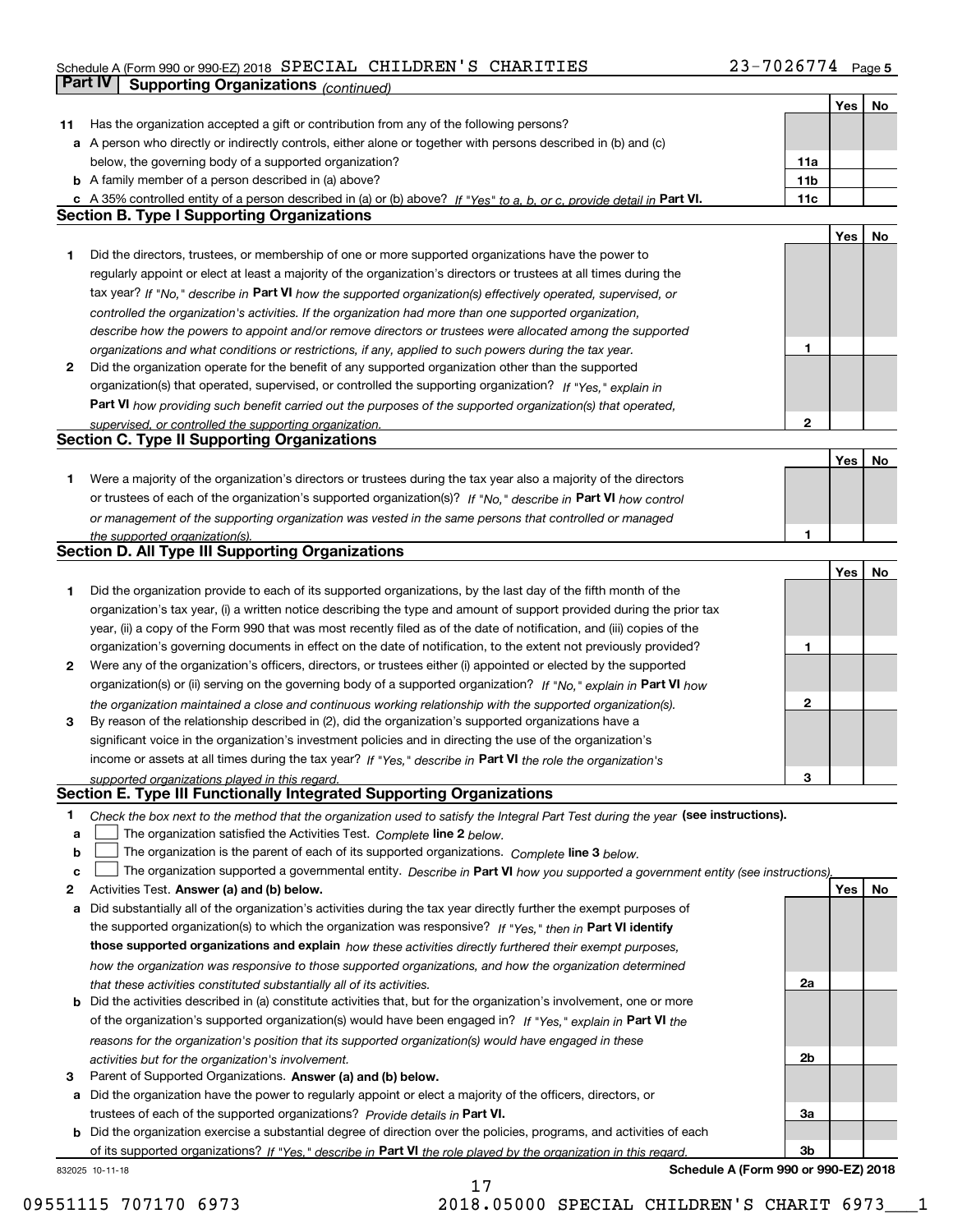1 Check here if the organization satisfied the Integral Part Test as a qualifying trust on Nov. 20, 1970 (explain in Part VI.) See instructions. All other Type III non-functionally integrated supporting organizations must complete Sections A through E.

|              | Section A - Adjusted Net Income                                                                                                   |                | (A) Prior Year | (B) Current Year<br>(optional) |
|--------------|-----------------------------------------------------------------------------------------------------------------------------------|----------------|----------------|--------------------------------|
| 1.           | Net short-term capital gain                                                                                                       | 1              |                |                                |
| $\mathbf{2}$ | Recoveries of prior-year distributions                                                                                            | $\overline{2}$ |                |                                |
| 3            | Other gross income (see instructions)                                                                                             | 3              |                |                                |
| 4            | Add lines 1 through 3                                                                                                             | 4              |                |                                |
| 5            | Depreciation and depletion                                                                                                        | 5              |                |                                |
| 6            | Portion of operating expenses paid or incurred for production or                                                                  |                |                |                                |
|              | collection of gross income or for management, conservation, or                                                                    |                |                |                                |
|              | maintenance of property held for production of income (see instructions)                                                          | 6              |                |                                |
| 7            | Other expenses (see instructions)                                                                                                 | 7              |                |                                |
| 8            | <b>Adjusted Net Income</b> (subtract lines 5, 6, and 7 from line 4)                                                               | 8              |                |                                |
|              | <b>Section B - Minimum Asset Amount</b>                                                                                           |                | (A) Prior Year | (B) Current Year<br>(optional) |
| 1            | Aggregate fair market value of all non-exempt-use assets (see                                                                     |                |                |                                |
|              | instructions for short tax year or assets held for part of year):                                                                 |                |                |                                |
|              | a Average monthly value of securities                                                                                             | 1a             |                |                                |
|              | <b>b</b> Average monthly cash balances                                                                                            | 1b             |                |                                |
|              | c Fair market value of other non-exempt-use assets                                                                                | 1c             |                |                                |
|              | d Total (add lines 1a, 1b, and 1c)                                                                                                | 1d             |                |                                |
|              | <b>e</b> Discount claimed for blockage or other                                                                                   |                |                |                                |
|              | factors (explain in detail in Part VI):                                                                                           |                |                |                                |
| 2            | Acquisition indebtedness applicable to non-exempt-use assets                                                                      | $\mathbf 2$    |                |                                |
| 3            | Subtract line 2 from line 1d                                                                                                      | 3              |                |                                |
| 4            | Cash deemed held for exempt use. Enter 1-1/2% of line 3 (for greater amount,                                                      |                |                |                                |
|              | see instructions)                                                                                                                 | 4              |                |                                |
| 5            | Net value of non-exempt-use assets (subtract line 4 from line 3)                                                                  | 5              |                |                                |
| 6            | Multiply line 5 by .035                                                                                                           | 6              |                |                                |
| 7            | Recoveries of prior-year distributions                                                                                            | $\overline{7}$ |                |                                |
| 8            | Minimum Asset Amount (add line 7 to line 6)                                                                                       | 8              |                |                                |
|              | <b>Section C - Distributable Amount</b>                                                                                           |                |                | <b>Current Year</b>            |
| 1            | Adjusted net income for prior year (from Section A, line 8, Column A)                                                             | $\mathbf{1}$   |                |                                |
| 2            | Enter 85% of line 1                                                                                                               | $\overline{2}$ |                |                                |
| 3            | Minimum asset amount for prior year (from Section B, line 8, Column A)                                                            | 3              |                |                                |
| 4            | Enter greater of line 2 or line 3                                                                                                 | 4              |                |                                |
| 5            | Income tax imposed in prior year                                                                                                  | 5              |                |                                |
| 6            | <b>Distributable Amount.</b> Subtract line 5 from line 4, unless subject to                                                       |                |                |                                |
|              | emergency temporary reduction (see instructions)                                                                                  | 6              |                |                                |
| 7            | Check here if the current year is the organization's first as a non-functionally integrated Type III supporting organization (see |                |                |                                |

instructions).

**1**

**Schedule A (Form 990 or 990-EZ) 2018**

832026 10-11-18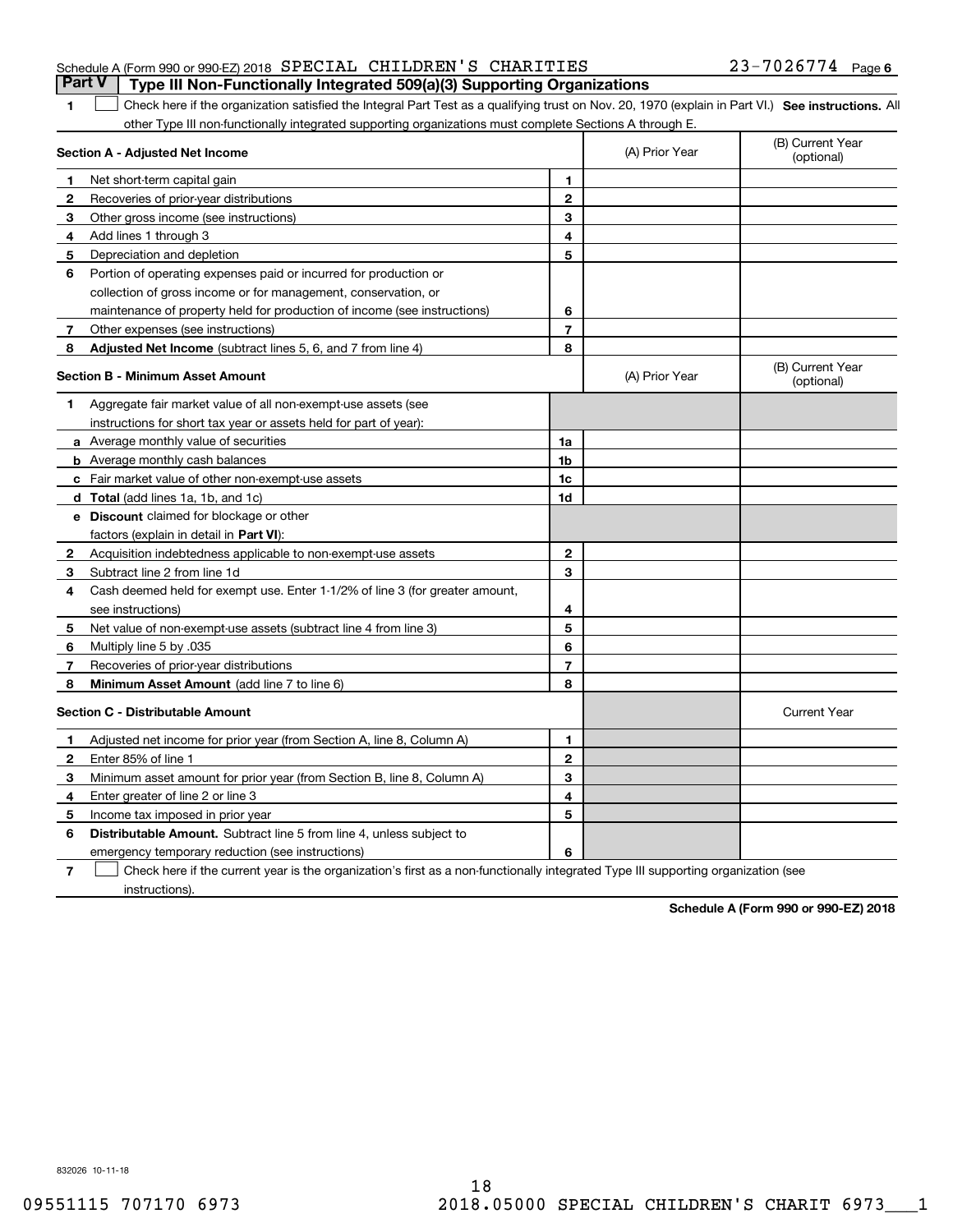### Schedule A (Form 990 or 990-EZ) 2018 Page SPECIAL CHILDREN'S CHARITIES 23-7026774

| <b>Part V</b> | Type III Non-Functionally Integrated 509(a)(3) Supporting Organizations                    |                             | (continued)                           |                                         |  |  |  |  |  |
|---------------|--------------------------------------------------------------------------------------------|-----------------------------|---------------------------------------|-----------------------------------------|--|--|--|--|--|
|               | <b>Section D - Distributions</b>                                                           |                             |                                       | <b>Current Year</b>                     |  |  |  |  |  |
| 1             | Amounts paid to supported organizations to accomplish exempt purposes                      |                             |                                       |                                         |  |  |  |  |  |
| 2             | Amounts paid to perform activity that directly furthers exempt purposes of supported       |                             |                                       |                                         |  |  |  |  |  |
|               | organizations, in excess of income from activity                                           |                             |                                       |                                         |  |  |  |  |  |
| 3             | Administrative expenses paid to accomplish exempt purposes of supported organizations      |                             |                                       |                                         |  |  |  |  |  |
| 4             | Amounts paid to acquire exempt-use assets                                                  |                             |                                       |                                         |  |  |  |  |  |
| 5             | Qualified set-aside amounts (prior IRS approval required)                                  |                             |                                       |                                         |  |  |  |  |  |
| 6             | Other distributions (describe in Part VI). See instructions.                               |                             |                                       |                                         |  |  |  |  |  |
| 7             | <b>Total annual distributions.</b> Add lines 1 through 6.                                  |                             |                                       |                                         |  |  |  |  |  |
| 8             | Distributions to attentive supported organizations to which the organization is responsive |                             |                                       |                                         |  |  |  |  |  |
|               | (provide details in Part VI). See instructions.                                            |                             |                                       |                                         |  |  |  |  |  |
| 9             | Distributable amount for 2018 from Section C, line 6                                       |                             |                                       |                                         |  |  |  |  |  |
| 10            | Line 8 amount divided by line 9 amount                                                     |                             |                                       |                                         |  |  |  |  |  |
|               |                                                                                            | (i)                         | (iii)                                 | (iii)                                   |  |  |  |  |  |
|               | <b>Section E - Distribution Allocations</b> (see instructions)                             | <b>Excess Distributions</b> | <b>Underdistributions</b><br>Pre-2018 | <b>Distributable</b><br>Amount for 2018 |  |  |  |  |  |
| 1             | Distributable amount for 2018 from Section C, line 6                                       |                             |                                       |                                         |  |  |  |  |  |
| 2             | Underdistributions, if any, for years prior to 2018 (reason-                               |                             |                                       |                                         |  |  |  |  |  |
|               | able cause required- explain in Part VI). See instructions.                                |                             |                                       |                                         |  |  |  |  |  |
| З             | Excess distributions carryover, if any, to 2018                                            |                             |                                       |                                         |  |  |  |  |  |
|               | <b>a</b> From 2013                                                                         |                             |                                       |                                         |  |  |  |  |  |
|               | <b>b</b> From 2014                                                                         |                             |                                       |                                         |  |  |  |  |  |
|               | $c$ From 2015                                                                              |                             |                                       |                                         |  |  |  |  |  |
|               | d From 2016                                                                                |                             |                                       |                                         |  |  |  |  |  |
|               | e From 2017                                                                                |                             |                                       |                                         |  |  |  |  |  |
|               | Total of lines 3a through e                                                                |                             |                                       |                                         |  |  |  |  |  |
| g             | Applied to underdistributions of prior years                                               |                             |                                       |                                         |  |  |  |  |  |
|               | <b>h</b> Applied to 2018 distributable amount                                              |                             |                                       |                                         |  |  |  |  |  |
|               | Carryover from 2013 not applied (see instructions)                                         |                             |                                       |                                         |  |  |  |  |  |
|               | Remainder. Subtract lines 3g, 3h, and 3i from 3f.                                          |                             |                                       |                                         |  |  |  |  |  |
| 4             | Distributions for 2018 from Section D,                                                     |                             |                                       |                                         |  |  |  |  |  |
|               | line $7:$                                                                                  |                             |                                       |                                         |  |  |  |  |  |
|               | <b>a</b> Applied to underdistributions of prior years                                      |                             |                                       |                                         |  |  |  |  |  |
|               | <b>b</b> Applied to 2018 distributable amount                                              |                             |                                       |                                         |  |  |  |  |  |
|               | c Remainder. Subtract lines 4a and 4b from 4.                                              |                             |                                       |                                         |  |  |  |  |  |
| 5             | Remaining underdistributions for years prior to 2018, if                                   |                             |                                       |                                         |  |  |  |  |  |
|               | any. Subtract lines 3g and 4a from line 2. For result greater                              |                             |                                       |                                         |  |  |  |  |  |
|               | than zero, explain in Part VI. See instructions.                                           |                             |                                       |                                         |  |  |  |  |  |
| 6             | Remaining underdistributions for 2018. Subtract lines 3h                                   |                             |                                       |                                         |  |  |  |  |  |
|               | and 4b from line 1. For result greater than zero, explain in                               |                             |                                       |                                         |  |  |  |  |  |
|               | Part VI. See instructions.                                                                 |                             |                                       |                                         |  |  |  |  |  |
| 7             | Excess distributions carryover to 2019. Add lines 3j                                       |                             |                                       |                                         |  |  |  |  |  |
|               | and 4c.                                                                                    |                             |                                       |                                         |  |  |  |  |  |
| 8             | Breakdown of line 7:                                                                       |                             |                                       |                                         |  |  |  |  |  |
|               | a Excess from 2014                                                                         |                             |                                       |                                         |  |  |  |  |  |
|               | <b>b</b> Excess from 2015                                                                  |                             |                                       |                                         |  |  |  |  |  |
|               | c Excess from 2016                                                                         |                             |                                       |                                         |  |  |  |  |  |
|               | d Excess from 2017                                                                         |                             |                                       |                                         |  |  |  |  |  |
|               | e Excess from 2018                                                                         |                             |                                       |                                         |  |  |  |  |  |

**Schedule A (Form 990 or 990-EZ) 2018**

832027 10-11-18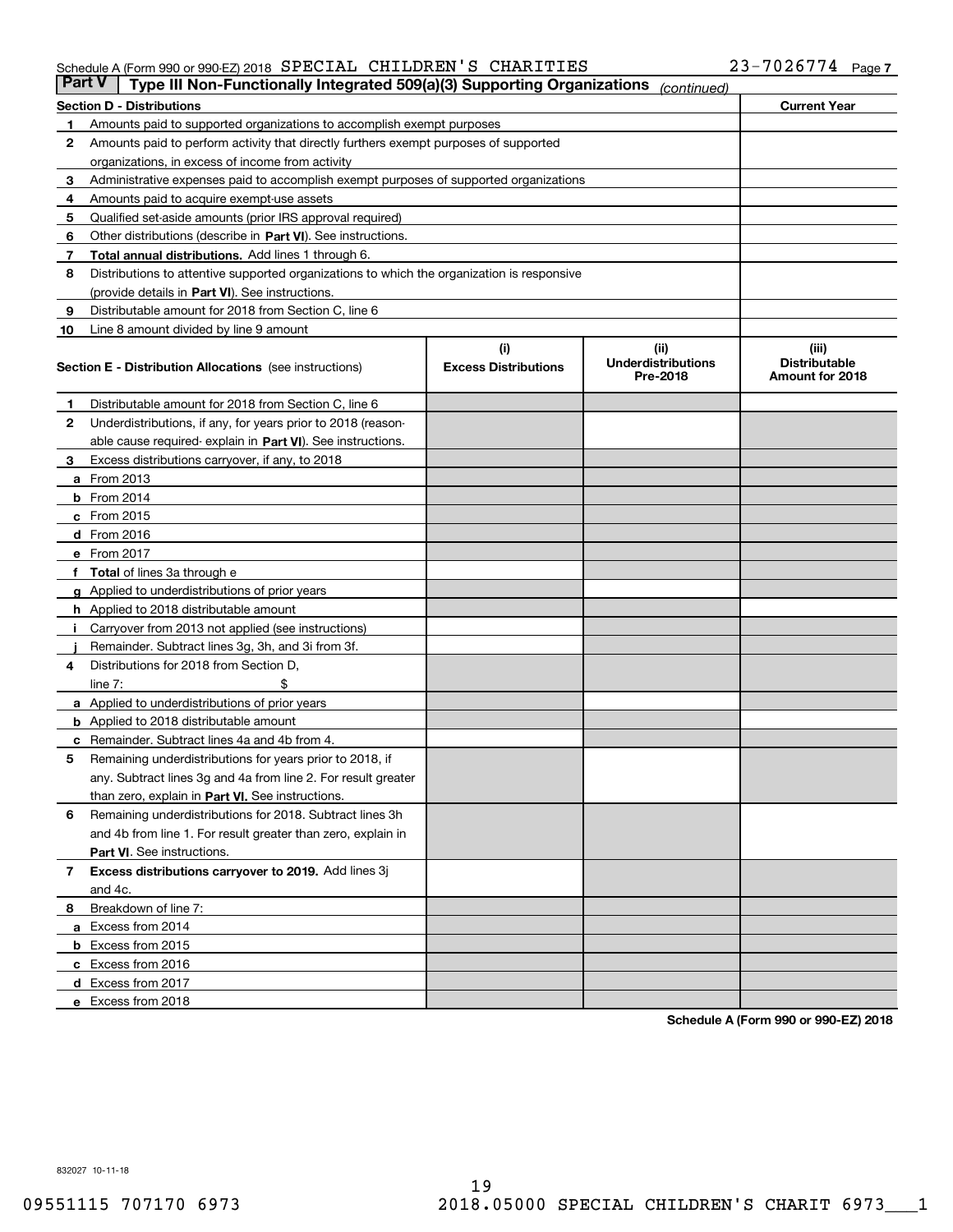|                 | Schedule A (Form 990 or 990-EZ) 2018 SPECIAL CHILDREN'S CHARITIES                                                                                                                                                                                                                                                                                                                                                                                                                                                                                                    |     | $23 - 7026774$ Page 8                |
|-----------------|----------------------------------------------------------------------------------------------------------------------------------------------------------------------------------------------------------------------------------------------------------------------------------------------------------------------------------------------------------------------------------------------------------------------------------------------------------------------------------------------------------------------------------------------------------------------|-----|--------------------------------------|
| <b>Part VI</b>  | Supplemental Information. Provide the explanations required by Part II, line 10; Part II, line 17a or 17b; Part III, line 12;<br>Part IV, Section A, lines 1, 2, 3b, 3c, 4b, 4c, 5a, 6, 9a, 9b, 9c, 11a, 11b, and 11c; Part IV, Section B, lines 1 and 2; Part IV, Section C,<br>line 1; Part IV, Section D, lines 2 and 3; Part IV, Section E, lines 1c, 2a, 2b, 3a, and 3b; Part V, line 1; Part V, Section B, line 1e; Part V,<br>Section D, lines 5, 6, and 8; and Part V, Section E, lines 2, 5, and 6. Also complete this part for any additional information. |     |                                      |
|                 | (See instructions.)                                                                                                                                                                                                                                                                                                                                                                                                                                                                                                                                                  |     |                                      |
|                 |                                                                                                                                                                                                                                                                                                                                                                                                                                                                                                                                                                      |     |                                      |
|                 |                                                                                                                                                                                                                                                                                                                                                                                                                                                                                                                                                                      |     |                                      |
|                 |                                                                                                                                                                                                                                                                                                                                                                                                                                                                                                                                                                      |     |                                      |
|                 |                                                                                                                                                                                                                                                                                                                                                                                                                                                                                                                                                                      |     |                                      |
|                 |                                                                                                                                                                                                                                                                                                                                                                                                                                                                                                                                                                      |     |                                      |
|                 |                                                                                                                                                                                                                                                                                                                                                                                                                                                                                                                                                                      |     |                                      |
|                 |                                                                                                                                                                                                                                                                                                                                                                                                                                                                                                                                                                      |     |                                      |
|                 |                                                                                                                                                                                                                                                                                                                                                                                                                                                                                                                                                                      |     |                                      |
|                 |                                                                                                                                                                                                                                                                                                                                                                                                                                                                                                                                                                      |     |                                      |
|                 |                                                                                                                                                                                                                                                                                                                                                                                                                                                                                                                                                                      |     |                                      |
|                 |                                                                                                                                                                                                                                                                                                                                                                                                                                                                                                                                                                      |     |                                      |
|                 |                                                                                                                                                                                                                                                                                                                                                                                                                                                                                                                                                                      |     |                                      |
|                 |                                                                                                                                                                                                                                                                                                                                                                                                                                                                                                                                                                      |     |                                      |
|                 |                                                                                                                                                                                                                                                                                                                                                                                                                                                                                                                                                                      |     |                                      |
|                 |                                                                                                                                                                                                                                                                                                                                                                                                                                                                                                                                                                      |     |                                      |
|                 |                                                                                                                                                                                                                                                                                                                                                                                                                                                                                                                                                                      |     |                                      |
|                 |                                                                                                                                                                                                                                                                                                                                                                                                                                                                                                                                                                      |     |                                      |
|                 |                                                                                                                                                                                                                                                                                                                                                                                                                                                                                                                                                                      |     |                                      |
|                 |                                                                                                                                                                                                                                                                                                                                                                                                                                                                                                                                                                      |     |                                      |
|                 |                                                                                                                                                                                                                                                                                                                                                                                                                                                                                                                                                                      |     |                                      |
|                 |                                                                                                                                                                                                                                                                                                                                                                                                                                                                                                                                                                      |     |                                      |
|                 |                                                                                                                                                                                                                                                                                                                                                                                                                                                                                                                                                                      |     |                                      |
|                 |                                                                                                                                                                                                                                                                                                                                                                                                                                                                                                                                                                      |     |                                      |
|                 |                                                                                                                                                                                                                                                                                                                                                                                                                                                                                                                                                                      |     |                                      |
|                 |                                                                                                                                                                                                                                                                                                                                                                                                                                                                                                                                                                      |     |                                      |
|                 |                                                                                                                                                                                                                                                                                                                                                                                                                                                                                                                                                                      |     |                                      |
|                 |                                                                                                                                                                                                                                                                                                                                                                                                                                                                                                                                                                      |     |                                      |
|                 |                                                                                                                                                                                                                                                                                                                                                                                                                                                                                                                                                                      |     |                                      |
|                 |                                                                                                                                                                                                                                                                                                                                                                                                                                                                                                                                                                      |     |                                      |
|                 |                                                                                                                                                                                                                                                                                                                                                                                                                                                                                                                                                                      |     |                                      |
|                 |                                                                                                                                                                                                                                                                                                                                                                                                                                                                                                                                                                      |     |                                      |
|                 |                                                                                                                                                                                                                                                                                                                                                                                                                                                                                                                                                                      |     |                                      |
|                 |                                                                                                                                                                                                                                                                                                                                                                                                                                                                                                                                                                      |     |                                      |
|                 |                                                                                                                                                                                                                                                                                                                                                                                                                                                                                                                                                                      |     |                                      |
|                 |                                                                                                                                                                                                                                                                                                                                                                                                                                                                                                                                                                      |     |                                      |
| 832028 10-11-18 |                                                                                                                                                                                                                                                                                                                                                                                                                                                                                                                                                                      |     | Schedule A (Form 990 or 990-EZ) 2018 |
|                 |                                                                                                                                                                                                                                                                                                                                                                                                                                                                                                                                                                      | 2.0 |                                      |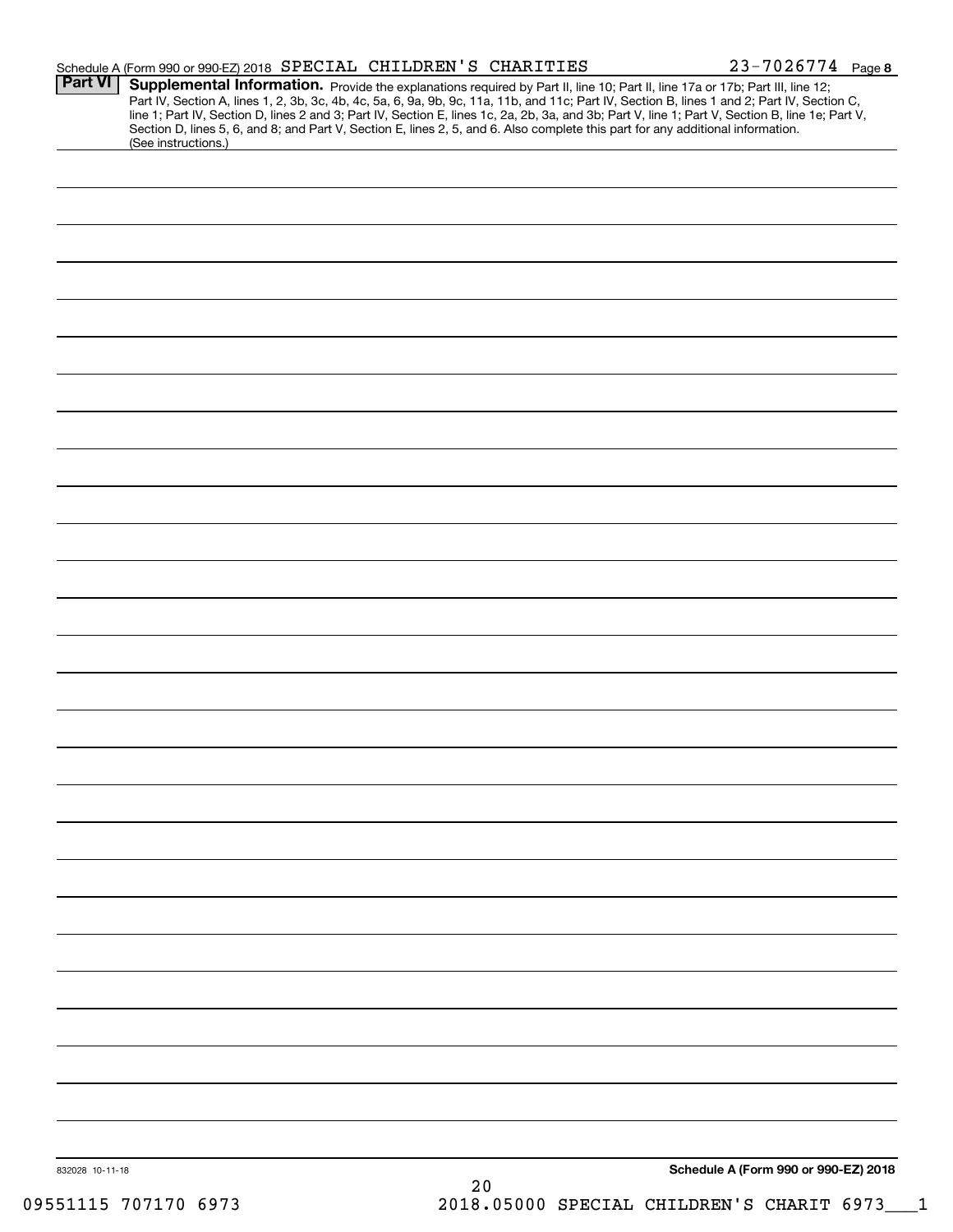| <b>SCHEDULE D</b> |  |
|-------------------|--|
|-------------------|--|

Department of the Treasury Internal Revenue Service

# **SCHEDULE D Supplemental Financial Statements**

(Form 990)<br>
Pepartment of the Treasury<br>
Department of the Treasury<br>
Department of the Treasury<br>
Department of the Treasury<br> **Co to www.irs.gov/Form990 for instructions and the latest information.**<br> **Co to www.irs.gov/Form9** 



|          | Name of the organization<br>SPECIAL CHILDREN'S CHARITIES                                                                                                  | <b>Employer identification number</b><br>23-7026774 |
|----------|-----------------------------------------------------------------------------------------------------------------------------------------------------------|-----------------------------------------------------|
| Part I   | Organizations Maintaining Donor Advised Funds or Other Similar Funds or Accounts. Complete if the                                                         |                                                     |
|          | organization answered "Yes" on Form 990, Part IV, line 6.                                                                                                 |                                                     |
|          | (a) Donor advised funds                                                                                                                                   | (b) Funds and other accounts                        |
| 1        |                                                                                                                                                           |                                                     |
| 2        | Aggregate value of contributions to (during year)                                                                                                         |                                                     |
| з        | Aggregate value of grants from (during year)                                                                                                              |                                                     |
| 4        |                                                                                                                                                           |                                                     |
| 5        | Did the organization inform all donors and donor advisors in writing that the assets held in donor advised funds                                          |                                                     |
|          |                                                                                                                                                           | Yes<br>No                                           |
| 6        | Did the organization inform all grantees, donors, and donor advisors in writing that grant funds can be used only                                         |                                                     |
|          | for charitable purposes and not for the benefit of the donor or donor advisor, or for any other purpose conferring                                        |                                                     |
|          | impermissible private benefit?                                                                                                                            | Yes<br>No                                           |
| Part II  | Conservation Easements. Complete if the organization answered "Yes" on Form 990, Part IV, line 7.                                                         |                                                     |
| 1        | Purpose(s) of conservation easements held by the organization (check all that apply).                                                                     |                                                     |
|          | Preservation of land for public use (e.g., recreation or education)<br>Preservation of a historically important land area                                 |                                                     |
|          | Protection of natural habitat<br>Preservation of a certified historic structure                                                                           |                                                     |
|          | Preservation of open space                                                                                                                                |                                                     |
| 2        | Complete lines 2a through 2d if the organization held a qualified conservation contribution in the form of a conservation easement on the last            |                                                     |
|          | day of the tax year.                                                                                                                                      | Held at the End of the Tax Year                     |
| а        | Total number of conservation easements                                                                                                                    | 2a                                                  |
| b        | Total acreage restricted by conservation easements                                                                                                        | 2 <sub>b</sub>                                      |
| c        |                                                                                                                                                           | 2c                                                  |
| d        | Number of conservation easements included in (c) acquired after 7/25/06, and not on a historic structure                                                  |                                                     |
|          |                                                                                                                                                           | 2d                                                  |
| 3        | Number of conservation easements modified, transferred, released, extinguished, or terminated by the organization during the tax                          |                                                     |
|          | $\mathsf{year}$                                                                                                                                           |                                                     |
| 4        | Number of states where property subject to conservation easement is located >                                                                             |                                                     |
| 5        | Does the organization have a written policy regarding the periodic monitoring, inspection, handling of                                                    |                                                     |
|          | violations, and enforcement of the conservation easements it holds?                                                                                       | <b>No</b><br>Yes                                    |
| 6        | Staff and volunteer hours devoted to monitoring, inspecting, handling of violations, and enforcing conservation easements during the year                 |                                                     |
|          |                                                                                                                                                           |                                                     |
| 7.       | Amount of expenses incurred in monitoring, inspecting, handling of violations, and enforcing conservation easements during the year                       |                                                     |
|          | ▶ \$                                                                                                                                                      |                                                     |
| 8        | Does each conservation easement reported on line 2(d) above satisfy the requirements of section 170(h)(4)(B)(i)                                           |                                                     |
|          |                                                                                                                                                           | Yes<br>No                                           |
|          | In Part XIII, describe how the organization reports conservation easements in its revenue and expense statement, and balance sheet, and                   |                                                     |
|          | include, if applicable, the text of the footnote to the organization's financial statements that describes the organization's accounting for              |                                                     |
|          | conservation easements.                                                                                                                                   |                                                     |
| Part III | Organizations Maintaining Collections of Art, Historical Treasures, or Other Similar Assets.                                                              |                                                     |
|          | Complete if the organization answered "Yes" on Form 990, Part IV, line 8.                                                                                 |                                                     |
|          | 1a If the organization elected, as permitted under SFAS 116 (ASC 958), not to report in its revenue statement and balance sheet works of art,             |                                                     |
|          | historical treasures, or other similar assets held for public exhibition, education, or research in furtherance of public service, provide, in Part XIII, |                                                     |
|          | the text of the footnote to its financial statements that describes these items.                                                                          |                                                     |
| b        | If the organization elected, as permitted under SFAS 116 (ASC 958), to report in its revenue statement and balance sheet works of art, historical         |                                                     |
|          | treasures, or other similar assets held for public exhibition, education, or research in furtherance of public service, provide the following amounts     |                                                     |
|          | relating to these items:                                                                                                                                  |                                                     |
|          |                                                                                                                                                           |                                                     |
|          | (ii) Assets included in Form 990, Part X                                                                                                                  | $\blacktriangleright$ \$                            |
| 2        | If the organization received or held works of art, historical treasures, or other similar assets for financial gain, provide                              |                                                     |
|          | the following amounts required to be reported under SFAS 116 (ASC 958) relating to these items:                                                           |                                                     |
|          |                                                                                                                                                           | \$                                                  |
|          | <b>b</b> Assets included in Form 990, Part X                                                                                                              | $\blacktriangleright$ s                             |
|          | LHA For Paperwork Reduction Act Notice, see the Instructions for Form 990.                                                                                | Schedule D (Form 990) 2018                          |

832051 10-29-18

25

09551115 707170 6973 2018.05000 SPECIAL CHILDREN'S CHARIT 6973 1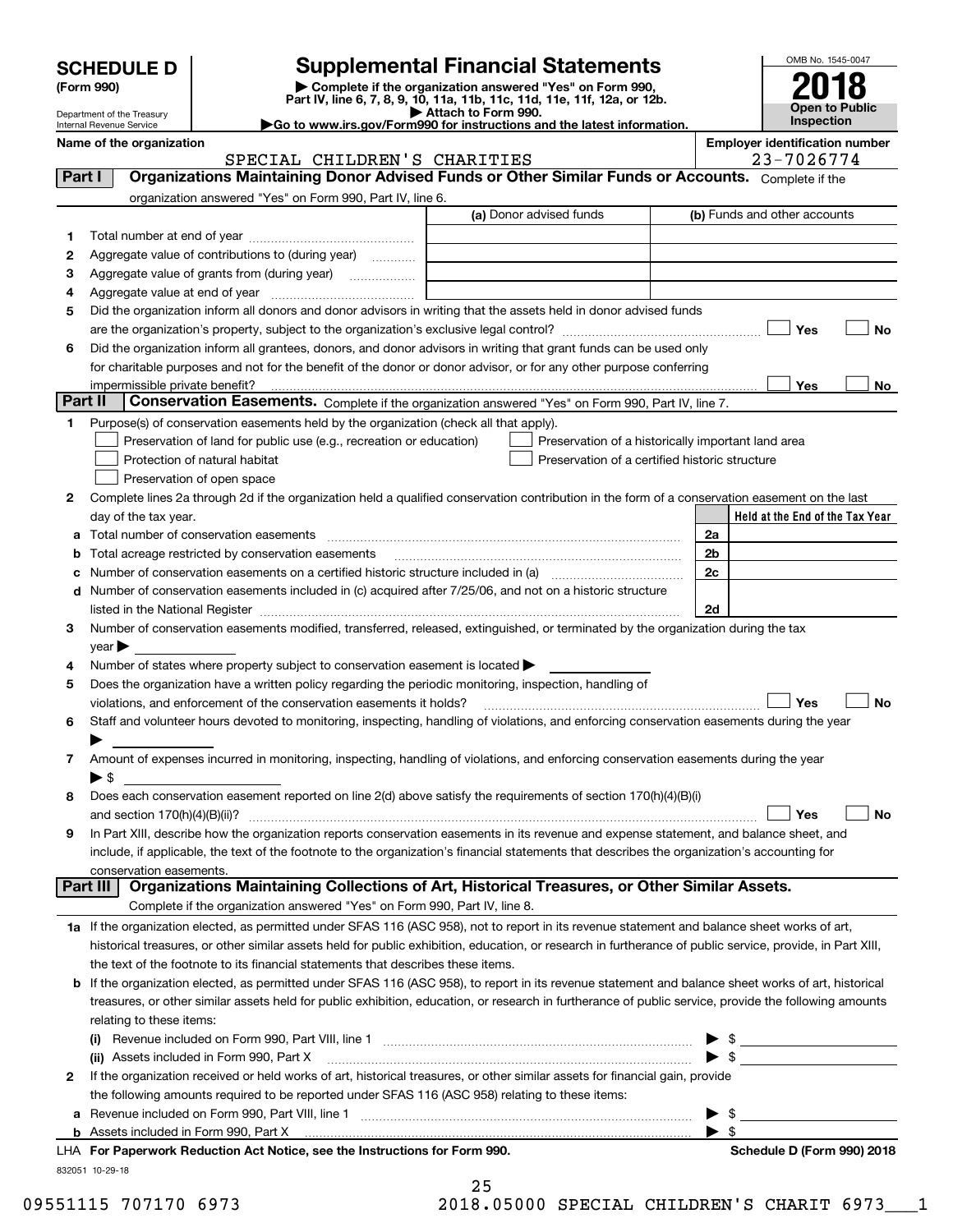|        | Schedule D (Form 990) 2018                                                                                                                                                                                                         | SPECIAL CHILDREN'S CHARITIES |   |                |                                                                                                                                                                                                                               |                 | 23-7026774 Page 2   |           |    |
|--------|------------------------------------------------------------------------------------------------------------------------------------------------------------------------------------------------------------------------------------|------------------------------|---|----------------|-------------------------------------------------------------------------------------------------------------------------------------------------------------------------------------------------------------------------------|-----------------|---------------------|-----------|----|
|        | Part III<br>Organizations Maintaining Collections of Art, Historical Treasures, or Other Similar Assets (continued)                                                                                                                |                              |   |                |                                                                                                                                                                                                                               |                 |                     |           |    |
| 3      | Using the organization's acquisition, accession, and other records, check any of the following that are a significant use of its collection items<br>(check all that apply):                                                       |                              |   |                |                                                                                                                                                                                                                               |                 |                     |           |    |
| a      | Public exhibition                                                                                                                                                                                                                  |                              |   |                | Loan or exchange programs                                                                                                                                                                                                     |                 |                     |           |    |
| b      | Scholarly research                                                                                                                                                                                                                 |                              |   |                | Other and the contract of the contract of the contract of the contract of the contract of the contract of the contract of the contract of the contract of the contract of the contract of the contract of the contract of the |                 |                     |           |    |
| с      | Preservation for future generations                                                                                                                                                                                                |                              |   |                |                                                                                                                                                                                                                               |                 |                     |           |    |
| 4      | Provide a description of the organization's collections and explain how they further the organization's exempt purpose in Part XIII.                                                                                               |                              |   |                |                                                                                                                                                                                                                               |                 |                     |           |    |
| 5      | During the year, did the organization solicit or receive donations of art, historical treasures, or other similar assets                                                                                                           |                              |   |                |                                                                                                                                                                                                                               |                 |                     |           |    |
|        | to be sold to raise funds rather than to be maintained as part of the organization's collection?                                                                                                                                   |                              |   |                |                                                                                                                                                                                                                               |                 | Yes                 |           | No |
|        | Escrow and Custodial Arrangements. Complete if the organization answered "Yes" on Form 990, Part IV, line 9, or<br><b>Part IV</b>                                                                                                  |                              |   |                |                                                                                                                                                                                                                               |                 |                     |           |    |
|        | reported an amount on Form 990, Part X, line 21.                                                                                                                                                                                   |                              |   |                |                                                                                                                                                                                                                               |                 |                     |           |    |
|        | 1a Is the organization an agent, trustee, custodian or other intermediary for contributions or other assets not included                                                                                                           |                              |   |                |                                                                                                                                                                                                                               |                 |                     |           |    |
|        | on Form 990, Part X? [11] matter contracts and contracts and contracts are contracted as a form 990, Part X?                                                                                                                       |                              |   |                |                                                                                                                                                                                                                               |                 | Yes                 |           | No |
|        | <b>b</b> If "Yes," explain the arrangement in Part XIII and complete the following table:                                                                                                                                          |                              |   |                |                                                                                                                                                                                                                               |                 |                     |           |    |
|        |                                                                                                                                                                                                                                    |                              |   |                |                                                                                                                                                                                                                               |                 | Amount              |           |    |
| c      | Beginning balance <u>manual membershare communication</u> and the set of the set of the set of the set of the set of the set of the set of the set of the set of the set of the set of the set of the set of the set of the set of |                              |   |                |                                                                                                                                                                                                                               | 1c              |                     |           |    |
|        | d Additions during the year measurement control and a few measurements of a distribution of the state of the state of the state of the state of the state of the state of the state of the state of the state of the state of      |                              |   |                |                                                                                                                                                                                                                               | 1d              |                     |           |    |
| е      | Distributions during the year manufactured and an account of the state of the state of the state of the state o                                                                                                                    |                              |   |                |                                                                                                                                                                                                                               | 1e              |                     |           |    |
|        |                                                                                                                                                                                                                                    |                              |   |                |                                                                                                                                                                                                                               | 1f              |                     |           |    |
|        | 2a Did the organization include an amount on Form 990, Part X, line 21, for escrow or custodial account liability?                                                                                                                 |                              |   |                |                                                                                                                                                                                                                               | .               | Yes                 |           | No |
| Part V | <b>b</b> If "Yes," explain the arrangement in Part XIII. Check here if the explanation has been provided on Part XIII                                                                                                              |                              |   |                |                                                                                                                                                                                                                               |                 |                     |           |    |
|        | Endowment Funds. Complete if the organization answered "Yes" on Form 990, Part IV, line 10.                                                                                                                                        |                              |   |                |                                                                                                                                                                                                                               |                 |                     |           |    |
|        |                                                                                                                                                                                                                                    | (a) Current year             |   | (b) Prior year | (c) Two years back $\vert$ (d) Three years back $\vert$                                                                                                                                                                       |                 | (e) Four years back |           |    |
|        | 1a Beginning of year balance                                                                                                                                                                                                       |                              |   |                |                                                                                                                                                                                                                               |                 |                     |           |    |
| b      |                                                                                                                                                                                                                                    |                              |   |                |                                                                                                                                                                                                                               |                 |                     |           |    |
|        | Net investment earnings, gains, and losses                                                                                                                                                                                         |                              |   |                |                                                                                                                                                                                                                               |                 |                     |           |    |
|        | e Other expenditures for facilities                                                                                                                                                                                                |                              |   |                |                                                                                                                                                                                                                               |                 |                     |           |    |
|        |                                                                                                                                                                                                                                    |                              |   |                |                                                                                                                                                                                                                               |                 |                     |           |    |
|        | and programs<br>f Administrative expenses                                                                                                                                                                                          |                              |   |                |                                                                                                                                                                                                                               |                 |                     |           |    |
| g      | End of year balance <i>manually contained</i>                                                                                                                                                                                      |                              |   |                |                                                                                                                                                                                                                               |                 |                     |           |    |
| 2      | Provide the estimated percentage of the current year end balance (line 1g, column (a)) held as:                                                                                                                                    |                              |   |                |                                                                                                                                                                                                                               |                 |                     |           |    |
| а      | Board designated or quasi-endowment                                                                                                                                                                                                |                              | % |                |                                                                                                                                                                                                                               |                 |                     |           |    |
| b      | Permanent endowment >                                                                                                                                                                                                              | %                            |   |                |                                                                                                                                                                                                                               |                 |                     |           |    |
| c      | Temporarily restricted endowment >                                                                                                                                                                                                 | %                            |   |                |                                                                                                                                                                                                                               |                 |                     |           |    |
|        | The percentages on lines 2a, 2b, and 2c should equal 100%.                                                                                                                                                                         |                              |   |                |                                                                                                                                                                                                                               |                 |                     |           |    |
|        | 3a Are there endowment funds not in the possession of the organization that are held and administered for the organization                                                                                                         |                              |   |                |                                                                                                                                                                                                                               |                 |                     |           |    |
|        | by:                                                                                                                                                                                                                                |                              |   |                |                                                                                                                                                                                                                               |                 |                     | Yes       | No |
|        | (i)                                                                                                                                                                                                                                |                              |   |                |                                                                                                                                                                                                                               |                 | 3a(i)               |           |    |
|        |                                                                                                                                                                                                                                    |                              |   |                |                                                                                                                                                                                                                               |                 | 3a(ii)              |           |    |
|        |                                                                                                                                                                                                                                    |                              |   |                |                                                                                                                                                                                                                               |                 | 3b                  |           |    |
|        | Describe in Part XIII the intended uses of the organization's endowment funds.                                                                                                                                                     |                              |   |                |                                                                                                                                                                                                                               |                 |                     |           |    |
|        | Land, Buildings, and Equipment.<br>Part VI                                                                                                                                                                                         |                              |   |                |                                                                                                                                                                                                                               |                 |                     |           |    |
|        | Complete if the organization answered "Yes" on Form 990, Part IV, line 11a. See Form 990, Part X, line 10.                                                                                                                         |                              |   |                |                                                                                                                                                                                                                               |                 |                     |           |    |
|        | Description of property                                                                                                                                                                                                            | (a) Cost or other            |   |                | (b) Cost or other                                                                                                                                                                                                             | (c) Accumulated | (d) Book value      |           |    |
|        |                                                                                                                                                                                                                                    | basis (investment)           |   |                | basis (other)                                                                                                                                                                                                                 | depreciation    |                     |           |    |
|        |                                                                                                                                                                                                                                    |                              |   |                |                                                                                                                                                                                                                               |                 |                     |           |    |
| b      |                                                                                                                                                                                                                                    |                              |   |                |                                                                                                                                                                                                                               |                 |                     |           |    |
|        |                                                                                                                                                                                                                                    |                              |   |                | 195,579.                                                                                                                                                                                                                      | 52,025.         |                     | 143,554.  |    |
|        |                                                                                                                                                                                                                                    |                              |   |                | 20,649.                                                                                                                                                                                                                       | 6,881.          |                     | 13,768.   |    |
|        |                                                                                                                                                                                                                                    |                              |   |                | 28,335.                                                                                                                                                                                                                       | 28,335.         |                     | 157, 322. | 0. |
|        |                                                                                                                                                                                                                                    |                              |   |                |                                                                                                                                                                                                                               |                 |                     |           |    |

**Schedule D (Form 990) 2018**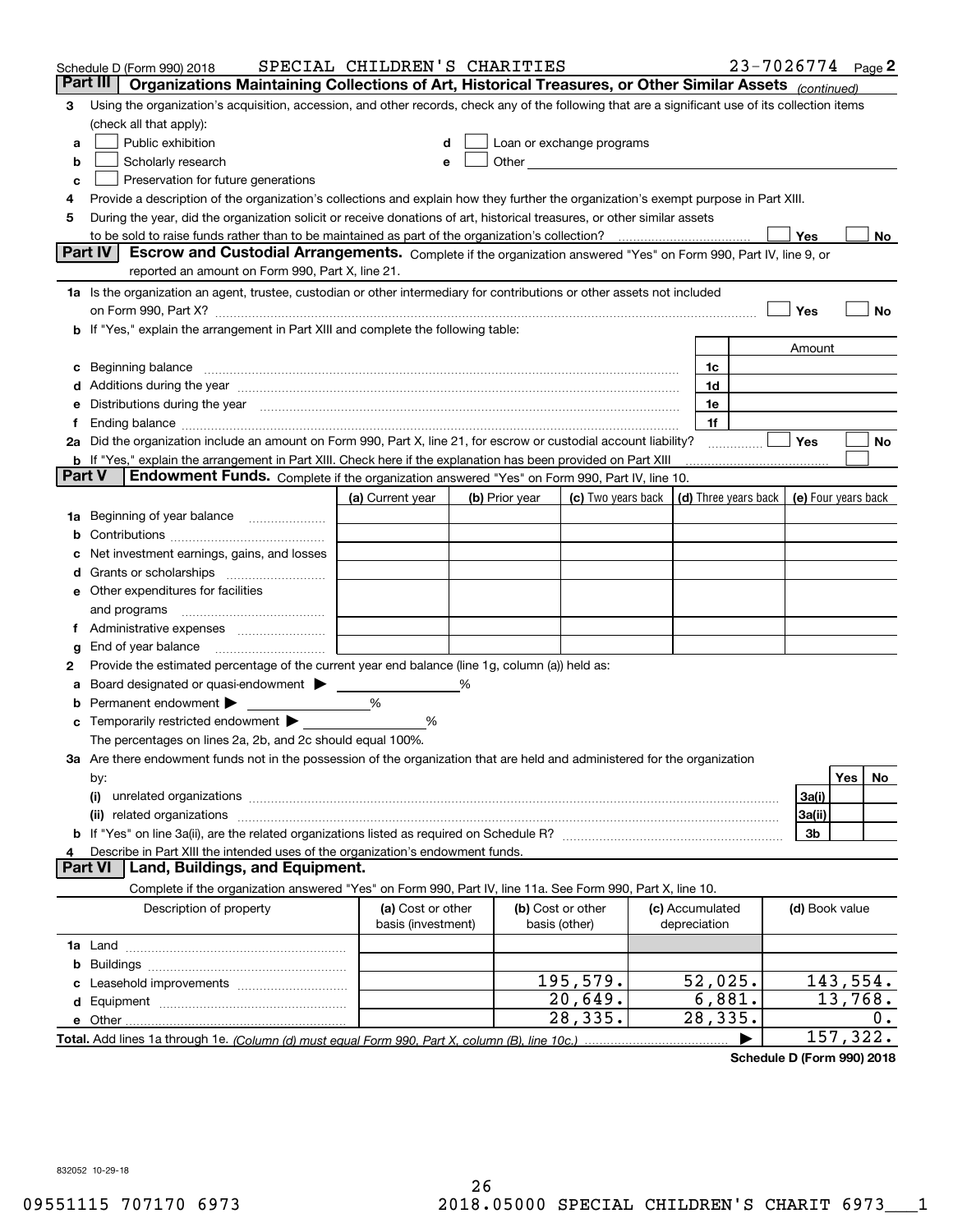| SPECIAL CHILDREN'S CHARITIES<br>Schedule D (Form 990) 2018 | 23-7026774<br>Page |  |  |  |  |  |
|------------------------------------------------------------|--------------------|--|--|--|--|--|
|------------------------------------------------------------|--------------------|--|--|--|--|--|

# **Part VII Investments - Other Securities.**

Complete if the organization answered "Yes" on Form 990, Part IV, line 11b. See Form 990, Part X, line 12.

| (a) Description of security or category (including name of security)                          | (b) Book value | (c) Method of valuation: Cost or end-of-year market value |
|-----------------------------------------------------------------------------------------------|----------------|-----------------------------------------------------------|
| (1) Financial derivatives                                                                     |                |                                                           |
| (2) Closely-held equity interests                                                             |                |                                                           |
| $(3)$ Other                                                                                   |                |                                                           |
| (A)                                                                                           |                |                                                           |
| (B)                                                                                           |                |                                                           |
| (C)                                                                                           |                |                                                           |
| (D)                                                                                           |                |                                                           |
| (E)                                                                                           |                |                                                           |
| (F)                                                                                           |                |                                                           |
| (G)                                                                                           |                |                                                           |
| (H)                                                                                           |                |                                                           |
| <b>Total.</b> (Col. (b) must equal Form 990, Part X, col. (B) line 12.) $\blacktriangleright$ |                |                                                           |

## **Part VIII Investments - Program Related.**

Complete if the organization answered "Yes" on Form 990, Part IV, line 11c. See Form 990, Part X, line 13.

| (a) Description of investment                                       | (b) Book value | (c) Method of valuation: Cost or end-of-year market value |
|---------------------------------------------------------------------|----------------|-----------------------------------------------------------|
| (1)                                                                 |                |                                                           |
| (2)                                                                 |                |                                                           |
| $\frac{1}{2}$                                                       |                |                                                           |
| (4)                                                                 |                |                                                           |
| $\frac{1}{2}$                                                       |                |                                                           |
| (6)                                                                 |                |                                                           |
| $\sqrt{(7)}$                                                        |                |                                                           |
| (8)                                                                 |                |                                                           |
| (9)                                                                 |                |                                                           |
| Total. (Col. (b) must equal Form 990, Part X, col. (B) line $13.$ ) |                |                                                           |

## **Part IX Other Assets.**

Complete if the organization answered "Yes" on Form 990, Part IV, line 11d. See Form 990, Part X, line 15.

| (a) Description | (b) Book value |
|-----------------|----------------|
| (1)             |                |
| (2)             |                |
| $\frac{1}{2}$   |                |
| (4)             |                |
| $\frac{1}{2}$   |                |
| (6)             |                |
| (7)             |                |
| (8)             |                |
| (9)             |                |
|                 |                |

### **Part X Other Liabilities.**

Complete if the organization answered "Yes" on Form 990, Part IV, line 11e or 11f. See Form 990, Part X, line 25.

| 1.  | (a) Description of liability                                       | (b) Book value |
|-----|--------------------------------------------------------------------|----------------|
| (1) | Federal income taxes                                               |                |
| (2) |                                                                    |                |
| (3) |                                                                    |                |
| (4) |                                                                    |                |
| (5) |                                                                    |                |
| (6) |                                                                    |                |
| (7) |                                                                    |                |
| (8) |                                                                    |                |
| (9) |                                                                    |                |
|     | Total. (Column (b) must equal Form 990, Part X, col. (B) line 25.) |                |

**2.** Liability for uncertain tax positions. In Part XIII, provide the text of the footnote to the organization's financial statements that reports the

organization's liability for uncertain tax positions under FIN 48 (ASC 740). Check here if the text of the footnote has been provided in Part XIII  $\mathcal{L}^{\text{max}}$ 

**Schedule D (Form 990) 2018**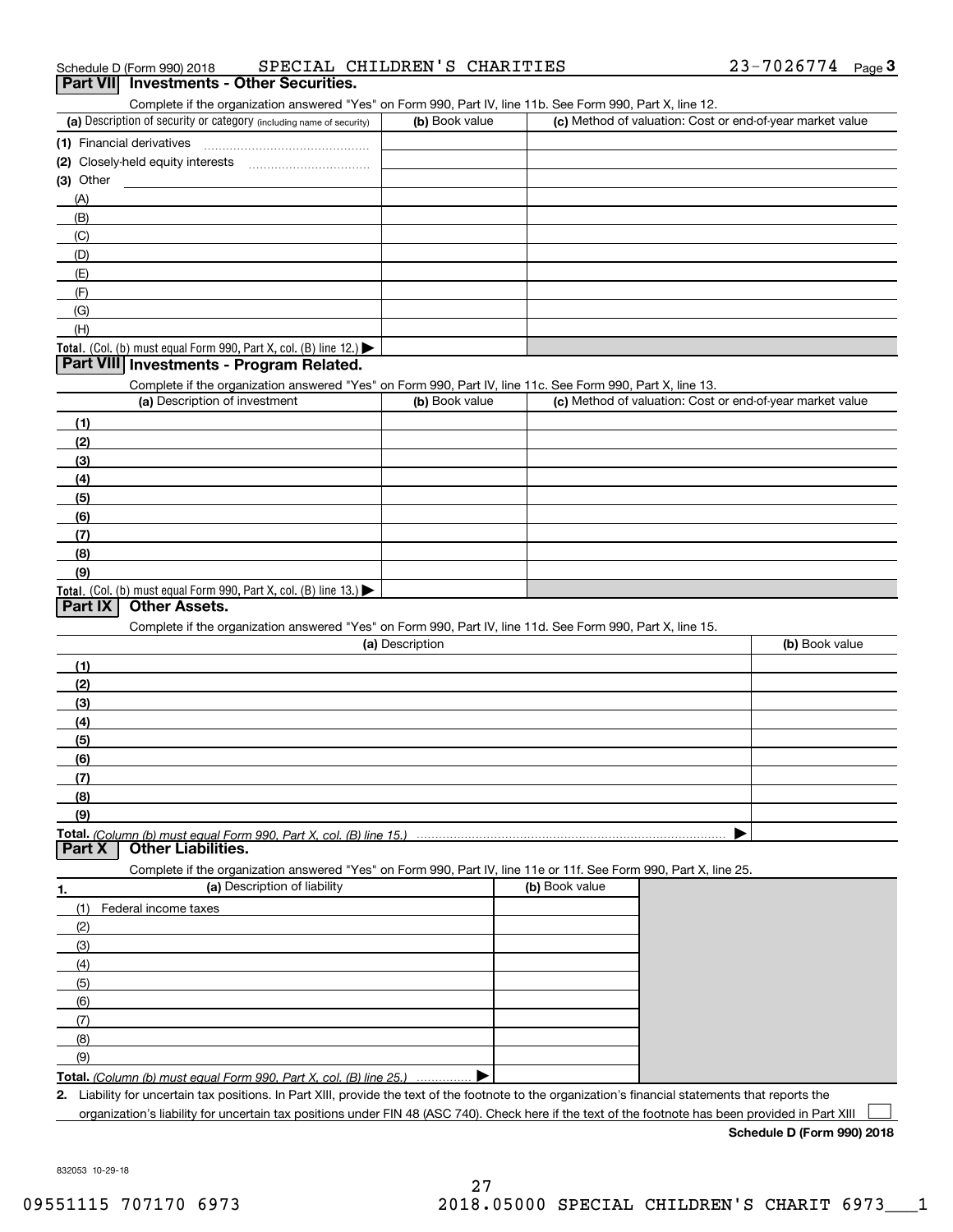|    | SPECIAL CHILDREN'S CHARITIES<br>Schedule D (Form 990) 2018                                                                                                                                                                    |                | 23-7026774<br>Page 4 |                |                              |  |  |
|----|-------------------------------------------------------------------------------------------------------------------------------------------------------------------------------------------------------------------------------|----------------|----------------------|----------------|------------------------------|--|--|
|    | Reconciliation of Revenue per Audited Financial Statements With Revenue per Return.<br>Part XI                                                                                                                                |                |                      |                |                              |  |  |
|    | Complete if the organization answered "Yes" on Form 990, Part IV, line 12a.                                                                                                                                                   |                |                      |                |                              |  |  |
| 1  | Total revenue, gains, and other support per audited financial statements                                                                                                                                                      |                |                      | $\blacksquare$ | 2,705,697.                   |  |  |
| 2  | Amounts included on line 1 but not on Form 990, Part VIII, line 12:                                                                                                                                                           |                |                      |                |                              |  |  |
| a  | Net unrealized gains (losses) on investments [11] matter contracts and the unrealized gains (losses) on investments                                                                                                           | 2a             | $-66,876.$           |                |                              |  |  |
| b  |                                                                                                                                                                                                                               | 2 <sub>b</sub> | 136, 290.            |                |                              |  |  |
|    |                                                                                                                                                                                                                               | 2c             |                      |                |                              |  |  |
| d  |                                                                                                                                                                                                                               | 2d             |                      |                |                              |  |  |
| e  | Add lines 2a through 2d                                                                                                                                                                                                       |                |                      | 2e             | 69,414.                      |  |  |
| 3  |                                                                                                                                                                                                                               |                |                      | $\overline{3}$ | $\overline{2,636,283}$       |  |  |
| 4  | Amounts included on Form 990, Part VIII, line 12, but not on line 1:                                                                                                                                                          |                |                      |                |                              |  |  |
| a  |                                                                                                                                                                                                                               | 4a             | 14,555.              |                |                              |  |  |
|    | Other (Describe in Part XIII.) <b>Construction Construction</b> Chern Construction Chern Chern Chern Chern Chern Chern                                                                                                        | 4 <sub>h</sub> |                      |                |                              |  |  |
| c. | Add lines 4a and 4b                                                                                                                                                                                                           | 4c             | 14,555.              |                |                              |  |  |
| 5  |                                                                                                                                                                                                                               | 5 <sup>5</sup> | 2,650,838.           |                |                              |  |  |
|    | Part XII   Reconciliation of Expenses per Audited Financial Statements With Expenses per Return.                                                                                                                              |                |                      |                |                              |  |  |
|    | Complete if the organization answered "Yes" on Form 990, Part IV, line 12a.                                                                                                                                                   |                |                      |                |                              |  |  |
| 1  | Total expenses and losses per audited financial statements [11, 11] manuscription control expenses and losses per audited financial statements [11] manuscription of the statements and the statements and the statements and |                |                      | $\mathbf{1}$   | 2,302,432.                   |  |  |
| 2  | Amounts included on line 1 but not on Form 990, Part IX, line 25:                                                                                                                                                             |                |                      |                |                              |  |  |
| a  |                                                                                                                                                                                                                               | 2a             | 136, 290.            |                |                              |  |  |
| b  |                                                                                                                                                                                                                               | 2 <sub>b</sub> |                      |                |                              |  |  |
| c  |                                                                                                                                                                                                                               | 2c             |                      |                |                              |  |  |
|    |                                                                                                                                                                                                                               | 2d             |                      |                |                              |  |  |
| e  |                                                                                                                                                                                                                               |                |                      | 2e             | $\frac{136,290}{2,166,142.}$ |  |  |
| з  |                                                                                                                                                                                                                               |                |                      | 3              |                              |  |  |
| 4  |                                                                                                                                                                                                                               |                |                      |                |                              |  |  |
| a  | Amounts included on Form 990, Part IX, line 25, but not on line 1:                                                                                                                                                            |                |                      |                |                              |  |  |
|    | Investment expenses not included on Form 990, Part VIII, line 7b                                                                                                                                                              | 4a             | 14,555.              |                |                              |  |  |
| b  | Other (Describe in Part XIII.)                                                                                                                                                                                                | 4 <sub>b</sub> |                      |                |                              |  |  |
|    | Add lines 4a and 4b                                                                                                                                                                                                           |                |                      | 4c             | 14,555.                      |  |  |
| 5  |                                                                                                                                                                                                                               |                |                      | 5              | 2,180,697.                   |  |  |
|    | Part XIII Supplemental Information.<br>$\mathbf{r}$ and $\mathbf{r}$ and $\mathbf{r}$ and $\mathbf{r}$ and $\mathbf{r}$ and $\mathbf{r}$ and $\mathbf{r}$ and $\mathbf{r}$ and $\mathbf{r}$                                   |                |                      |                |                              |  |  |

Provide the descriptions required for Part II, lines 3, 5, and 9; Part III, lines 1a and 4; Part IV, lines 1b and 2b; Part V, line 4; Part X, line 2; Part XI, lines 2d and 4b; and Part XII, lines 2d and 4b. Also complete this part to provide any additional information.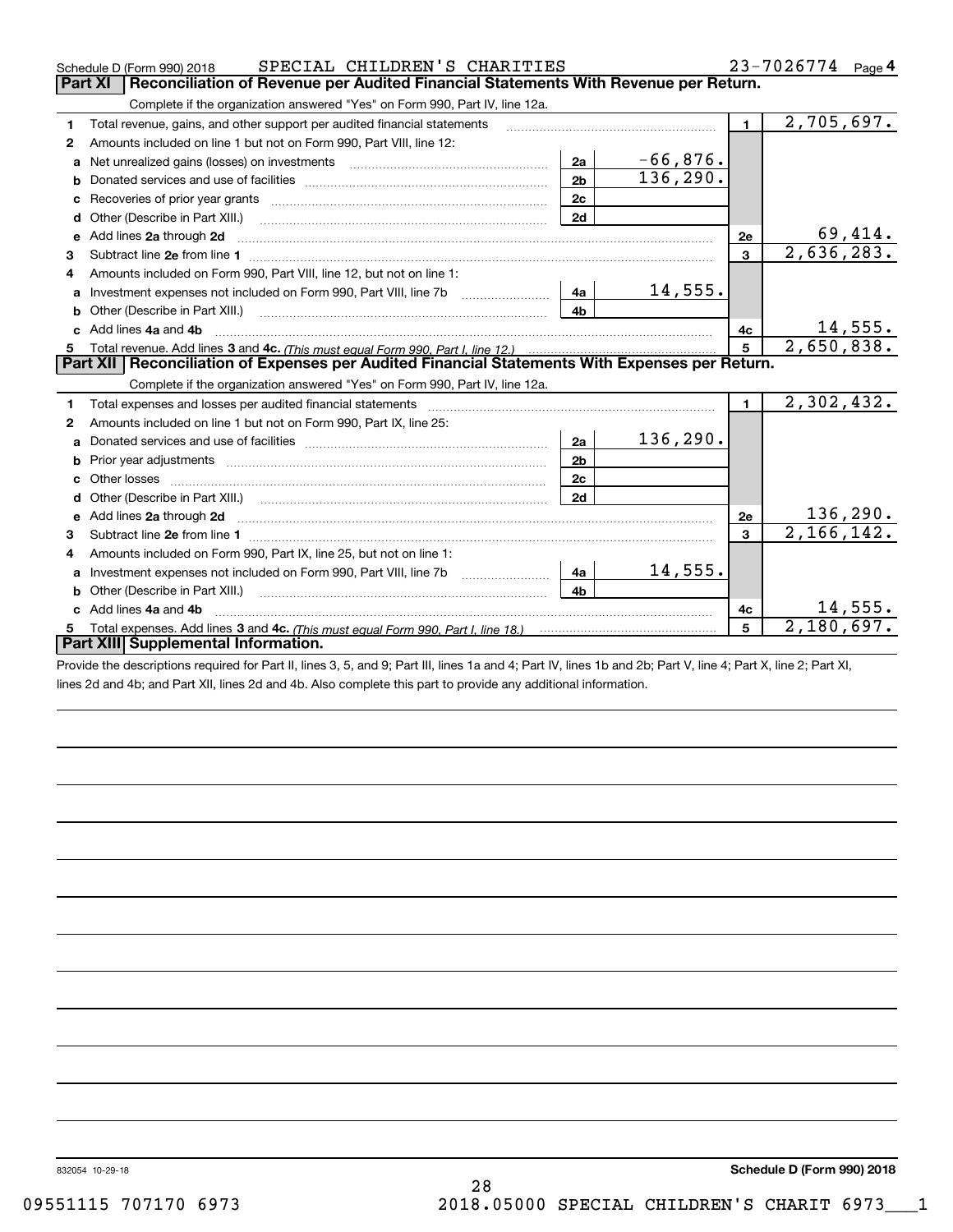| <b>Supplemental Information Regarding Fundraising or Gaming Activities</b><br><b>SCHEDULE G</b> |                                                                                                 |                                                                                                                                                    |                                                 |    |                                       | OMB No. 1545-0047 |                                        |                                       |  |
|-------------------------------------------------------------------------------------------------|-------------------------------------------------------------------------------------------------|----------------------------------------------------------------------------------------------------------------------------------------------------|-------------------------------------------------|----|---------------------------------------|-------------------|----------------------------------------|---------------------------------------|--|
| (Form 990 or 990-EZ)                                                                            | Complete if the organization answered "Yes" on Form 990, Part IV, line 17, 18, or 19, or if the |                                                                                                                                                    | 2018                                            |    |                                       |                   |                                        |                                       |  |
|                                                                                                 | organization entered more than \$15,000 on Form 990-EZ, line 6a.                                |                                                                                                                                                    | <b>Open to Public</b>                           |    |                                       |                   |                                        |                                       |  |
| Department of the Treasury<br>Internal Revenue Service                                          |                                                                                                 | Attach to Form 990 or Form 990-EZ.<br>Go to www.irs.gov/Form990 for instructions and the latest information.                                       |                                                 |    |                                       |                   |                                        | Inspection                            |  |
| Name of the organization                                                                        |                                                                                                 |                                                                                                                                                    |                                                 |    |                                       |                   |                                        | <b>Employer identification number</b> |  |
|                                                                                                 |                                                                                                 | SPECIAL CHILDREN'S CHARITIES                                                                                                                       |                                                 |    |                                       |                   | 23-7026774                             |                                       |  |
| Part I                                                                                          | required to complete this part.                                                                 | Fundraising Activities. Complete if the organization answered "Yes" on Form 990, Part IV, line 17. Form 990-EZ filers are not                      |                                                 |    |                                       |                   |                                        |                                       |  |
|                                                                                                 |                                                                                                 | 1 Indicate whether the organization raised funds through any of the following activities. Check all that apply.                                    |                                                 |    |                                       |                   |                                        |                                       |  |
| Mail solicitations<br>a                                                                         |                                                                                                 | e l                                                                                                                                                |                                                 |    | Solicitation of non-government grants |                   |                                        |                                       |  |
| b                                                                                               | Internet and email solicitations                                                                | f                                                                                                                                                  |                                                 |    | Solicitation of government grants     |                   |                                        |                                       |  |
| Phone solicitations<br>с<br>d<br>In-person solicitations                                        |                                                                                                 | Special fundraising events<br>g                                                                                                                    |                                                 |    |                                       |                   |                                        |                                       |  |
|                                                                                                 |                                                                                                 | 2 a Did the organization have a written or oral agreement with any individual (including officers, directors, trustees, or                         |                                                 |    |                                       |                   |                                        |                                       |  |
|                                                                                                 |                                                                                                 | key employees listed in Form 990, Part VII) or entity in connection with professional fundraising services?                                        |                                                 |    |                                       |                   |                                        | Yes<br>No                             |  |
|                                                                                                 |                                                                                                 | <b>b</b> If "Yes," list the 10 highest paid individuals or entities (fundraisers) pursuant to agreements under which the fundraiser is to be       |                                                 |    |                                       |                   |                                        |                                       |  |
| compensated at least \$5,000 by the organization.                                               |                                                                                                 |                                                                                                                                                    |                                                 |    |                                       |                   |                                        |                                       |  |
|                                                                                                 |                                                                                                 |                                                                                                                                                    | (iii) Did<br>fundraiser                         |    | (iv) Gross receipts                   |                   | (v) Amount paid<br>to (or retained by) | (vi) Amount paid                      |  |
| (i) Name and address of individual<br>or entity (fundraiser)                                    |                                                                                                 | (ii) Activity                                                                                                                                      | have custody<br>or control of<br>contributions? |    | from activity                         |                   | fundraiser<br>listed in col. (i)       | to (or retained by)<br>organization   |  |
|                                                                                                 |                                                                                                 |                                                                                                                                                    | Yes                                             | No |                                       |                   |                                        |                                       |  |
|                                                                                                 |                                                                                                 |                                                                                                                                                    |                                                 |    |                                       |                   |                                        |                                       |  |
|                                                                                                 |                                                                                                 |                                                                                                                                                    |                                                 |    |                                       |                   |                                        |                                       |  |
|                                                                                                 |                                                                                                 |                                                                                                                                                    |                                                 |    |                                       |                   |                                        |                                       |  |
|                                                                                                 |                                                                                                 |                                                                                                                                                    |                                                 |    |                                       |                   |                                        |                                       |  |
|                                                                                                 |                                                                                                 |                                                                                                                                                    |                                                 |    |                                       |                   |                                        |                                       |  |
|                                                                                                 |                                                                                                 |                                                                                                                                                    |                                                 |    |                                       |                   |                                        |                                       |  |
|                                                                                                 |                                                                                                 |                                                                                                                                                    |                                                 |    |                                       |                   |                                        |                                       |  |
|                                                                                                 |                                                                                                 |                                                                                                                                                    |                                                 |    |                                       |                   |                                        |                                       |  |
|                                                                                                 |                                                                                                 |                                                                                                                                                    |                                                 |    |                                       |                   |                                        |                                       |  |
|                                                                                                 |                                                                                                 |                                                                                                                                                    |                                                 |    |                                       |                   |                                        |                                       |  |
|                                                                                                 |                                                                                                 |                                                                                                                                                    |                                                 |    |                                       |                   |                                        |                                       |  |
|                                                                                                 |                                                                                                 |                                                                                                                                                    |                                                 |    |                                       |                   |                                        |                                       |  |
|                                                                                                 |                                                                                                 |                                                                                                                                                    |                                                 |    |                                       |                   |                                        |                                       |  |
|                                                                                                 |                                                                                                 |                                                                                                                                                    |                                                 |    |                                       |                   |                                        |                                       |  |
|                                                                                                 |                                                                                                 |                                                                                                                                                    |                                                 |    |                                       |                   |                                        |                                       |  |
|                                                                                                 |                                                                                                 |                                                                                                                                                    |                                                 |    |                                       |                   |                                        |                                       |  |
|                                                                                                 |                                                                                                 |                                                                                                                                                    |                                                 |    |                                       |                   |                                        |                                       |  |
| Total                                                                                           |                                                                                                 | 3 List all states in which the organization is registered or licensed to solicit contributions or has been notified it is exempt from registration |                                                 |    |                                       |                   |                                        |                                       |  |
| or licensing.                                                                                   |                                                                                                 |                                                                                                                                                    |                                                 |    |                                       |                   |                                        |                                       |  |
|                                                                                                 |                                                                                                 |                                                                                                                                                    |                                                 |    |                                       |                   |                                        |                                       |  |
|                                                                                                 |                                                                                                 |                                                                                                                                                    |                                                 |    |                                       |                   |                                        |                                       |  |
|                                                                                                 |                                                                                                 |                                                                                                                                                    |                                                 |    |                                       |                   |                                        |                                       |  |
|                                                                                                 |                                                                                                 |                                                                                                                                                    |                                                 |    |                                       |                   |                                        |                                       |  |
|                                                                                                 |                                                                                                 |                                                                                                                                                    |                                                 |    |                                       |                   |                                        |                                       |  |
|                                                                                                 |                                                                                                 |                                                                                                                                                    |                                                 |    |                                       |                   |                                        |                                       |  |
|                                                                                                 |                                                                                                 |                                                                                                                                                    |                                                 |    |                                       |                   |                                        |                                       |  |
|                                                                                                 |                                                                                                 |                                                                                                                                                    |                                                 |    |                                       |                   |                                        |                                       |  |
|                                                                                                 |                                                                                                 |                                                                                                                                                    |                                                 |    |                                       |                   |                                        |                                       |  |
|                                                                                                 |                                                                                                 | LHA For Paperwork Reduction Act Notice, see the Instructions for Form 990 or 990-EZ.                                                               |                                                 |    |                                       |                   |                                        | Schedule G (Form 990 or 990-EZ) 2018  |  |

832081 10-03-18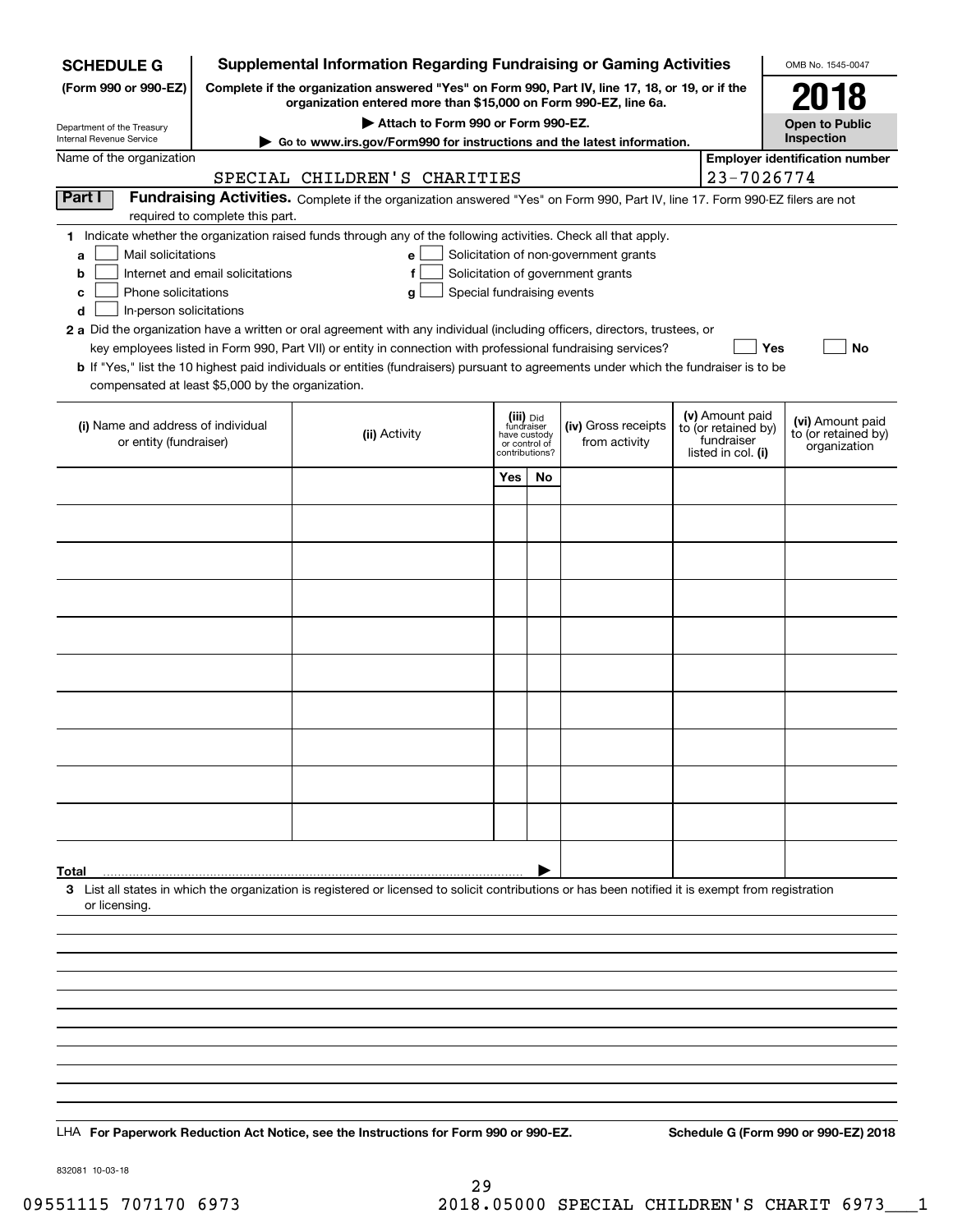### Schedule G (Form 990 or 990-EZ) 2018  ${\tt SPERCIAL}$   ${\tt CHILDREN}$  'S  ${\tt CHARITIES}$   $23-7026774$  Page

**Part II** | Fundraising Events. Complete if the organization answered "Yes" on Form 990, Part IV, line 18, or reported more than \$15,000

|                 |    | of fundraising event contributions and gross income on Form 990-EZ, lines 1 and 6b. List events with gross receipts greater than \$5,000.                                                                                                                          |                         |                         |                  |                            |
|-----------------|----|--------------------------------------------------------------------------------------------------------------------------------------------------------------------------------------------------------------------------------------------------------------------|-------------------------|-------------------------|------------------|----------------------------|
|                 |    |                                                                                                                                                                                                                                                                    | (a) Event #1            | (b) Event #2            | (c) Other events | (d) Total events           |
|                 |    |                                                                                                                                                                                                                                                                    |                         | 50TH                    |                  | (add col. (a) through      |
|                 |    |                                                                                                                                                                                                                                                                    | POLAR PLUNGEANNIVERSARY |                         | 5                | col. (c)                   |
|                 |    |                                                                                                                                                                                                                                                                    | (event type)            | (event type)            | (total number)   |                            |
|                 |    |                                                                                                                                                                                                                                                                    |                         |                         |                  |                            |
| Revenue         |    |                                                                                                                                                                                                                                                                    | 1,756,658.              | 383,575.                | 324,890.         | 2,465,123.                 |
|                 |    |                                                                                                                                                                                                                                                                    |                         |                         |                  |                            |
|                 |    |                                                                                                                                                                                                                                                                    | 1, 213, 522.            | 282,860.                | 219,351.         | 1,715,733.                 |
|                 | 3  | Gross income (line 1 minus line 2)                                                                                                                                                                                                                                 | 543,136.                | 100,715.                | 105, 539.        | 749,390.                   |
|                 |    |                                                                                                                                                                                                                                                                    |                         |                         |                  |                            |
|                 |    |                                                                                                                                                                                                                                                                    |                         |                         |                  |                            |
|                 |    |                                                                                                                                                                                                                                                                    |                         |                         |                  |                            |
|                 | 5  |                                                                                                                                                                                                                                                                    | 7,640.                  |                         | 2,796.           | 10,436.                    |
|                 |    |                                                                                                                                                                                                                                                                    |                         |                         |                  |                            |
|                 |    |                                                                                                                                                                                                                                                                    | 134,613.                |                         | 26, 347.         | 160,960.                   |
| Direct Expenses |    |                                                                                                                                                                                                                                                                    |                         |                         |                  |                            |
|                 |    | 7 Food and beverages                                                                                                                                                                                                                                               | 2,996.                  | 324.                    | 6,426.           | 9,746.                     |
|                 | 8  |                                                                                                                                                                                                                                                                    |                         | 20,000.                 | 4,225.           | 27,575.                    |
|                 | 9  |                                                                                                                                                                                                                                                                    | $\frac{3,350}{394,537}$ | 80,391.                 | 65,745.          | 540, 673.                  |
|                 | 10 | Direct expense summary. Add lines 4 through 9 in column (d)                                                                                                                                                                                                        |                         |                         |                  | 749,390.                   |
|                 |    | 0.                                                                                                                                                                                                                                                                 |                         |                         |                  |                            |
| Part III        |    | 11 Net income summary. Subtract line 10 from line 3, column (d)<br>Gaming. Complete if the organization answered "Yes" on Form 990, Part IV, line 19, or reported more than                                                                                        |                         |                         |                  |                            |
|                 |    | \$15,000 on Form 990-EZ, line 6a.                                                                                                                                                                                                                                  |                         |                         |                  |                            |
|                 |    |                                                                                                                                                                                                                                                                    | (a) Bingo               | (b) Pull tabs/instant   | (c) Other gaming | (d) Total gaming (add      |
| Revenue         |    |                                                                                                                                                                                                                                                                    |                         | bingo/progressive bingo |                  | col. (a) through col. (c)) |
|                 |    |                                                                                                                                                                                                                                                                    |                         |                         |                  |                            |
|                 |    |                                                                                                                                                                                                                                                                    |                         |                         |                  |                            |
|                 |    |                                                                                                                                                                                                                                                                    |                         |                         |                  |                            |
|                 |    |                                                                                                                                                                                                                                                                    |                         |                         |                  |                            |
| Expenses        |    |                                                                                                                                                                                                                                                                    |                         |                         |                  |                            |
|                 |    |                                                                                                                                                                                                                                                                    |                         |                         |                  |                            |
| Direct          |    |                                                                                                                                                                                                                                                                    |                         |                         |                  |                            |
|                 |    |                                                                                                                                                                                                                                                                    |                         |                         |                  |                            |
|                 | 5  | Other direct expenses                                                                                                                                                                                                                                              |                         |                         |                  |                            |
|                 |    |                                                                                                                                                                                                                                                                    | $\%$<br>Yes             | %<br>Yes                | Yes<br>%         |                            |
|                 |    | 6 Volunteer labor                                                                                                                                                                                                                                                  | No                      | No                      | No               |                            |
|                 | 7  | Direct expense summary. Add lines 2 through 5 in column (d)                                                                                                                                                                                                        |                         |                         |                  |                            |
|                 |    |                                                                                                                                                                                                                                                                    |                         |                         |                  |                            |
|                 |    |                                                                                                                                                                                                                                                                    |                         |                         |                  |                            |
|                 |    |                                                                                                                                                                                                                                                                    |                         |                         |                  |                            |
|                 |    |                                                                                                                                                                                                                                                                    |                         |                         |                  |                            |
|                 |    |                                                                                                                                                                                                                                                                    |                         |                         |                  | Yes<br>No                  |
|                 |    | <b>b</b> If "No," explain:<br><u>state and the state of the state of the state of the state of the state of the state of the state of the state of the state of the state of the state of the state of the state of the state of the state of the state of the</u> |                         |                         |                  |                            |
|                 |    |                                                                                                                                                                                                                                                                    |                         |                         |                  |                            |
|                 |    |                                                                                                                                                                                                                                                                    |                         |                         |                  | Yes<br>No                  |
|                 |    |                                                                                                                                                                                                                                                                    |                         |                         |                  |                            |
|                 |    |                                                                                                                                                                                                                                                                    |                         |                         |                  |                            |

832082 10-03-18

**Schedule G (Form 990 or 990-EZ) 2018**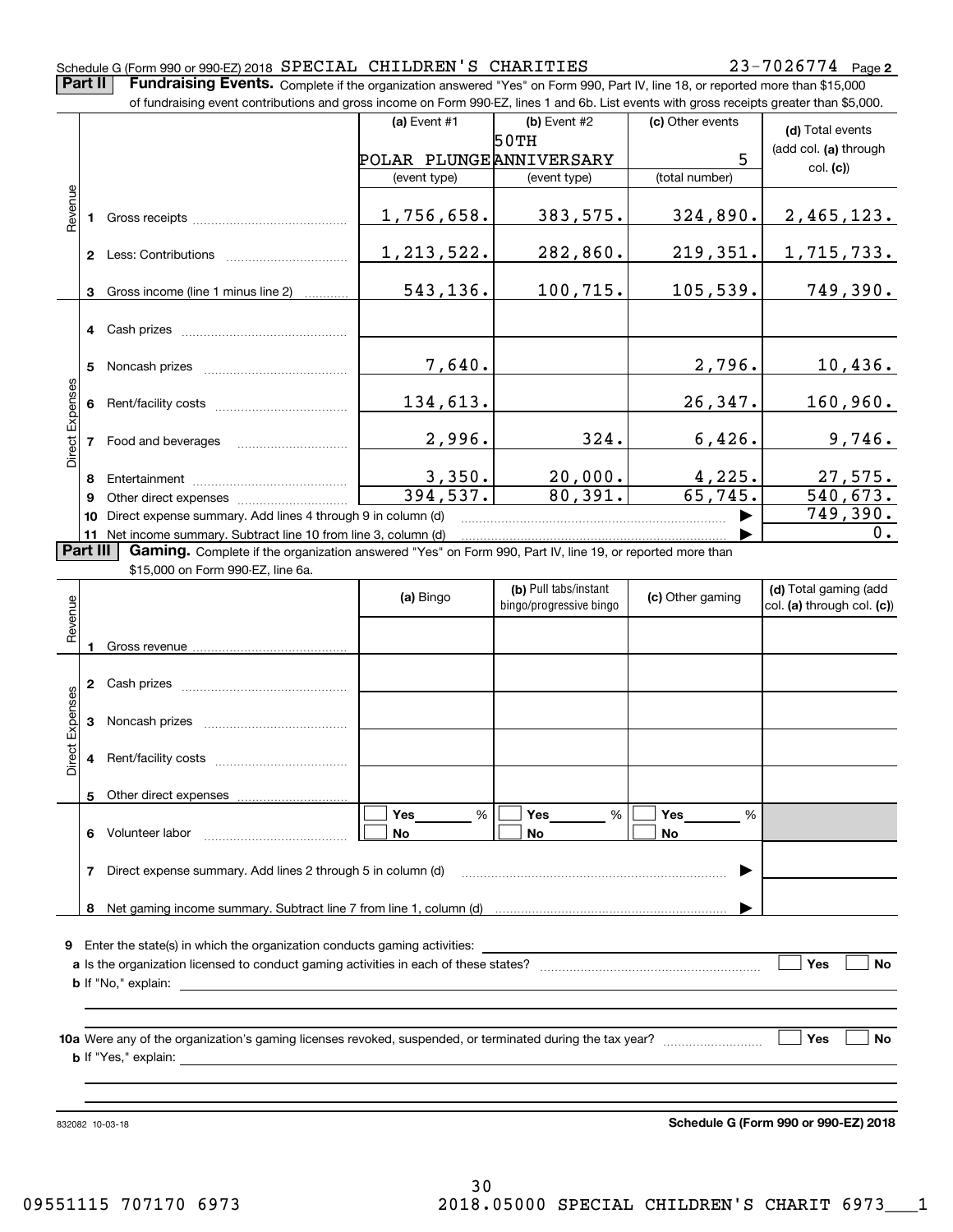|    | Schedule G (Form 990 or 990-EZ) 2018 SPECIAL CHILDREN'S CHARITIES                                                                                                                                                                                            | 23-7026774                           |     | Page 3    |
|----|--------------------------------------------------------------------------------------------------------------------------------------------------------------------------------------------------------------------------------------------------------------|--------------------------------------|-----|-----------|
|    |                                                                                                                                                                                                                                                              |                                      | Yes | No        |
|    | 12 Is the organization a grantor, beneficiary or trustee of a trust, or a member of a partnership or other entity formed                                                                                                                                     |                                      | Yes | No        |
|    | 13 Indicate the percentage of gaming activity conducted in:                                                                                                                                                                                                  |                                      |     |           |
|    |                                                                                                                                                                                                                                                              | 13а                                  |     | %         |
|    |                                                                                                                                                                                                                                                              | 13 <sub>b</sub>                      |     | %         |
|    | 14 Enter the name and address of the person who prepares the organization's gaming/special events books and records:                                                                                                                                         |                                      |     |           |
|    |                                                                                                                                                                                                                                                              |                                      |     |           |
|    |                                                                                                                                                                                                                                                              |                                      |     |           |
|    |                                                                                                                                                                                                                                                              |                                      | Yes | No        |
|    |                                                                                                                                                                                                                                                              |                                      |     |           |
|    | of gaming revenue retained by the third party $\triangleright$ \$                                                                                                                                                                                            |                                      |     |           |
|    | c If "Yes," enter name and address of the third party:                                                                                                                                                                                                       |                                      |     |           |
|    | Name $\blacktriangleright$<br><u> 1989 - Johann Barbara, marka a shekara tsa na shekara tsa na shekara tsa na shekara tsa na shekara tsa na sh</u>                                                                                                           |                                      |     |           |
|    |                                                                                                                                                                                                                                                              |                                      |     |           |
| 16 | Gaming manager information:                                                                                                                                                                                                                                  |                                      |     |           |
|    | $Name \rightarrow$                                                                                                                                                                                                                                           |                                      |     |           |
|    |                                                                                                                                                                                                                                                              |                                      |     |           |
|    | Gaming manager compensation > \$                                                                                                                                                                                                                             |                                      |     |           |
|    | Description of services provided <b>by example 200 and 200 and 200 and 200 and 200 and 200 and 200 and 200 and 200 and 200 and 200 and 200 and 200 and 200 and 200 and 200 and 200 and 200 and 200 and 200 and 200 and 200 and 2</b>                         |                                      |     |           |
|    |                                                                                                                                                                                                                                                              |                                      |     |           |
|    | Director/officer<br>Employee<br>Independent contractor                                                                                                                                                                                                       |                                      |     |           |
|    |                                                                                                                                                                                                                                                              |                                      |     |           |
|    | <b>17</b> Mandatory distributions:<br>a Is the organization required under state law to make charitable distributions from the gaming proceeds to                                                                                                            |                                      |     |           |
|    | retain the state gaming license?                                                                                                                                                                                                                             | $\Box$ Yes                           |     | $\Box$ No |
|    | <b>b</b> Enter the amount of distributions required under state law to be distributed to other exempt organizations or spent in the                                                                                                                          |                                      |     |           |
|    | organization's own exempt activities during the tax year $\triangleright$ \$                                                                                                                                                                                 |                                      |     |           |
|    | <b>Part IV</b><br>Supplemental Information. Provide the explanations required by Part I, line 2b, columns (iii) and (v); and Part III, lines 9, 9b, 10b,<br>15b, 15c, 16, and 17b, as applicable. Also provide any additional information. See instructions. |                                      |     |           |
|    |                                                                                                                                                                                                                                                              |                                      |     |           |
|    |                                                                                                                                                                                                                                                              |                                      |     |           |
|    |                                                                                                                                                                                                                                                              |                                      |     |           |
|    |                                                                                                                                                                                                                                                              |                                      |     |           |
|    |                                                                                                                                                                                                                                                              |                                      |     |           |
|    |                                                                                                                                                                                                                                                              |                                      |     |           |
|    |                                                                                                                                                                                                                                                              |                                      |     |           |
|    |                                                                                                                                                                                                                                                              |                                      |     |           |
|    |                                                                                                                                                                                                                                                              |                                      |     |           |
|    |                                                                                                                                                                                                                                                              |                                      |     |           |
|    | 832083 10-03-18<br>31                                                                                                                                                                                                                                        | Schedule G (Form 990 or 990-EZ) 2018 |     |           |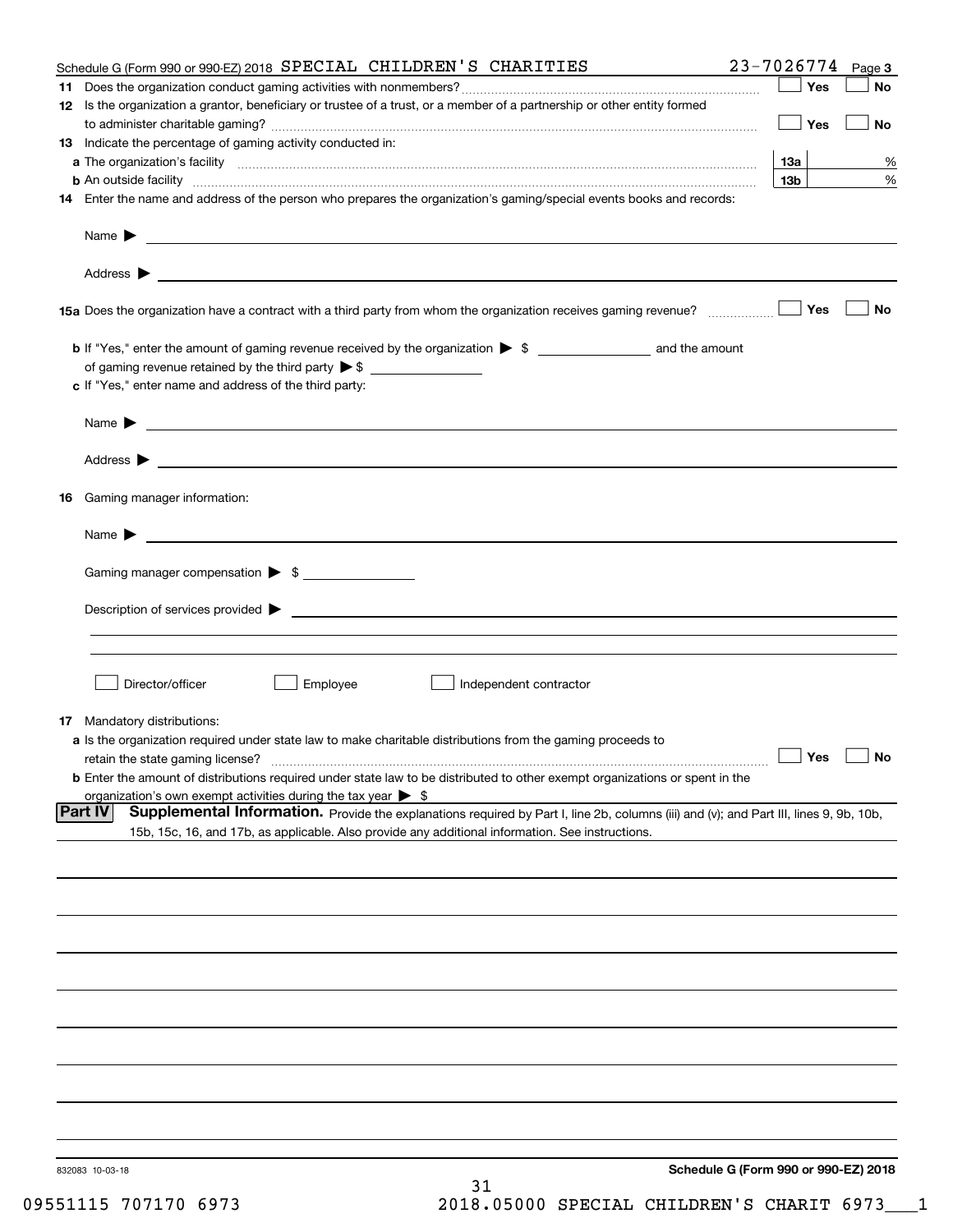**Schedule G (Form 990 or 990-EZ)**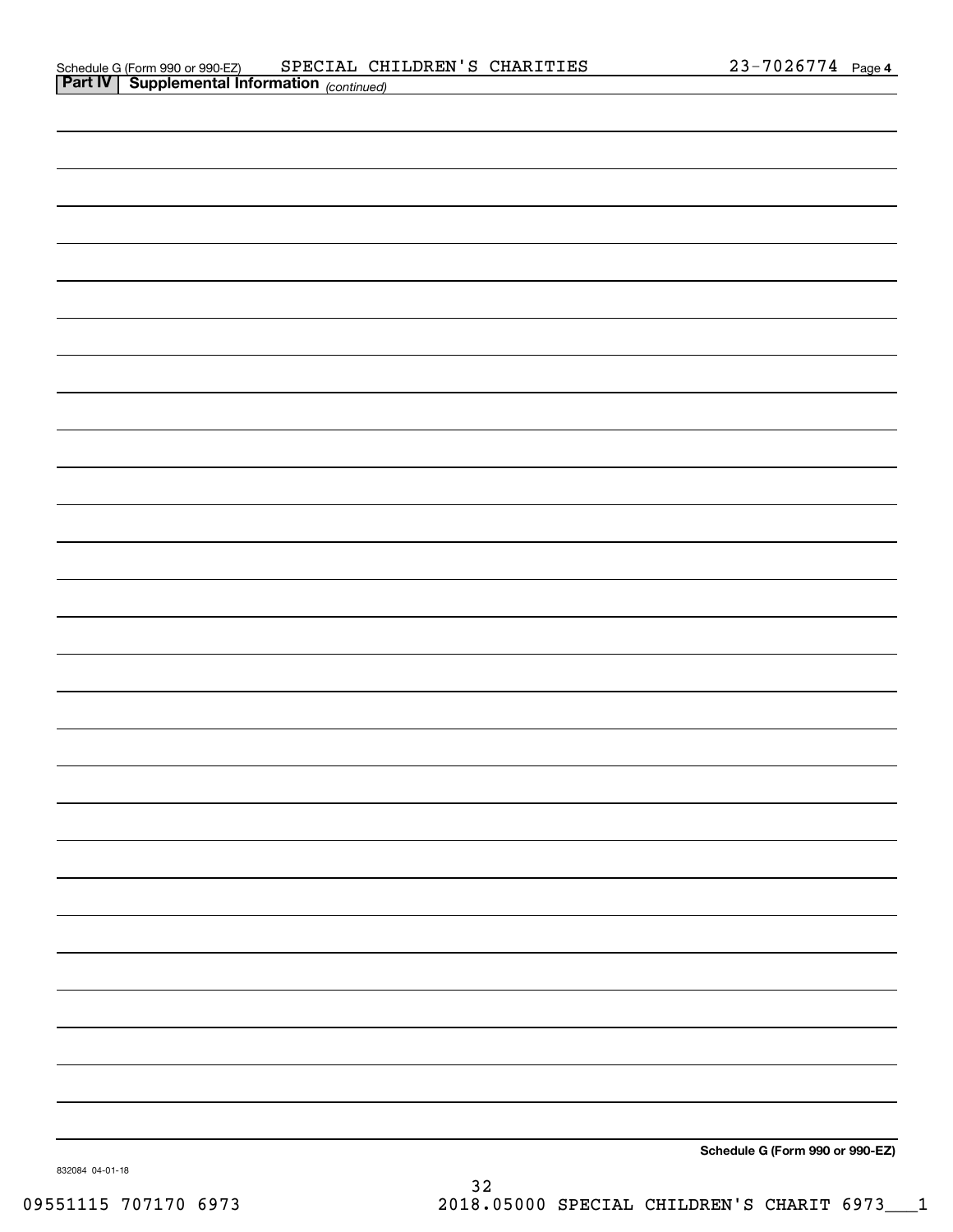| <b>SCHEDULE I</b>                                                                                                                                                                                                  |                                                                                                            | <b>Grants and Other Assistance to Organizations,</b>                             |                                                                              |                                         |                                                                |                                          | OMB No. 1545-0047                     |
|--------------------------------------------------------------------------------------------------------------------------------------------------------------------------------------------------------------------|------------------------------------------------------------------------------------------------------------|----------------------------------------------------------------------------------|------------------------------------------------------------------------------|-----------------------------------------|----------------------------------------------------------------|------------------------------------------|---------------------------------------|
| (Form 990)                                                                                                                                                                                                         |                                                                                                            | Governments, and Individuals in the United States                                |                                                                              |                                         |                                                                |                                          | 2018                                  |
| Department of the Treasury<br>Internal Revenue Service                                                                                                                                                             |                                                                                                            | Complete if the organization answered "Yes" on Form 990, Part IV, line 21 or 22. | Attach to Form 990.<br>Go to www.irs.gov/Form990 for the latest information. |                                         |                                                                |                                          | <b>Open to Public</b><br>Inspection   |
| Name of the organization                                                                                                                                                                                           |                                                                                                            |                                                                                  |                                                                              |                                         |                                                                |                                          | <b>Employer identification number</b> |
|                                                                                                                                                                                                                    | SPECIAL CHILDREN'S CHARITIES                                                                               |                                                                                  |                                                                              |                                         |                                                                |                                          | 23-7026774                            |
| <b>General Information on Grants and Assistance</b><br>Part I                                                                                                                                                      |                                                                                                            |                                                                                  |                                                                              |                                         |                                                                |                                          |                                       |
| Does the organization maintain records to substantiate the amount of the grants or assistance, the grantees' eligibility for the grants or assistance, and the selection<br>$\mathbf{1}$<br>$\boxed{\text{X}}$ Yes |                                                                                                            |                                                                                  |                                                                              |                                         |                                                                |                                          |                                       |
| Describe in Part IV the organization's procedures for monitoring the use of grant funds in the United States.<br>$\mathbf{2}$<br>Part II                                                                           |                                                                                                            |                                                                                  |                                                                              |                                         |                                                                |                                          |                                       |
| Grants and Other Assistance to Domestic Organizations and Domestic Governments. Complete if the organization answered "Yes" on Form 990, Part IV, line 21, for any                                                 |                                                                                                            |                                                                                  |                                                                              |                                         |                                                                |                                          |                                       |
| recipient that received more than \$5,000. Part II can be duplicated if additional space is needed.<br>1 (a) Name and address of organization<br>or government                                                     | $(b)$ EIN                                                                                                  | (c) IRC section<br>(if applicable)                                               | (d) Amount of<br>cash grant                                                  | (e) Amount of<br>non-cash<br>assistance | (f) Method of<br>valuation (book,<br>FMV, appraisal,<br>other) | (g) Description of<br>noncash assistance | (h) Purpose of grant<br>or assistance |
| CHICAGO PARK DISTRICT<br>541 N FAIRBANKS CT                                                                                                                                                                        | 36-6005822                                                                                                 |                                                                                  |                                                                              |                                         |                                                                |                                          |                                       |
| CHICAGO, IL 60611                                                                                                                                                                                                  |                                                                                                            |                                                                                  | 177,614.                                                                     | $\mathbf{0}$                            |                                                                |                                          | GRANT                                 |
|                                                                                                                                                                                                                    |                                                                                                            |                                                                                  |                                                                              |                                         |                                                                |                                          |                                       |
|                                                                                                                                                                                                                    |                                                                                                            |                                                                                  |                                                                              |                                         |                                                                |                                          |                                       |
|                                                                                                                                                                                                                    |                                                                                                            |                                                                                  |                                                                              |                                         |                                                                |                                          |                                       |
|                                                                                                                                                                                                                    |                                                                                                            |                                                                                  |                                                                              |                                         |                                                                |                                          |                                       |
|                                                                                                                                                                                                                    |                                                                                                            |                                                                                  |                                                                              |                                         |                                                                |                                          |                                       |
| Enter total number of section $501(c)(3)$ and government organizations listed in the line 1 table<br>$\mathbf{2}$<br>Enter total number of other organizations listed in the line 1 table<br>3                     |                                                                                                            |                                                                                  |                                                                              |                                         |                                                                |                                          |                                       |
|                                                                                                                                                                                                                    | LHA For Paperwork Reduction Act Notice, see the Instructions for Form 990.<br>Schedule I (Form 990) (2018) |                                                                                  |                                                                              |                                         |                                                                |                                          |                                       |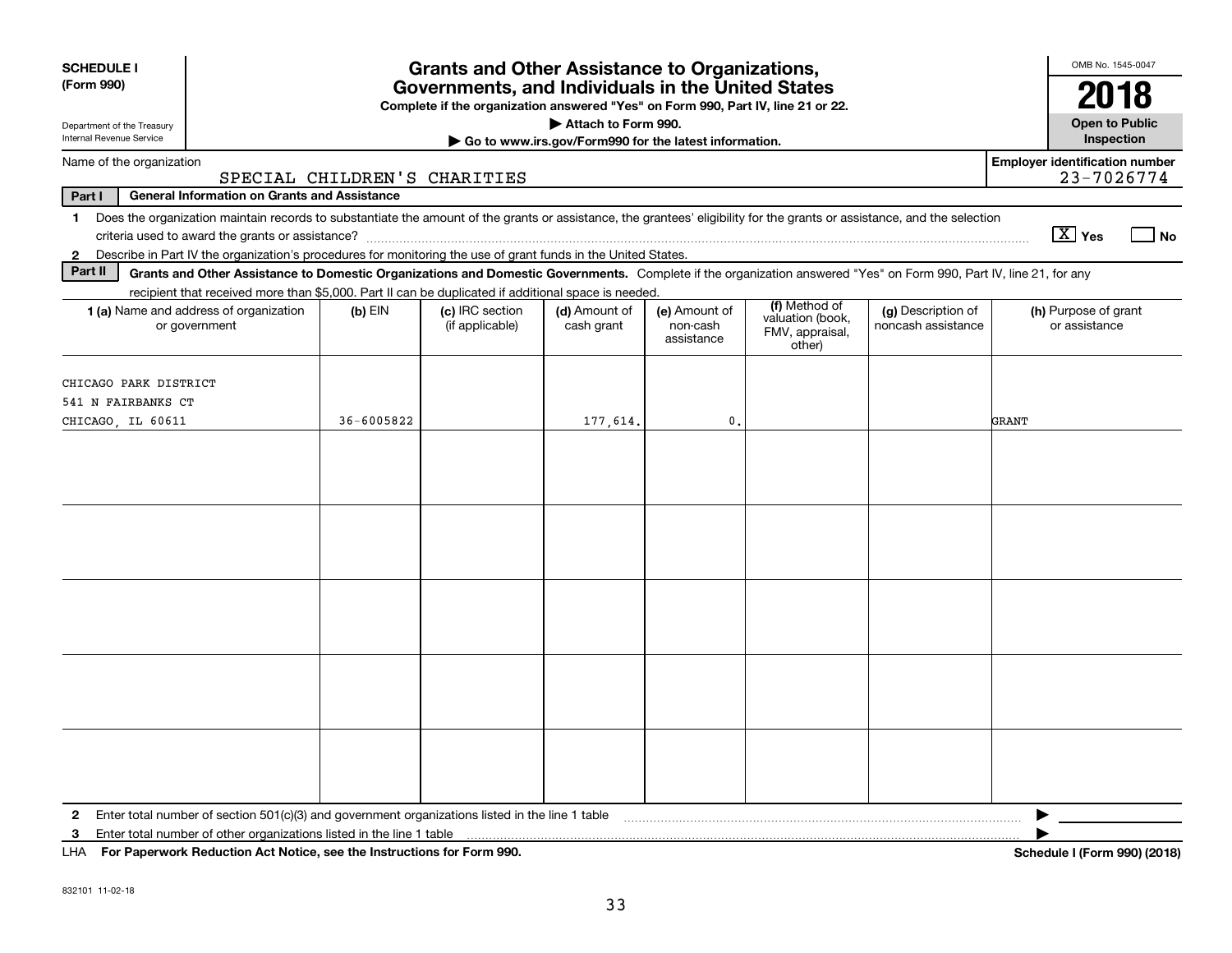### Schedule I (Form 990) (2018) SPECIAL CHILDREN'S CHARITIES Page

a) Type of grant or assistance **(b)** Number of **(c)** Amount of **(d)** Amount of non-**(e)** Method of valuation (f)<br>cash are continuous cash are cash assistance (book, FMV, appraisal, other) Part III can be duplicated if additional space is needed. (a) Type of grant or assistance (b) Number of recipients(c) Amount of cash grant (d) Amount of noncash assistance (f) Description of noncash assistance GRANT45 65,373. 0.

Part IV | Supplemental Information. Provide the information required in Part I, line 2; Part III, column (b); and any other additional information.

**Part III** | Grants and Other Assistance to Domestic Individuals. Complete if the organization answered "Yes" on Form 990, Part IV, line 22.

PART I, LINE 2:

GRANT AMOUNTS ARE CALCULATED IN THE YEAR FOLLOWING THE AWARD YEAR TO

SUBSTANTIATE THE GRANT AMOUNT.

**2**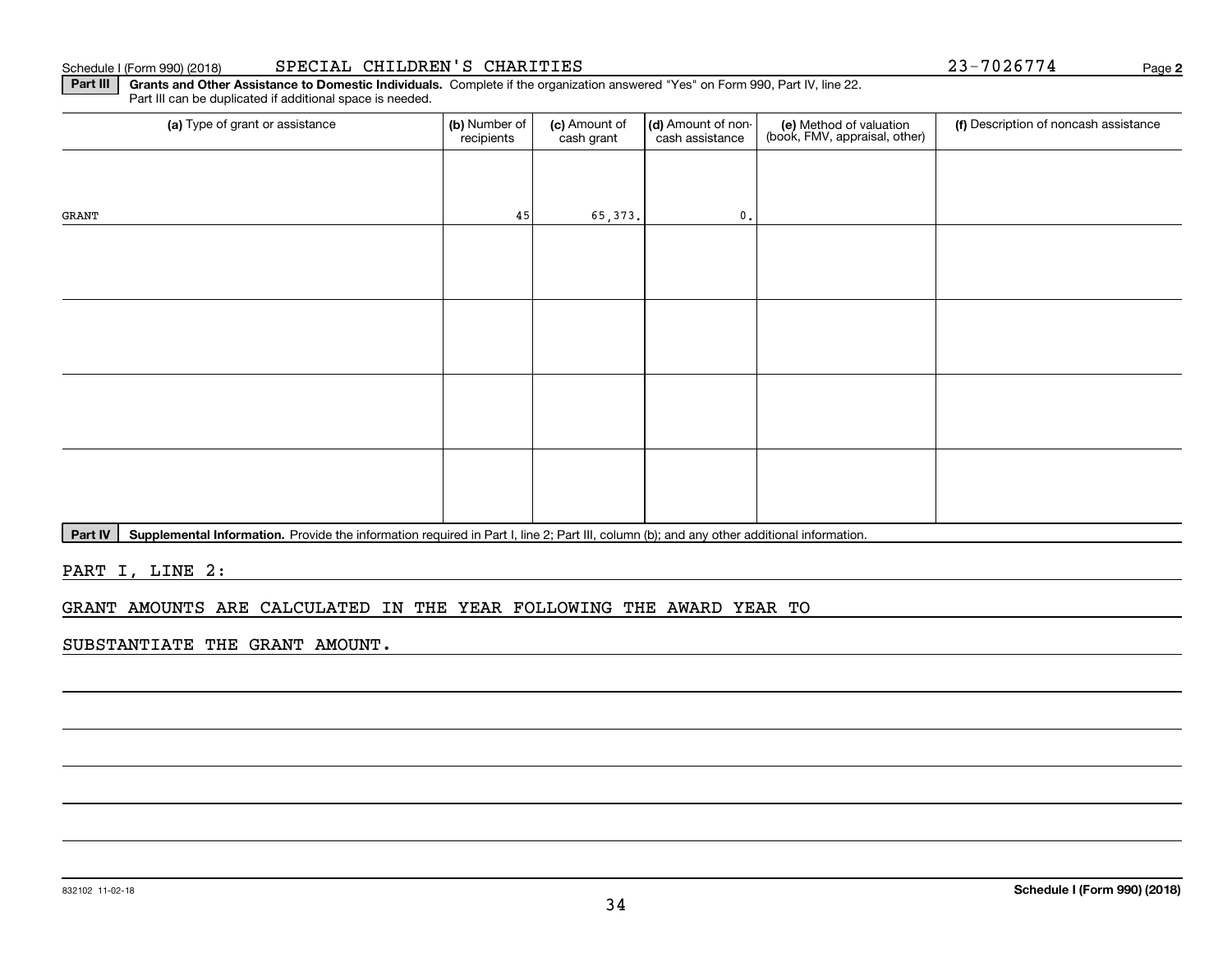Department of the Treasury **(Form 990 or 990-EZ)**

**SCHEDULE O Supplemental Information to Form 990 or 990-EZ**

**Complete to provide information for responses to specific questions on Form 990 or 990-EZ or to provide any additional information. | Attach to Form 990 or 990-EZ. | Go to www.irs.gov/Form990 for the latest information.**



Internal Revenue Service Name of the organization

SPECIAL CHILDREN'S CHARITIES  $\vert$  23-7026774

**Employer identification number**

FORM 990, PART I, LINE 1, DESCRIPTION OF ORGANIZATION MISSION:

ADULTS IN CHICAGO WITH INTELLECTUAL AND DEVELOPMENT DISABILITIES.

FORM 990, PART VI, SECTION B, LINE 11B:

A COPY OF THE FORM 990 IS PROVIDED TO THE BOARD OF DIRECTORS FOR REVIEW.

QUESTIONS OR CONCERNS ARE ADDRESSED BEFORE THE FORM 990 IS FILED.

FORM 990, PART VI, SECTION B, LINE 15:

THE EXECUTIVE COMMITTEE, WITH ADVISEMENT FROM THE BOARD OF DIRECTORS,

DETERMINTES THE SALARY OF THE EXECUTIVE DIRECTOR.

FORM 990, PART VI, SECTION C, LINE 19:

THE ORGANIZATION MAKES ITS FINANCIAL STATEMENTS AVAILABLE TO THE PUBLIC ON

ITS WEBSITE. THE ORGANIZATION DID NOT HAVE A CONFLICT OF INTEREST POLICY

DURING 2018.

FORM 990, PART IX, LINE 11G, OTHER FEES:

CONSULTING:

| PROGRAM SERVICE EXPENSES                               | 52,527.  |
|--------------------------------------------------------|----------|
| MANAGEMENT AND GENERAL EXPENSES                        | 94, 295. |
| FUNDRAISING EXPENSES                                   | 131,302. |
| TOTAL EXPENSES                                         | 278,124. |
| TOTAL OTHER FEES ON FORM 990, PART IX, LINE 11G, COL A | 278,124. |

FORM 990, PART IX, LINE 24E, ALL OTHER FUNCTIONAL EXPENSES:

SUPPLIES:

832211 10-10-18 LHA For Paperwork Reduction Act Notice, see the Instructions for Form 990 or 990-EZ. Schedule O (Form 990 or 990-EZ) (2018)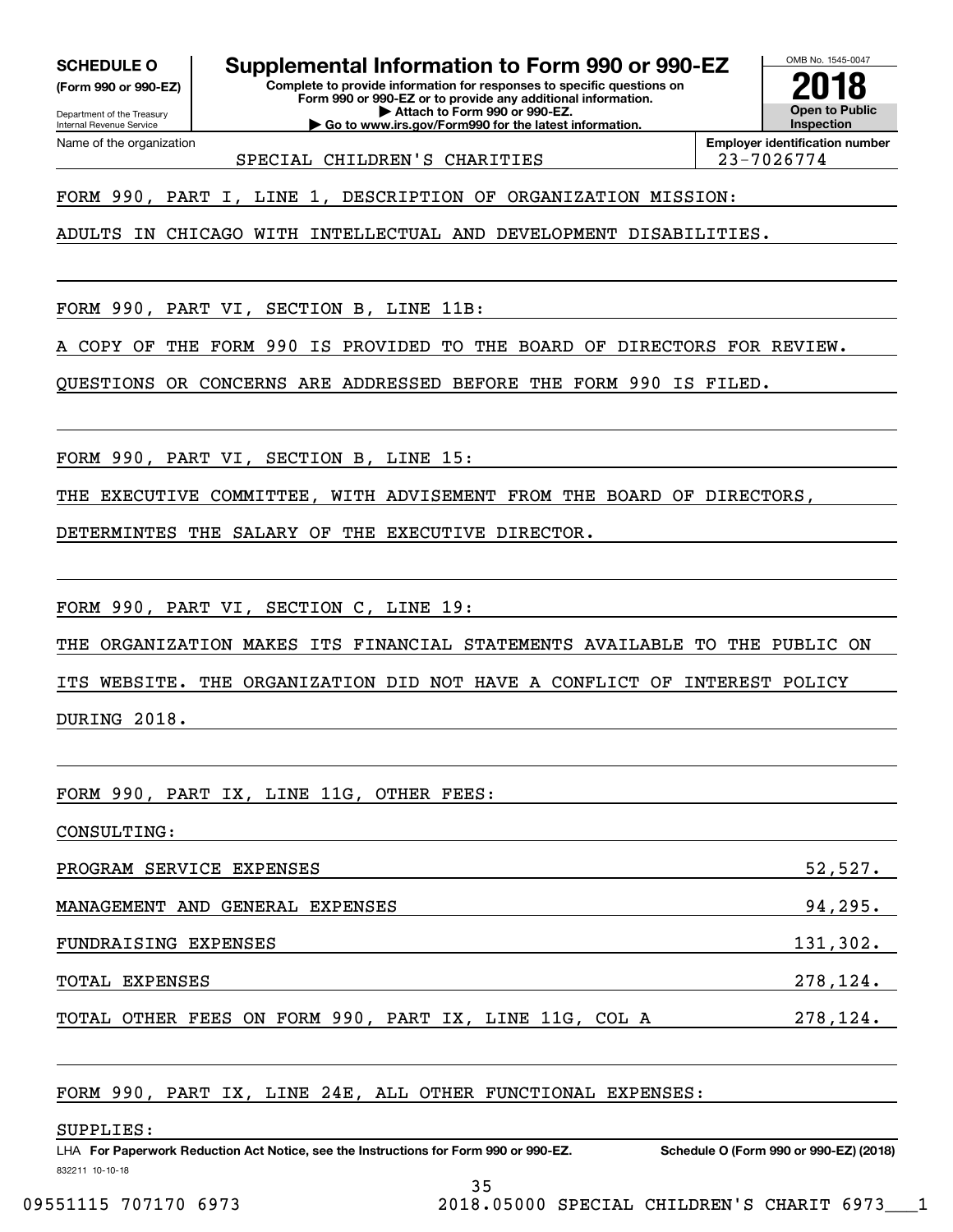| Schedule O (Form 990 or 990-EZ) (2018)                   | Page 2                                              |
|----------------------------------------------------------|-----------------------------------------------------|
| Name of the organization<br>SPECIAL CHILDREN'S CHARITIES | <b>Employer identification number</b><br>23-7026774 |
| PROGRAM SERVICE EXPENSES                                 | 100, 370.                                           |
| MANAGEMENT AND GENERAL EXPENSES                          | 1,169.                                              |
| FUNDRAISING EXPENSES                                     | 7,485.                                              |
| TOTAL EXPENSES                                           | 109,024.                                            |
| <b>OUTSIDE SERVICES:</b>                                 |                                                     |
| PROGRAM SERVICE EXPENSES                                 | 36,732.                                             |
| MANAGEMENT AND GENERAL EXPENSES                          | 29,415.                                             |
| FUNDRAISING EXPENSES                                     | 8,316.                                              |
| TOTAL EXPENSES                                           | 74,463.                                             |
| ATHLETE AND COMMUNITY ENGAGEMENT:                        |                                                     |
| PROGRAM SERVICE EXPENSES                                 | 23,103.                                             |
| MANAGEMENT AND GENERAL EXPENSES                          | $0$ .                                               |
| FUNDRAISING EXPENSES                                     | 1,184.                                              |
| TOTAL EXPENSES                                           | 24,287.                                             |
| PHOTOGRAPHY:                                             |                                                     |
| PROGRAM SERVICE EXPENSES                                 | 18,074.                                             |
| MANAGEMENT AND GENERAL EXPENSES                          | $0$ .                                               |
| FUNDRAISING EXPENSES                                     | 2,998.                                              |
| TOTAL EXPENSES                                           | 21,072.                                             |
| UTILITIES, TELEPHONE, & INTERNET:                        |                                                     |
| PROGRAM SERVICE EXPENSES                                 | 4,359.                                              |
| MANAGEMENT AND GENERAL EXPENSES                          | 5,996.                                              |
| FUNDRAISING EXPENSES                                     | 7,719.                                              |
| TOTAL EXPENSES                                           | 18,074.                                             |
| 832212 10-10-18<br>36                                    | Schedule O (Form 990 or 990-EZ) (2018)              |

09551115 707170 6973 2018.05000 SPECIAL CHILDREN'S CHARIT 6973 1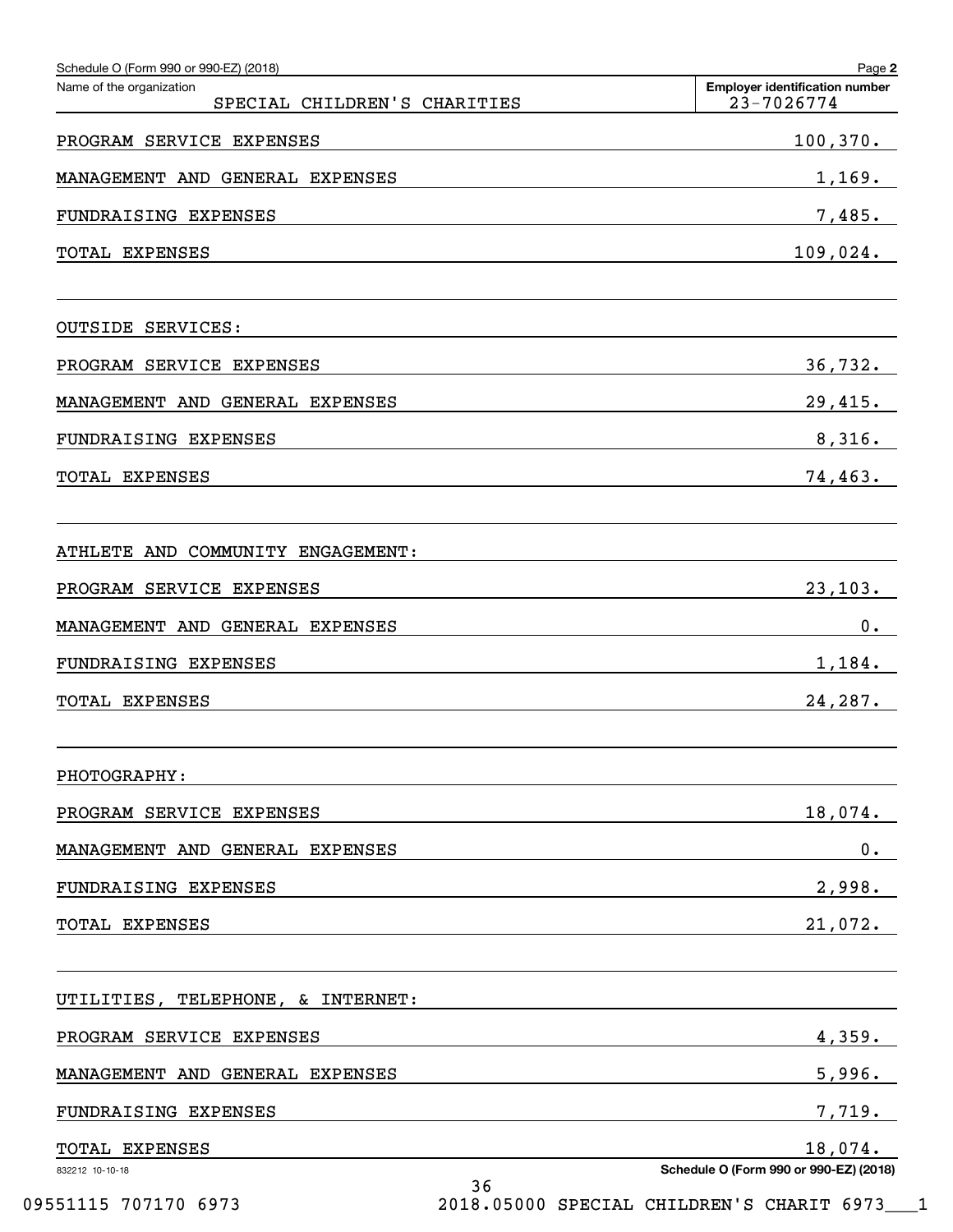| Schedule O (Form 990 or 990-EZ) (2018)<br>Name of the organization | Page 2<br><b>Employer identification number</b> |
|--------------------------------------------------------------------|-------------------------------------------------|
| SPECIAL CHILDREN'S CHARITIES                                       | 23-7026774                                      |
|                                                                    |                                                 |
| INVESTMENT FEES:                                                   |                                                 |
| PROGRAM SERVICE EXPENSES                                           | 0.                                              |
| MANAGEMENT AND GENERAL EXPENSES                                    | 14,555.                                         |
| FUNDRAISING EXPENSES                                               | 0.                                              |
| TOTAL EXPENSES                                                     | 14,555.                                         |
| MISCELLANEOUS:                                                     |                                                 |
| PROGRAM SERVICE EXPENSES                                           | 1,325.                                          |
| MANAGEMENT AND GENERAL EXPENSES                                    | 282.                                            |
| FUNDRAISING EXPENSES                                               | 7,079.                                          |
| TOTAL EXPENSES                                                     | 8,686.                                          |
| <b>BOARD COSTS:</b>                                                |                                                 |
| PROGRAM SERVICE EXPENSES                                           | 260.                                            |
| MANAGEMENT AND GENERAL EXPENSES                                    | 7,465.                                          |
| FUNDRAISING EXPENSES                                               | 664.                                            |
| TOTAL EXPENSES                                                     | 8,389.                                          |
| TOTAL OTHER EXPENSES ON FORM 990, PART IX, LINE 24E, COL A         | 278,550.                                        |
|                                                                    |                                                 |
|                                                                    |                                                 |
|                                                                    |                                                 |
|                                                                    |                                                 |
|                                                                    |                                                 |
|                                                                    |                                                 |
|                                                                    |                                                 |

832212 10-10-18

**Schedule O (Form 990 or 990-EZ) (2018)**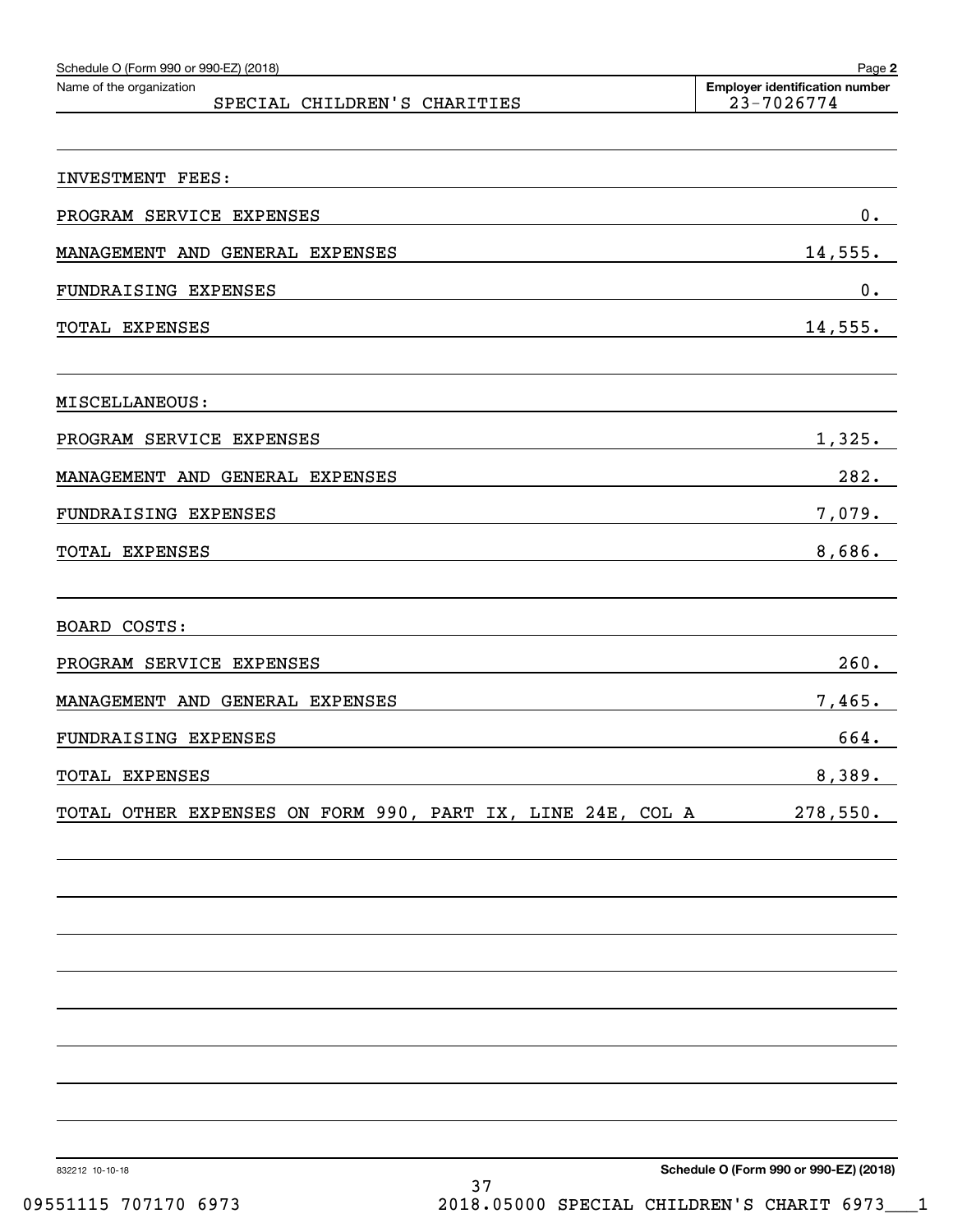|                 | For Office Use Only                                   | <b>ILLINOIS CHARITABLE ORGANIZATION ANNUAL REPORT</b>                                           |                                                        |                                |                    |         | Form AG990-IL                       |
|-----------------|-------------------------------------------------------|-------------------------------------------------------------------------------------------------|--------------------------------------------------------|--------------------------------|--------------------|---------|-------------------------------------|
| PMT#            |                                                       |                                                                                                 | <b>Attorney General LISA MADIGAN State of Illinois</b> |                                |                    |         | Revised 3/05                        |
|                 |                                                       |                                                                                                 | Charitable Trust Bureau, 100 West Randolph             |                                |                    |         | CO# 01005707                        |
|                 |                                                       |                                                                                                 | 11th Floor, Chicago, Illinois 60601                    |                                |                    |         | Check all items attached:           |
| AMT             |                                                       |                                                                                                 | <b>Report for the Fiscal Period:</b>                   |                                | $\boxed{\text{X}}$ |         | Copy of IRS Return                  |
|                 |                                                       |                                                                                                 |                                                        | <b>Make Checks</b>             | $\boxed{\text{X}}$ |         | <b>Audited Financial Statements</b> |
|                 |                                                       |                                                                                                 | Beginning 01/01/2018                                   | Payable to                     |                    |         | Copy of Form IFC                    |
| <b>INIT</b>     |                                                       |                                                                                                 |                                                        | the Illinois<br>Charity        | $\boxed{\text{X}}$ |         | \$15.00 Annual Report Filing Fee    |
|                 |                                                       | & Ending                                                                                        | 12/31/2018                                             | <b>Bureau Fund</b>             |                    |         | \$100.00 Late Report Filing Fee     |
|                 | Federal ID # 23-7026774                               |                                                                                                 | M <sub>0</sub><br><b>DAY</b><br><b>YR</b>              |                                |                    |         | M <sub>0</sub><br>DAY<br><b>YR</b>  |
|                 | Are contributions to the organization tax deductible? | $\overline{X}$ Yes                                                                              | No                                                     | Date Organization was created: |                    |         | 06/11/1969                          |
|                 | LEGAL                                                 |                                                                                                 |                                                        | Year-end                       |                    |         |                                     |
|                 |                                                       | NAME SPECIAL CHILDREN'S CHARITIES                                                               |                                                        | amounts                        |                    |         |                                     |
|                 | MAIL                                                  |                                                                                                 |                                                        | A) ASSETS                      |                    | $A)$ \$ | 3,566,165.                          |
|                 | ADDRESS 2 E. 8TH STREET, NO. 2M                       |                                                                                                 |                                                        | <b>B) LIABILITIES</b>          |                    | $B)$ \$ | 473,477.                            |
|                 | CITY, STATE CHICAGO, IL                               |                                                                                                 |                                                        | C) NET ASSETS                  |                    | $C)$ \$ | 3,092,688.                          |
|                 | ZIP CODE 60605                                        |                                                                                                 |                                                        |                                |                    |         |                                     |
| L.              |                                                       | <b>SUMMARY OF ALL REVENUE ITEMS DURING THE YEAR:</b>                                            |                                                        | PERCENTAGE                     |                    |         | <b>AMOUNT</b>                       |
|                 |                                                       | D) PUBLIC SUPPORT, CONTRIBUTIONS & PROGRAM SERVICE REV. (GROSS AMTS.)                           |                                                        |                                | 90.857%            | $D)$ \$ | 3,089,329.                          |
|                 | GOVERNMENT GRANTS & MEMBERSHIP DUES<br>E)             |                                                                                                 |                                                        |                                | 7.352%             | $E)$ \$ | $\overline{250,000}.$               |
|                 | OTHER REVENUES<br>F)                                  |                                                                                                 |                                                        |                                | 1.791%             | $F)$ \$ | 60,899.                             |
|                 |                                                       |                                                                                                 |                                                        |                                |                    |         |                                     |
|                 |                                                       | G) TOTAL REVENUE, INCOME AND CONTRIBUTIONS RECEIVED (ADD D, E, & F)                             |                                                        |                                | 100 %              | $G)$ \$ | 3,400,228.                          |
| Ш.              |                                                       | SUMMARY OF ALL EXPENDITURES DURING THE YEAR:                                                    |                                                        |                                |                    |         |                                     |
|                 | H) OPERATING CHARITABLE PROGRAM EXPENSE               |                                                                                                 |                                                        | 44.224%                        |                    | $H)$ \$ | 1,295,802.                          |
|                 |                                                       |                                                                                                 |                                                        |                                |                    |         |                                     |
|                 | EDUCATION PROGRAM SERVICE EXPENSE<br>$\mathsf{D}$     |                                                                                                 |                                                        |                                | $\%$               | $1)$ \$ |                                     |
|                 |                                                       |                                                                                                 |                                                        |                                |                    |         |                                     |
|                 | J)                                                    | TOTAL CHARITABLE PROGRAM SERVICE EXPENSE (ADD H & I)                                            |                                                        |                                | 44.224%            | $J)$ \$ | 1, 295, 802.                        |
|                 |                                                       |                                                                                                 |                                                        |                                |                    |         |                                     |
|                 |                                                       | J1) JOINT COSTS ALLOCATED TO PROGRAM SERVICES (INCLUDED IN J):                                  | \$                                                     |                                |                    |         |                                     |
|                 |                                                       |                                                                                                 |                                                        |                                |                    |         |                                     |
|                 | GRANTS TO OTHER CHARITABLE ORGANIZATIONS<br>K)        |                                                                                                 |                                                        |                                | 8.293%             | $K)$ \$ | 242,987.                            |
|                 |                                                       |                                                                                                 |                                                        |                                |                    |         |                                     |
|                 | L)                                                    | TOTAL CHARITABLE PROGRAM SERVICE EXPENDITURE (ADD J & K)                                        |                                                        |                                | 52.517%            | $L)$ \$ | 1,538,789.                          |
|                 |                                                       |                                                                                                 |                                                        |                                |                    |         |                                     |
|                 | M) MANAGEMENT AND GENERAL EXPENSE                     |                                                                                                 |                                                        |                                | 9.155%             | $M)$ \$ | 268, 247.                           |
|                 |                                                       |                                                                                                 |                                                        |                                |                    |         |                                     |
|                 | N) FUNDRAISING EXPENSE                                |                                                                                                 |                                                        |                                | 38.328%            | $N)$ \$ | 1, 123, 050.                        |
|                 |                                                       |                                                                                                 |                                                        |                                |                    |         |                                     |
|                 | 0) TOTAL EXPENDITURES THIS PERIOD (ADD L, M, & N)     |                                                                                                 |                                                        |                                | 100 %              | $0)$ \$ | 2,930,086.                          |
|                 |                                                       | III. SUMMARY OF ALL PAID FUNDRAISER AND CONSULTANT ACTIVITIES:                                  |                                                        |                                |                    |         |                                     |
|                 |                                                       | (Attach Attorney General Report of Individual Fundraising Campaign-Form IFC. One for each PFR.) |                                                        |                                |                    |         |                                     |
|                 | PROFESSIONAL FUNDRAISERS;                             |                                                                                                 |                                                        |                                |                    |         |                                     |
|                 |                                                       | P) TOTAL AMOUNT RAISED BY PAID PROFESSIONAL FUNDRAISERS                                         |                                                        |                                | 100 %              | $P)$ \$ | 0.                                  |
|                 |                                                       |                                                                                                 |                                                        |                                |                    |         |                                     |
|                 | TOTAL FUNDRAISERS FEES AND EXPENSES<br>$\Omega$       |                                                                                                 |                                                        |                                | $\%$               | $Q)$ \$ |                                     |
|                 |                                                       |                                                                                                 |                                                        |                                |                    |         |                                     |
|                 | NET RECEIVED BY THE CHARITY (P MINUS Q=R)<br>R)       |                                                                                                 |                                                        |                                | $\%$               | $R)$ \$ |                                     |
|                 | PROFESSIONAL FUNDRAISING CONSULTANTS:                 |                                                                                                 |                                                        |                                |                    |         |                                     |
|                 |                                                       | S) TOTAL AMOUNT PAID TO PROFESSIONAL FUNDRAISING CONSULTANTS                                    |                                                        |                                |                    | $S)$ \$ | $0$ .                               |
|                 |                                                       | IV. COMPENSATION TO THE (3) HIGHEST PAID PERSONS DURING THE YEAR:                               |                                                        |                                |                    |         |                                     |
|                 | T) NAME, TITLE: PAMELA MUNIZZI                        |                                                                                                 |                                                        |                                |                    | $T)$ \$ | 78,795.                             |
|                 | U) NAME, TITLE;JULIA JAMIESON                         |                                                                                                 |                                                        |                                |                    | $U)$ \$ | 54,808.                             |
|                 | V) NAME, TITLE NATHALIE HILL                          |                                                                                                 |                                                        |                                |                    | $V)$ \$ | 47,847.                             |
| V.              |                                                       | <b>CHARITABLE PROGRAM DESCRIPTION: CHARITABLE PROGRAM (3 HIGHEST BY \$ EXPENDED)</b>            |                                                        |                                |                    |         | List on back side of instructions   |
|                 |                                                       |                                                                                                 |                                                        |                                |                    |         | CODE                                |
| 898091 04-01-18 |                                                       | W) DESCRIPTION: FUND SPECIAL OLYMPICS                                                           |                                                        |                                |                    | $W)$ #  | 122                                 |
|                 | DESCRIPTION:<br>X)                                    |                                                                                                 |                                                        |                                |                    | $X)$ #  |                                     |
|                 | DESCRIPTION:<br>Y)                                    |                                                                                                 |                                                        |                                |                    | $Y)$ #  |                                     |